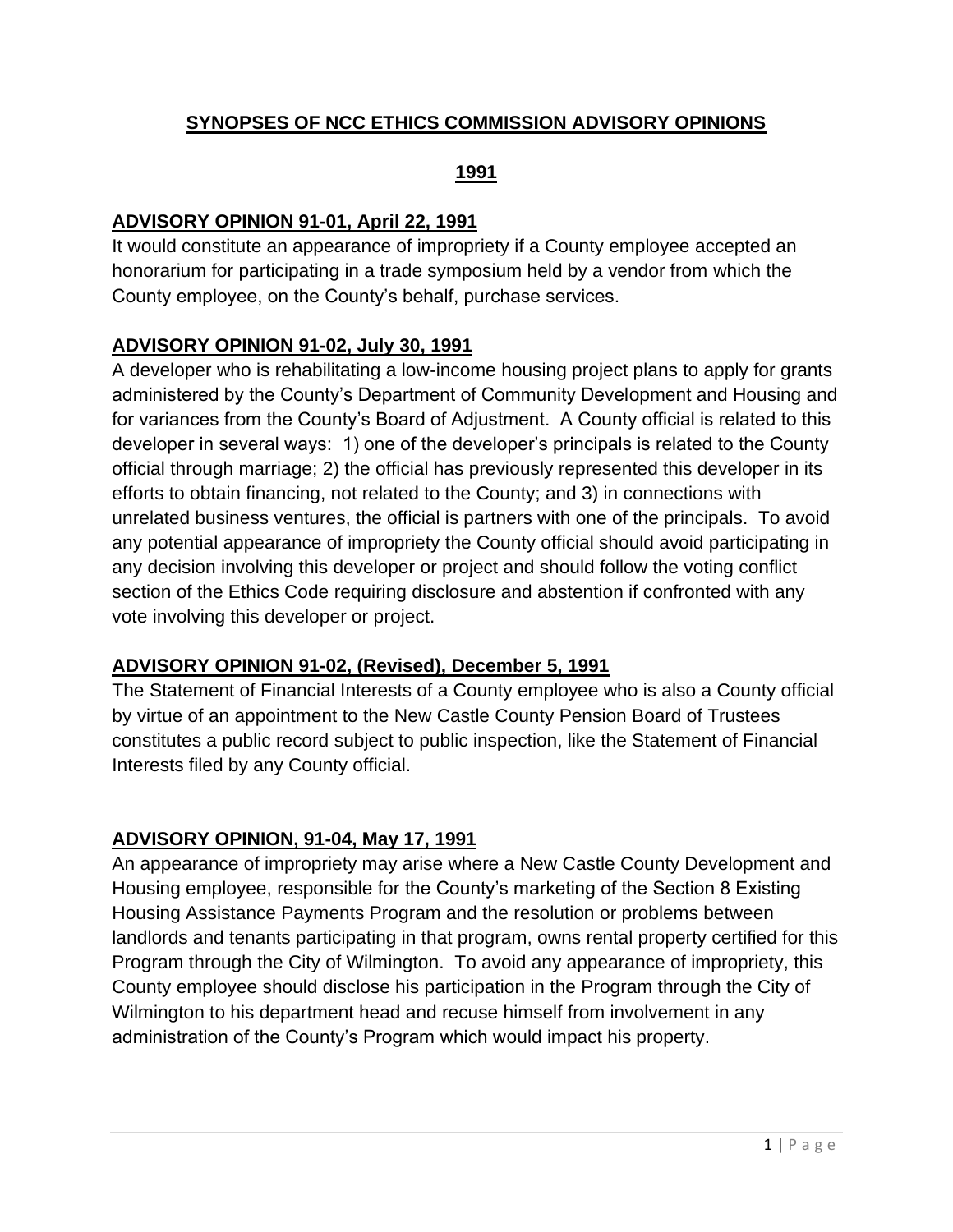## **ADVISORY OPINION, 91-05, June 5, 1991**

It would constitute an appearance of impropriety if a County employee engaged in a private litigation support consulting service in an area substantially similar to his employment responsibilities.

## **ADVISORY OPINION, 91-06, May 7, 1991**

There is no violation of the Ethics Code where a County employee's expenses for attending a county fair convention to learn about planning and organizing county fairs is reimbursed for those expenses by the cosponsor of the New Castle County Fair out of the proceeds from that event.

## **ADVISORY OPINION 91-07, (Revised) December 9, 1992**

The question is whether it would violate the Ethics Code if County officials and employees accepted gifts or invitations to social, sporting or other events generally open to the public from persons with whom the County has a relationship. The Ethics Commission will presume that gifts and invitations to a County official or employee, the value of which does not exceed \$75.00 per year per donor, will not create an appearance of impropriety. Gifts and invitations the where aggregate value exceeds \$75.00 per year per donor will have to be evaluated based upon the surrounding circumstances. All gifts and invitations, no matter the valued, must be disclosed to the official or employee's director, department head, board chairman or other superior. Each department, board or other unit of County government may adopt a more restrictive policy. All officials and employees must disclose gifts and invitations exceeding a certain value on their Statement of Financial Interests form.

## **ADVISORY OPINION, 91-08, June 17, 1991**

There is no violation of the Ethics Code if a County employee's spouse bids on a contract with the County where the bid is part of an open and public process and the County employee has no involvement in the implementation or administration of the contact.

### **1992**

## **ADVISORY OPINION 92-01, June 12, 1992**

It would constitute an appearance of impropriety if, prior to the hearing on a requested variance, the Board of Adjustment accepted an invitation from the applicant for an onsite meeting and inspection.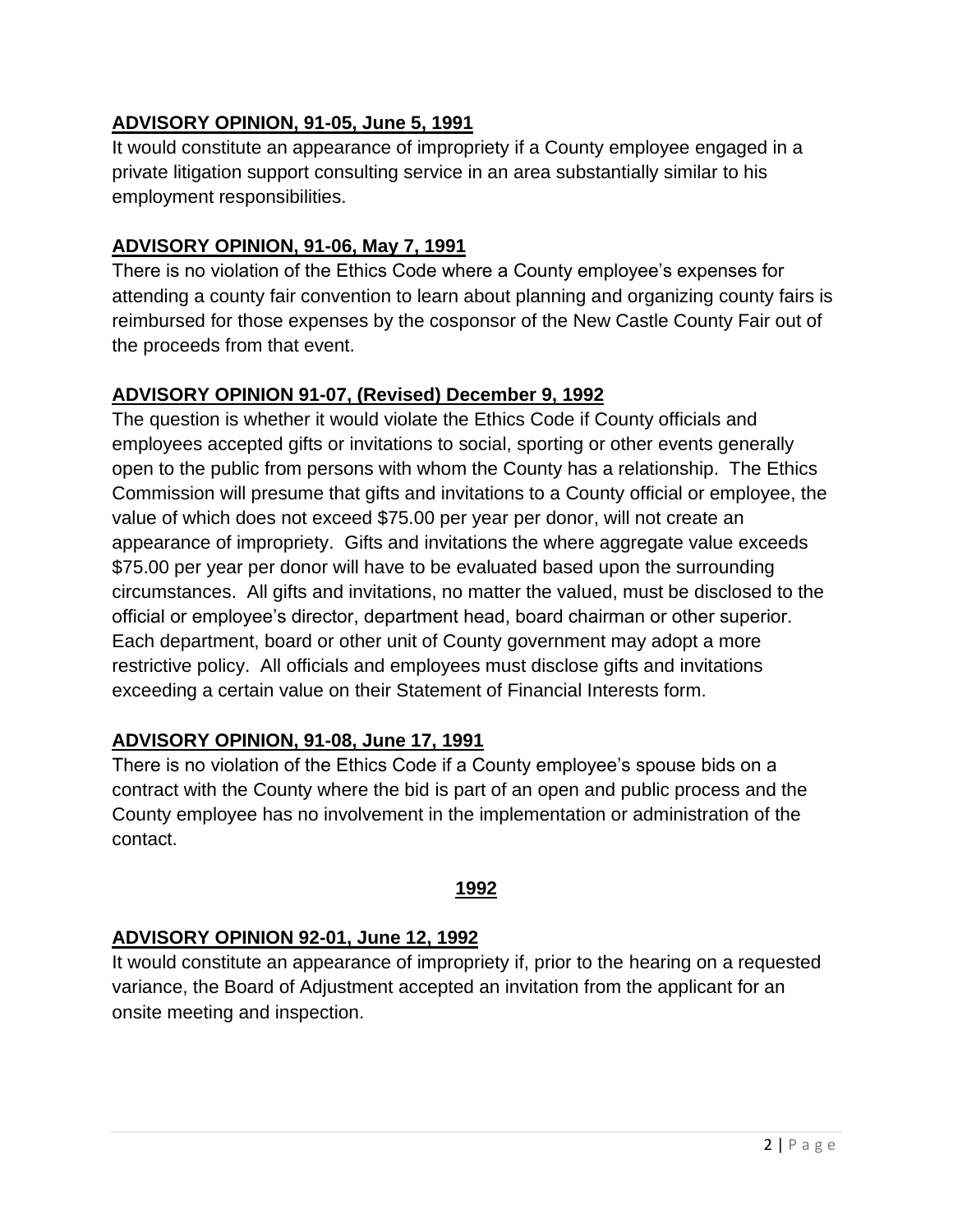## **ADVISORY OPINION 92-02, June 12, 1992**

County Pride asks whether its proposed joint venture with the New Castle County Chamber of Commerce violates the Ethics Code. County Pride is not an entity subject to the Code. However, County Pride's board includes County officials and employees who are. The potential for appearance of impropriety exists whenever a County official or employee on County Pride's board is required to make a decision or take action, in his or her capacity as a County official or employee, which involves the Chamber of Commerce. The provisions of the Code must be applied as these circumstances arise.

## **ADVISORY OPINION 92-03, August 17, 1992**

A County official's spouse's employer intends to submit a bid to provide materials to an organization. That organization may later be an applicant for a County grant. If the organization does apply for a County grant, the County official should abstain from participation in the award decision. Although the relationship between County official and organization is remote, abstention would avoid any appearance of impropriety, however slight, and would reflect the highest ethical standards.

## **ADVISORY OPINION 92-04, September 21, 1992**

It would constitute a conflict of interest if a County employee, whose job responsibilities include awarding, implementing and administering contracts, were to award a contract to a business owned by his spouse. It would violate the contract and bid restrictions of the Ethics Code if that County employee's spouse's business were to enter into a subcontract with a general contractor in connection with its performance of a contract with the County, whose contract the County employee was associated.

### **ADVISORY OPINION 92-05, September 10, 1992**

There would be an appearance of impropriety if a County Board member participated in the Board's decisions concerning its retention and compensation of professionals, when he and his employer have business relationships with some of those professionals. This County Board member may sit on the public advisory board of the County's Board consultant and attend annual meetings of that advisory board at the consultant's expense. Under these circumstances however, there would be an appearance of impropriety were this Board member to participate in decisions concerning the County Board's retention or compensation of consultants. Payment by the consultant for the County Board member's transportation, lodging and hospitality expenses incurred in attending the consultant's advisory board's annual meetings must be disclosed on the County Board member's Statement of Financial Interests form.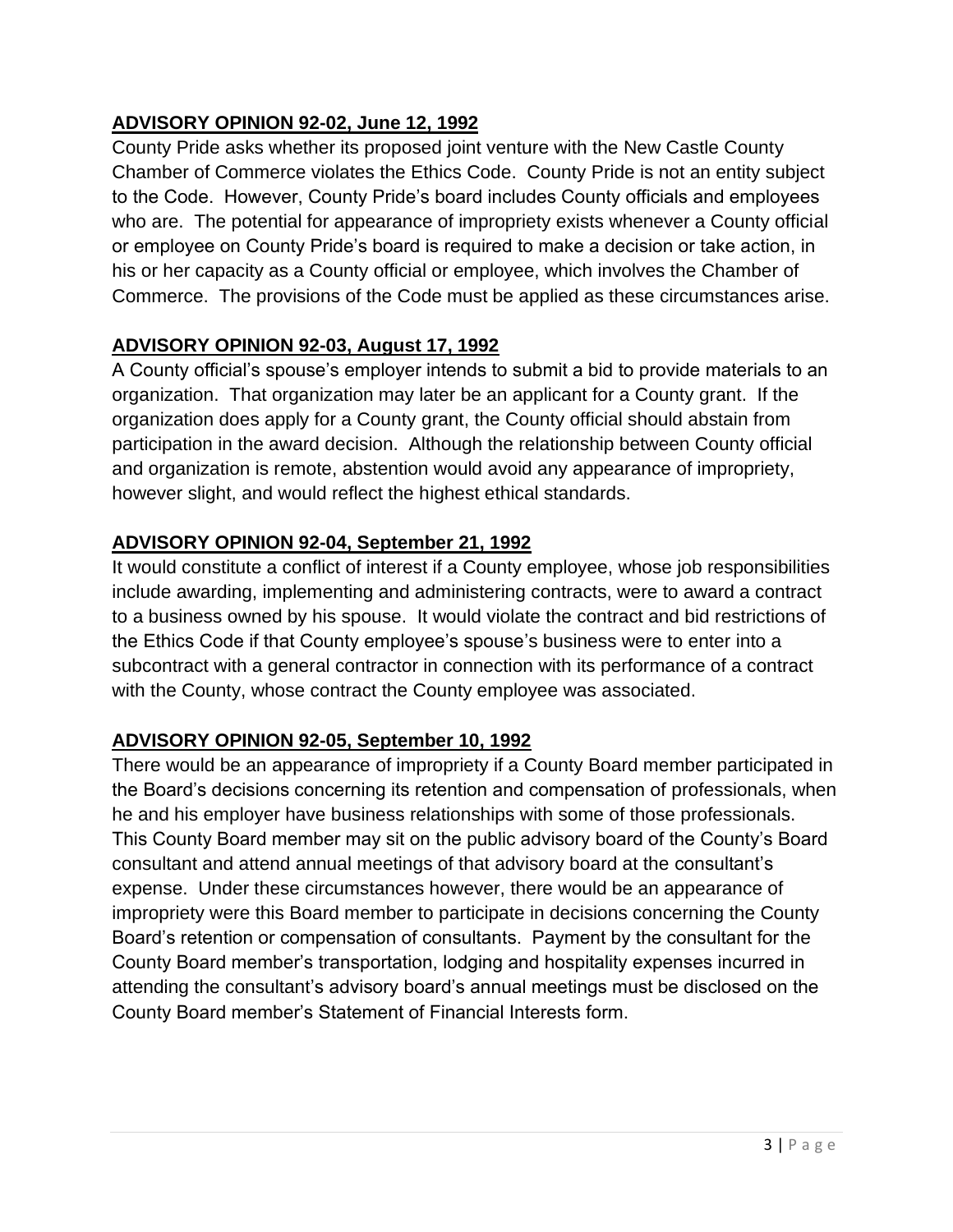## **ADVISORY OPINION 92-06, November 12, 1992**

It would not violate the Ethics Code if a County official or employee were related, as a cousin, to a person whom a department section under the County official or employee's supervision intended to hire on a temporary basis. However, to avoid any possible negative perception, albeit slight, the relationship between the County official or employee and the temporary hire should be disclosed to those whose approval is required for authorization of the temporary hire.

## **ADVISORY OPINION 92-07, January 28, 1993**

The issue presented is: what circumstances may a County employee with County building and construction code responsibilities undertake secondary employment in the construction industry. A County inspector may never inspect construction he has done or construction done by a business with which he is associated, as this would create a conflict of interest. This ethical problem is not cured by having another County inspector inspect County construction done by his fellow inspector or by his business with which his fellow inspector is associated, since this would create an appearance of impropriety. Therefore, the following restrictions must apply to all County inspectors; A) A county inspector must limit work done as an individual to construction that would be subject to the County's inspection, either by virtue of the nature of the construction or its location outside the County's geographic jurisdiction. B) A county inspector must not be associated with a business which does any construction subject to County inspection.

## **ADVISORY OPINION 92-08, December 4, 1992**

It would not violate the Ethics Code if New Castle County's Department of Community Development and Housing granted a home rehabilitation loan to a homeowner who satisfied all requirements of an established loan program but is employed by the County.

## **ADVISORY OPINION 92-09, December 4, 1992**

A county employee may participate in a training session for representatives of a manufacturer of equipment where the County employee drafts plans and specifications. Since he is not involved in deciding which manufacturer the County purchases such equipment. However, the County employee's transportation, lodging and hospitality expenses incurred in attending the training session and reimbursed or paid by the manufacturer should be disclosed on the County employee's Statement of Financial Interests form.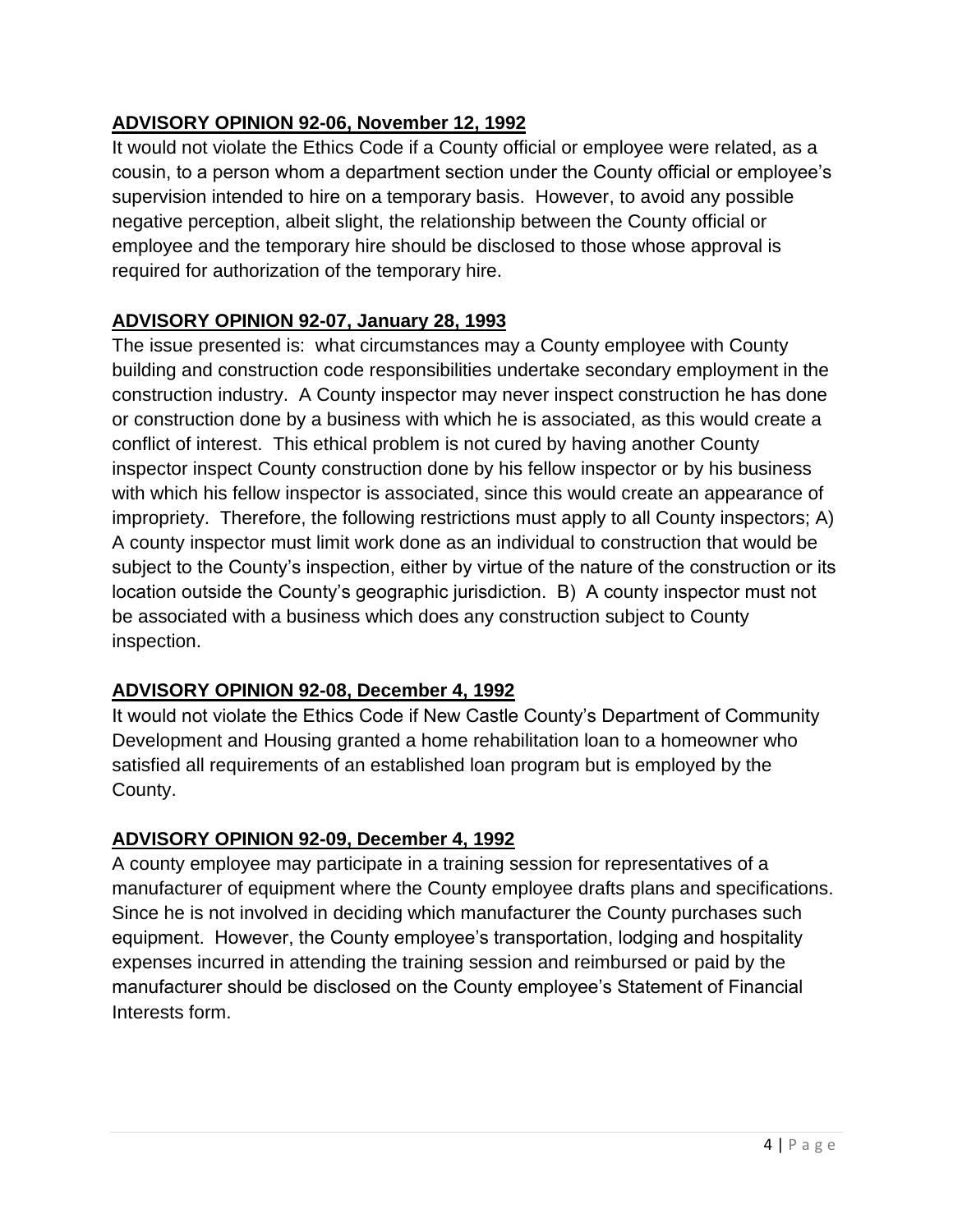#### **ADVISORY OPINION 93-01, March 5, 1993**

The issue presented is: under what circumstances may a County employee, with County building and construction code responsibilities, undertake secondary employment conducting various types of construction, property inspections and building plan reviews for members of the private sector. Each type of inspection and plan review activity proposed must be considered separately: A.) A County inspector may not "prereview" building plans to facilitate the building plan review process by the County, since this would create an appearance of impropriety. B.) He may review construction and building plans to assess compliance with the Americans with Disabilities Act, so long as none of the requirements of this Act are incorporated into the County building and construction codes. C.) He may inspect construction on behalf of banks, other lending institution or lenders, provided that the construction is not within the geographic district where he assigned. D.) He may inspect the condition of the residential properties, excluding new construction, separate and apart from county code compliance. E.) He may teach and lecture about the County building and construction codes but may not accept in exchange any payment or honorarium from persons who work he may inspect in his official capacity, since this could create an appearance of impropriety.

### **ADVISORY OPINION 93-02, February 5, 1993**

A County employee whose job function includes deciding whether certain persons qualify for participation in a County administered program may not solicit business of those persons on behalf of his part-time employee as this would constitute a conflict of interest.

#### **ADVISORY OPINION 93-03, January 7, 1994**

If an assessor employed in the Assessment Division of the New Castle County's Department of Finance worked at the same time in the private sector as a realtor or appraiser, would constitute an appearance of impropriety.

#### **1994**

#### **ADVISORY OPINION 94-01, March 14, 1994**

It would not violate the Ethics Code if a County official's adult stepchild, employed by a temporary agency, is assigned to work for a company with which the County contracted for the provision of services, where selection of the Company was not within the County official's authority.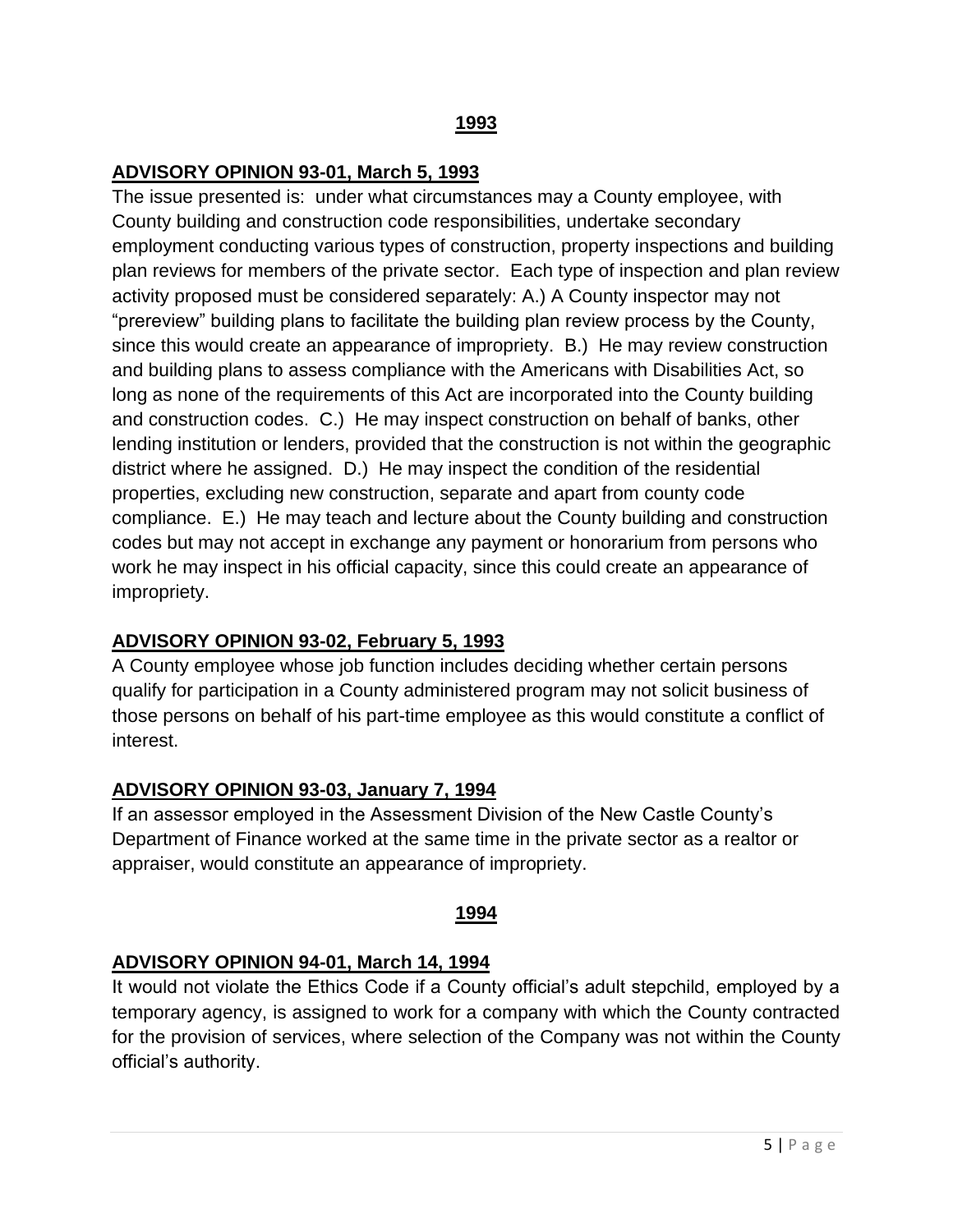## **ADVISORY OPINION 94-02, May 5, 1994**

It would not violate the Ethics Code if a County employee's duties included maintenance and drainage of County sewers, while the County employee's spouse owns a business providing the same services to private property owners – to the extent sewer maintenance and drainage is the private property owner's responsibility, rather than local government's. However, while acting in his capacity as a County employee, he must not refer a private property owner to his spouses' business or make any decision or take any action involving the adequacy or nature of work done by his spouse's business, lest he create an appearance of impropriety.

## **ADVISORY OPINION 94-03, April 28, 1994**

A County employee may accept an honorarium from a company, which organizes educational seminars, for participating in a seminar it organized about a particular legal process private citizens may initiate before a County agency. (Advisory Opinion 91-01 distinguished.) The Ethics Code does not address use by County officials or employees of County property or time. It therefore does not require the County employee to use vacation time for time spent at a seminar.

## **ADVISORY OPINION 94-04, August 29, 1994**

If a member of County Council were to vote on an ordinance that would affect the value of land conveyed by that Member's father, a portion of which was later reconveyed to the father's estate (where the member was the executor and beneficiary) to satisfy a debt to that estate, would create a conflict of interest. Therefore, under Section 2-30.2(f) concerning voting conflicts, the member must abstain from voting on the ordinance and, prior to the vote being taken, publicly announce and disclose the nature of his interest.

### **ADVISORY OPINION 94-05, July 26, 1994**

A County official or employee may operate a part-time business where there is no relationship between his position with and duties on behalf of the county and the parttime business. The Ethics Commission urges any County official or employee covered by the Code to seek the Commissioner's opinion about whether any proposed part-time employment or business venture would give rise to an ethical problem. In each instance, the Commission must examine the nature of the outside employment or business and its relationship, if any, to the County official or employee's position or duties. Thus, each matter must be considered on a case-by-case basis.

## **ADVISORY OPINION 94-06, November 4, 1994**

If a County official or employee accepted outside employment with an employer who contracts with the County for the provisions of professional services ("Contractor"), where the awarded contracts were not subject to an open and public process (as is usually the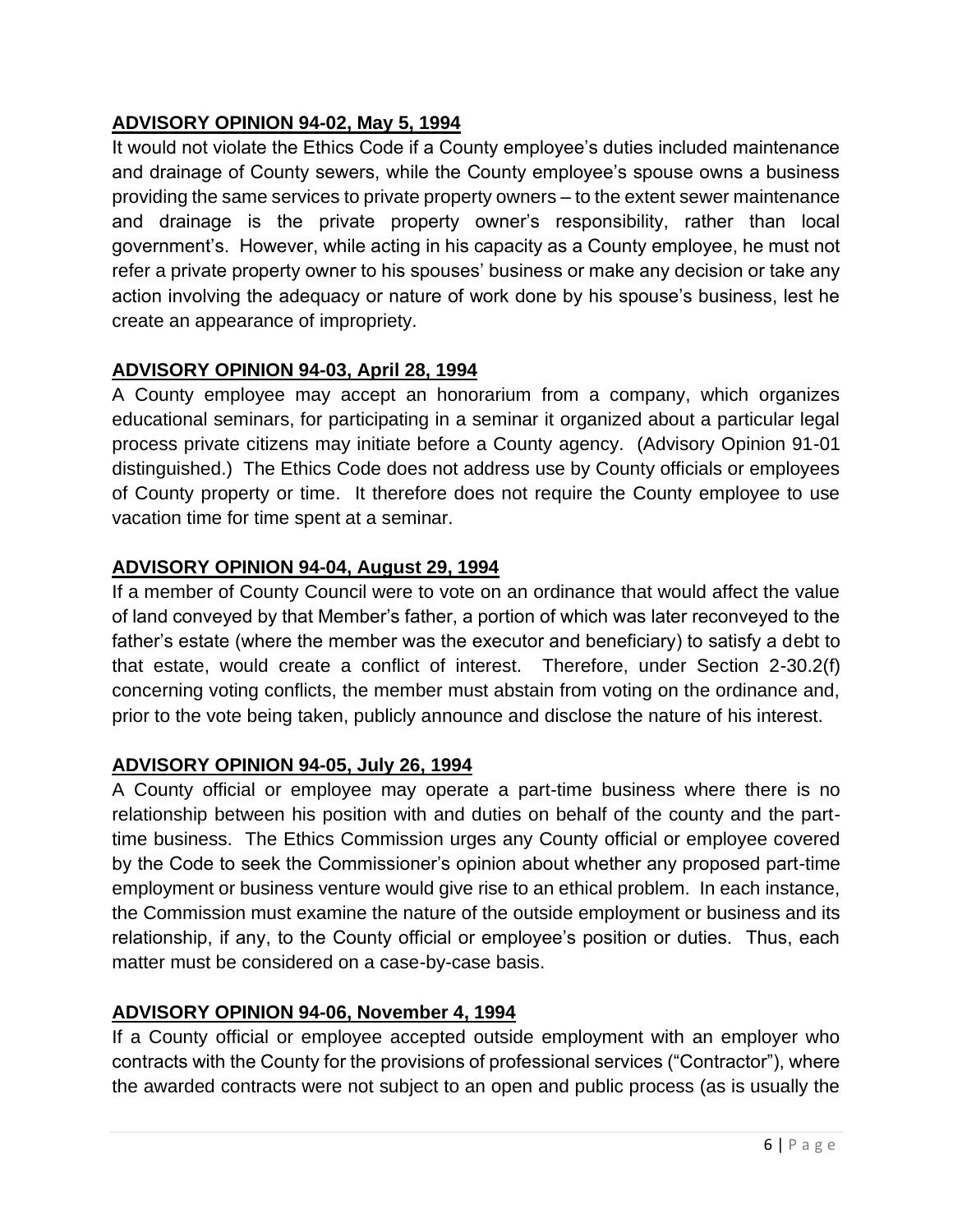case with professional services contracts), that Contractor would be barred thereafter from contracting with the County, under the contract and bid restrictions of the Ethics Code. A County official or employee should not accept outside employment with a Contractor if, in his official position, that County official or employee has the authority and opportunity to influence indirectly the County's selection and retention of the Contractor, since this would create an appearance of impropriety.

## **ADVISORY OPINION 94-07, January 5, 1995**

County funds may be used to pay the cost of County Council members' dinners at meetings, scheduled prior to County Council's sessions and open to the public, without violating the New Castle County Ethics Code.

### **1995**

## **ADVISORY OPINION 95-01, September 15, 1995**

A County official or employee may become a candidate for election to political office without violating the New Castle County Ethics Code.

## **ADVISORY OPINION 95-02, November 7, 1995**

A County official or employee may participate in an educational seminar organized and sponsored by a private business that regularly conducts business with the County official's agency. However, the County official's agency may not cosponsor the seminar with the private business since this would result in an appearance of impropriety.

### **1996**

## **ADVISORY OPINION 96-01, January 19, 1996**

A County official or employee may not contract with an agency that is funded by a federal grant, but in other respects has the attributes of a County agency. This would violate the contract and bid restrictions of the Ethics Code and create an appearance of impropriety. These prohibitions vanish if the terms of the grant and the agency's relationship with the County change. For instance, if the county ceases to have fiscal management responsibility for the agency and the agency's staff ceases to be considered County employees, then the agency would no longer be considered a County agency.

## **ADVISORY OPINION 96-02, February 20, 1996**

To avoid an appearance of impropriety, a County employee should decline to make a recommendation regarding competing vendor's proposals where one vendor has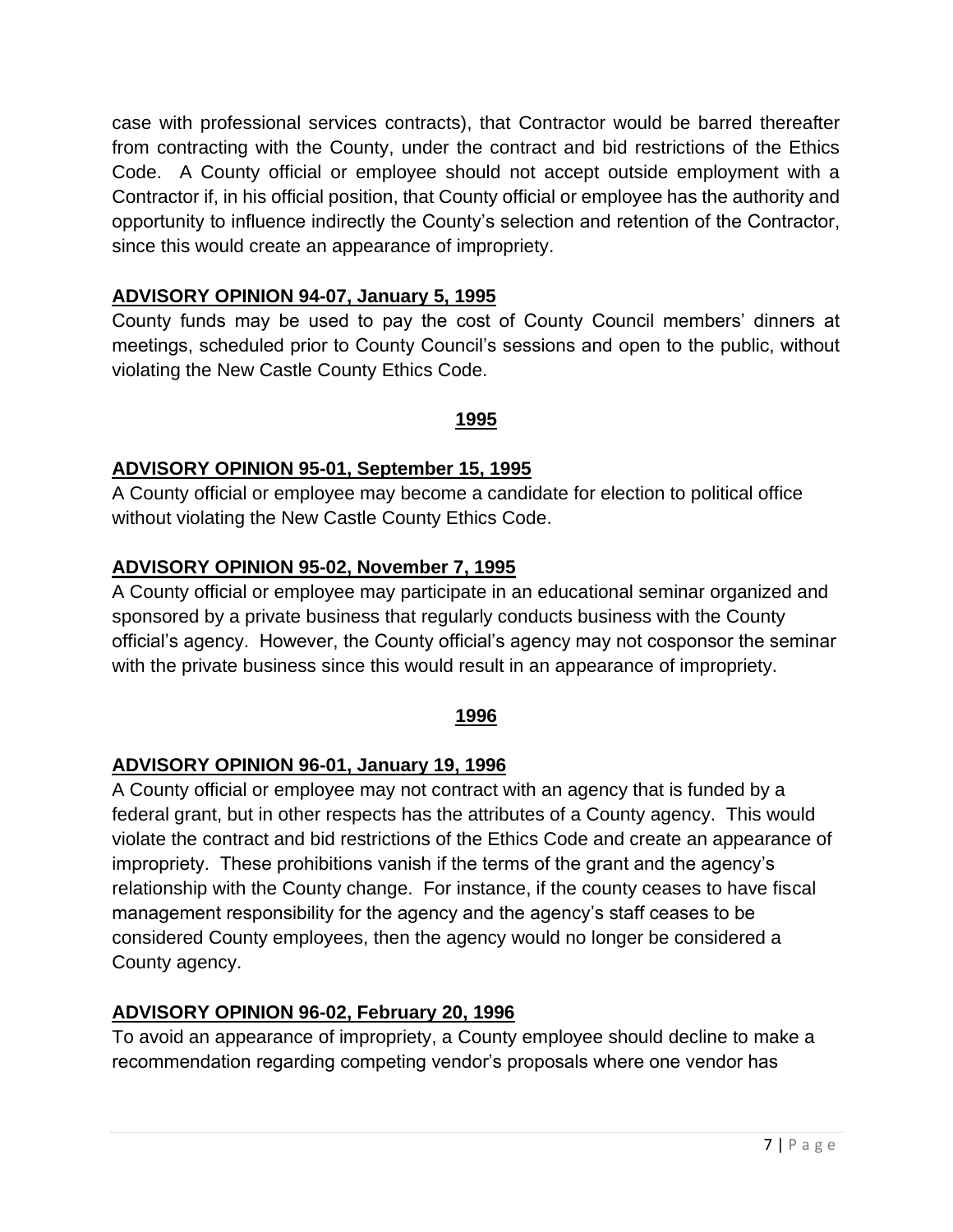suggested to the employee that if its proposal were accepted by the County, the Vendor would be interested in discussing future employment of the employee.

### **ADVISORY OPINION 96-03, May 10, 1996**

A vendor may pay the costs attendant a demonstration of an upgraded product to County officials where the vendor currently has a long-term contractual relationship with the County agency. The demonstration is offered to resolve complaints through acquisition of the upgraded product, available to the County under the current contract at no additional cost. This does not constitute an appearance of impropriety because the County officials' decision whether to acquire the upgraded product is not influenced by factors other than the merits, e.g., the vendor's payment of expenses.

#### **ADVISORY OPINION 96-04, May 10, 1996**

If an individual is a "county employee" as defined by the New Castle County Ethics Code, he or she may contract with the County if the contract's value is less than \$500.00.

### **ADVISORY OPINION 96-05, June 30, 1996**

The Board of Pension Trustees may make recommendations regarding and members of County Council may vote on ordinances that would permit County officials and employees, including some members of the Board of Pension Trustees and County Employees' Pension Plan ("3% Plan") to the Employees' retirement System ("5% Plan") or "buy into" the 3% Plan. A conflict of interest is not created because adoption of these ordinances would "affect to the same degree . . . a subclass consisting of an industry, occupation or other group . . ."

### **ADVISORY OPINION 96-06, September 12, 1996**

There would be an appearance of impropriety, if an employee of the Development and Licensing Division of the Department of Public Works, accepted an invitation and attended a social function, valued at \$100.00, from a trade association since the employee exercises regulatory control over the trade association's members.

### **ADVISORY OPINION 96-07, November 21, 1996**

There would be an appearance of impropriety for County inspectors to sell fund-raising tickets for nonprofit organizations and/or political candidates to the contractors that they regulate since an appearance would exist that County Inspectors are being influenced by the contractor's purchase of the tickets and not by its merits.

### **ADVISORY OPINION 96-08, November 15, 1996**

A County pump mechanic may accept a part-time job with a contractor whose pumping station the County pump mechanics regularly visit as a proactive measure even if the pump mechanics' supervisor, superintendent, or head of facility maintenance, will ultimately inspect and eventually accept the pumping station into the County system since the pump mechanic is not a "County employee" under the Ethics Code. The pump mechanic is not "responsible for taking or recommending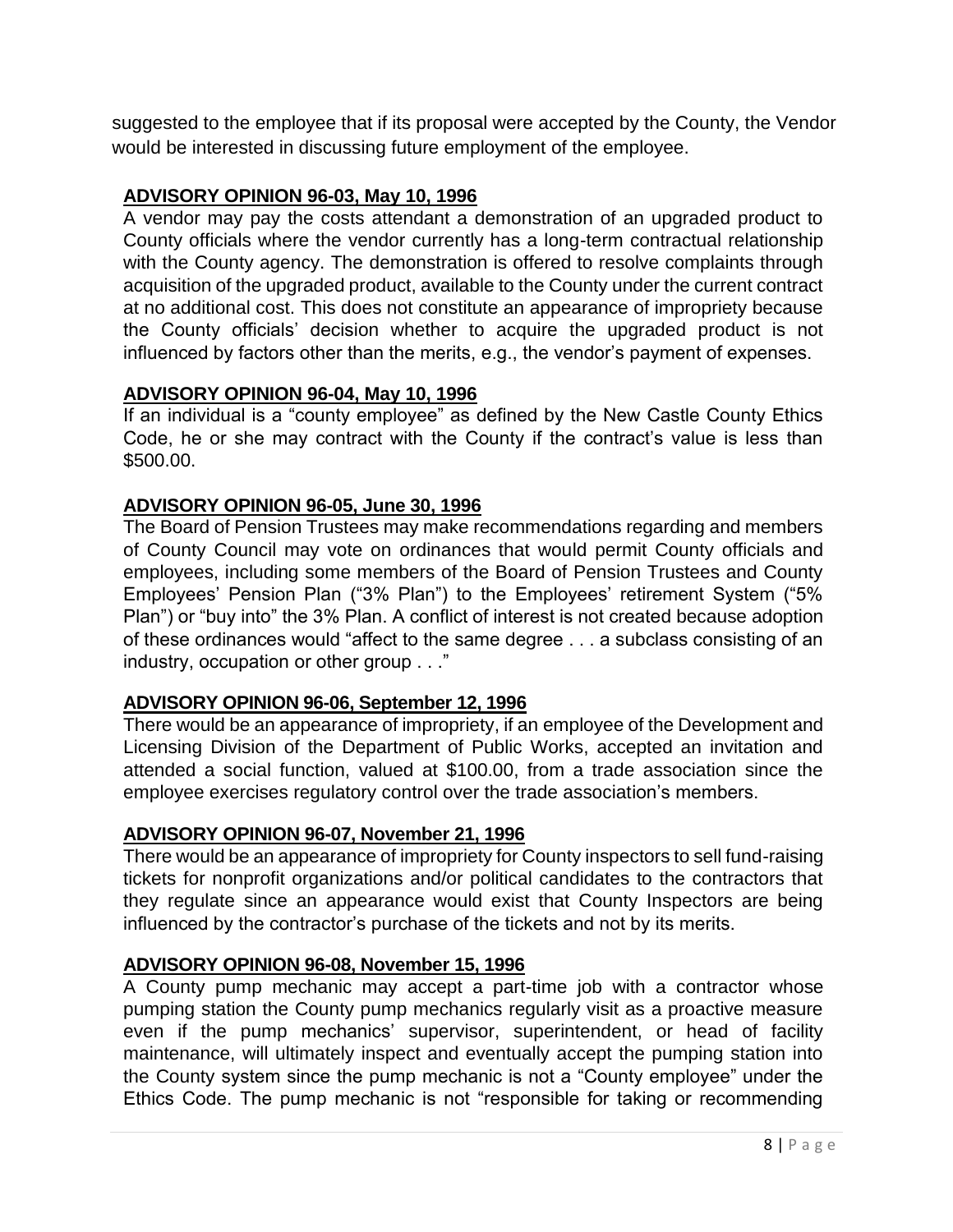official action of a non-ministerial nature" since the pump mechanic does not participate in the determination about whether the County should ultimately accept the station into its system nor does he exercise any non-ministerial duties such that the Ethics Code should apply.

### **1997**

#### **ADVISORY OPINION 97-01, January 10, 1997**

There would not be an appearance of impropriety for a County employee with significant non-ministerial planning responsibilities to advise his Church Building Committee on how to process a

plan and which departments/agencies to contact regarding Planning and Development and Licensing issues, if he abstains from participating in the processing or decision-making made by the Planning Department or other County Departments.

#### **ADVISORY OPINION 97-02, March 14, 1997**

A row office employee may accept a holiday fruit basket valued at \$200 from a client that the employee services, if the basket is shared with the entire office, since the office has minimal regulatory, contractual, or other such contacts with the client and since the value received per person, when the basket is shared, is minimal.

#### **ADVISORY OPINION 97-03, March 14, 1997**

There would be an appearance of impropriety if a County Public Works employee with inspecting, licensing, regulating and/or auditing responsibilities accepted a free ticket to attend a Flyers game at the Core States Center in a super/club box from a company with construction projects in New Castle County since the actual cost to the donor and the value received by the recipient exceeds \$75.00 even though the ticket states the cost is \$66.50.

#### **ADVISORY OPINION 97-04, March 14, 1997**

There is no violation of the Ethics Code for a County Board member to vote on a matter submitted by the State of Delaware, even if she also serves on the State's Unemployment Insurance Appeals Board, since the State of Delaware is a nonprofit entity thereby eliminating any potential conflict of interest. Additionally, there is no appearance of impropriety given the nonprofit nature of the State and the limited scope and nature of her state position.

#### **ADVISORY OPINION 97-05, April 12, 1997**

It would not be a violation of the Ethics Code for a County Official, who serves as a council member's aide who has responsibilities with land-use and zoning issues, to be a member of an organization or association that monitors County government issues and which advocates its positions before County Council and County boards. An appearance of impropriety is created, however, if the County Official were to hold office, serve as a member of the board of directors in the organization/association or be a member or chair a committee that deals with the issues she deals with in her County position. Given the fact that the Official's immediate supervisor would have to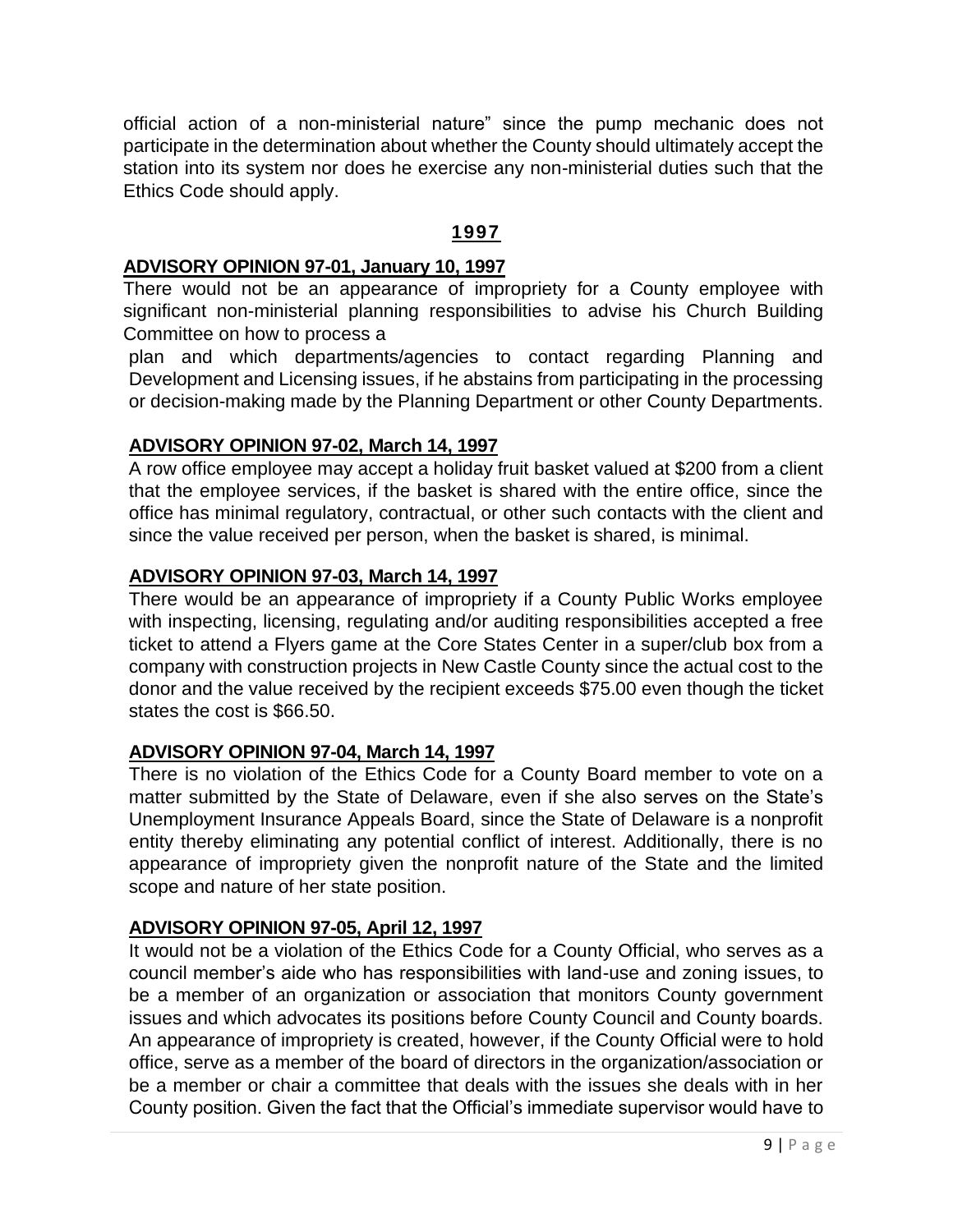vote on issues affecting the organization/association and the difficulty of the Official to abstain from any work that would impact the organization/association, the County Official should not hold office, serve as a member of the board of directors or be a member or chair any committee dealing with the issues she deals with in her County position.

#### **ADVISORY OPINION 97-06, April 12, 1997**

There is no violation of the Ethics Code if a County board member, who is also an attorney, were to continue to represent a client, after his appointment to the board, in an appeal of a case to the Delaware Supreme Court, contesting a decision of the board on which he sits since he was not a member of the board when the issue was first decided by the board nor when he began his representation of the client.

#### **ADVISORY OPINION 97-07, April 12, 1997**

An appearance of impropriety would exist if a County Public Works employee, whose duties include reviewing plans for persons or businesses seeking permits, were to obtain part-time employment with a business which frequently submits plans for review and works in tandem with the construction trade

even if the employee's part-time work was for a different County and he abstained from reviewing any plans in the County from his prospective part-time employer.

#### **ADVISORY OPINION 97-08, October 15, 1997**

An individual employed by the County on a part-time basis, who has previously contracted with the County to teach a course, may contract with the County to teach another course to the public, if the value of the second contract is less than \$500, provided that the decision about who the County should hire is made, and the performance evaluation conducted, by the employee's supervisor. Additionally, the individual should report said involvement with the County on the yearly Statement of Financial Interests form if the threshold amount is met for reporting.

### **ADVISORY OPINION 97-09, October 29, 1997**

It does not violate the Ethics Code for a County employee, involved in community, development and housing, who exercises discretion in the administration of HUD funds, to serve on the board of directors of a nonprofit organization which, through a joint venture, operates a program in conjunction with another organization that has been a recipient of the County administered HUD funds. If, however, any organization, which receives funds from, or is in a joint venture with, the nonprofit organization should become an applicant for County administered HUD funds, the County employee should follow the procedure set forth in Section 2-173(f) of the Ethics Code, regarding disclosure and voting conflicts.

### **ADVISORY OPINION 97-10, October 29, 1997**

A County official may accept an unsolicited honorarium, to be donated to charity, not exceeding a net amount of \$75.00, in the aggregate, per year, per donor, for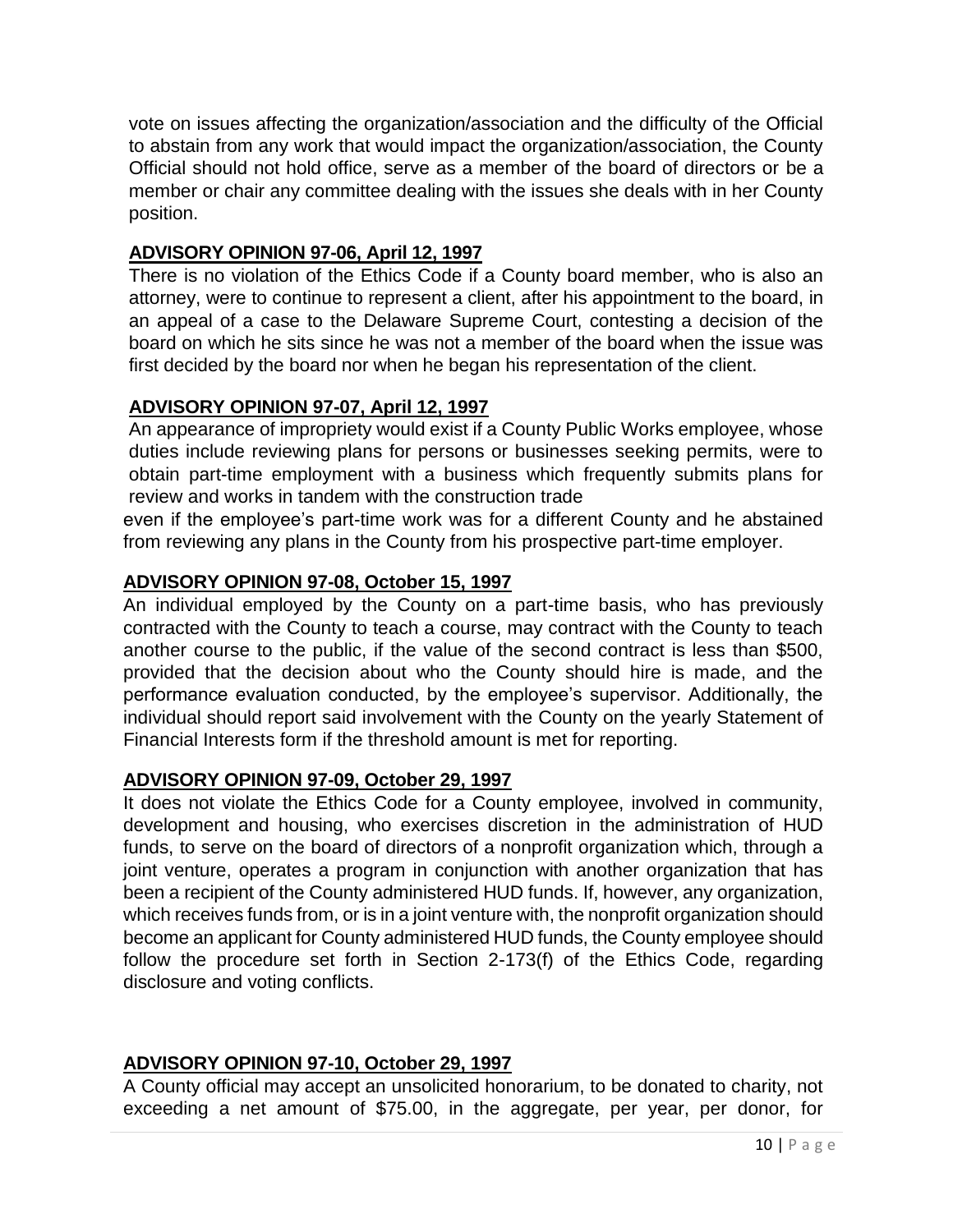performing his normal County duties, when requested, during non-work hours and at a location other than the County building.

#### **ADVISORY OPINION 97-11, December 10, 1997**

A County employee involved in community, housing and development, who exercises discretion in the administration of HUD funds with regard to a particular project, may serve on the Board of Directors of a nonprofit organization which may be an applicant for said funds. The employee, however, must exercise caution to ensure that he is aware of any potential areas which may result in appearances of impropriety, and recuse himself when appropriate.

## **1998**

### **ADVISORY OPINION 98-01, June 16, 1998**

An agreement between a County Employee and his Department Manager stating that a County Employee can operate a private business, which is substantially similar to his County position, provided, among other limitations, that none of the employee's work in his private business, to his knowledge, would be processed by New Castle County and the employee agrees to periodically submit a list of clients and corresponding property locations to his Department Manager, is in compliance with the Ethics Code. The employee must be sensitive to recognize, however, that he must also abstain from conducting any private business, should the occasion arise in his private business, which might present a conflict of interest or appearance of impropriety with his County work.

## **ADVISORY OPINION 98-02, June 16, 1998**

It does not violate the Ethics Code for an individual employed by the County, who owns and operates a private business and whose County job responsibilities include providing information, assistance and direction to the public, to bid and contract with the County for a contract valued over \$500, on behalf

of her private business. Since the individual is not considered a "County employee" under the Ethics Code, the restrictions of the Ethics Code do not apply to her.

### **ADVISORY OPINION 98-03, July 21, 1998**

 $\ddot{\phantom{1}}$ 

A county employee is not required to disclose on his Statement of Financial Interests form the receipt of airline tickets, lodging, and travel advances for per diem expenses he receives for participating as a faculty member in a training program from an organization that is a component of the Federal government. The Ethics Code does not address use by County officials or employees of County property or time. It therefore does not require a County employee to use vacation time for time spent at a training program from an organization which is a component of the federal government.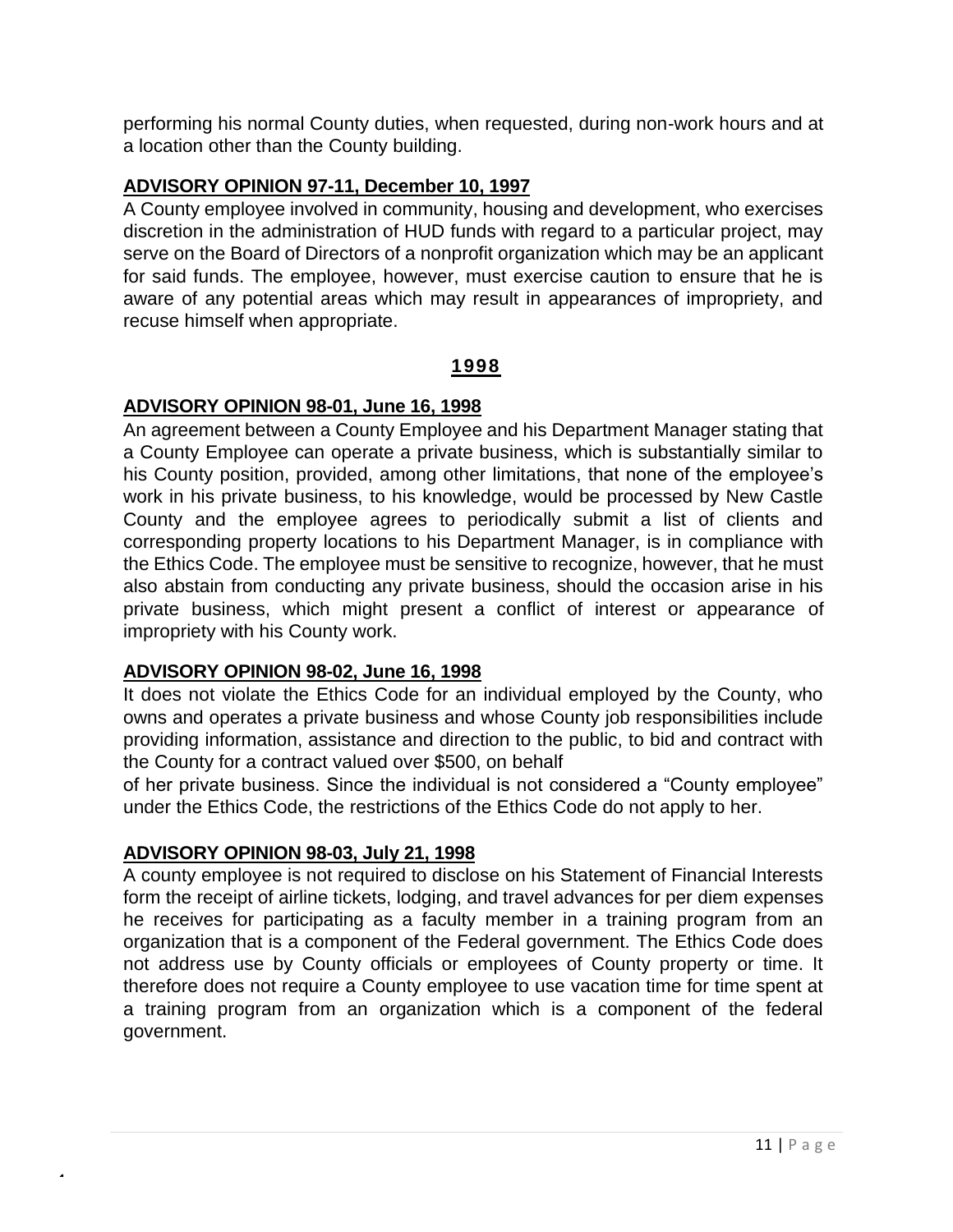### **ADVISORY OPINION 98-04, October 6, 1998**

Individuals who are employed by the County, and whose job duties include performing an evaluation of another individual's job performance, are considered "County employees" for Ethics Code purposes and, accordingly, required to file a Statement of Financial Interests form.

#### **ADVISORY OPINION 98-05, October 6, 1998**

An individual who is employed in the Department of Community Services may apply for and, assuming satisfaction of all requirements of an established loan program, receive a New Castle County Community Services administered Housing Rehabilitation loan, since the homeowner's County job responsibilities do not include taking or recommending official action of a non-ministerial nature.

#### **ADVISORY OPINION 98-06, October 6, 1998**

The name and address of a lessor, who has entered into a lease agreement for property or goods with a person required to file a Statement of Financial Interests form, or a business with which he is associated, must be reported on the annual Statement of Financial Interests form by the person required to file such a statement, if the total amount due under the lease is over \$5,000. The address of any property leased by the reporting person should also be reported on the Statement of Financial Interests form.

#### **ADVISORY OPINION 98-07, October 6, 1998**

The borrowing of funds by a County official or employee from the county official's or employee's own 401(k) retirement account does not constitute a debt, such that it must be reported on the County official's or employee's Statement of Financial Interests form.

#### **ADVISORY OPINION 98-08, January 5, 1999**

There is no violation of the Ethics Code for a County employee and a County official, as defined by the Ethics Code, who work in different departments, and who have no interplay or interaction between their County jobs, to be partners and operate a business unrelated to the County.

#### **1999**

#### **ADVISORY OPINION 99-02, March 2, 1999**

The Director or head of the department or agency which previously employed a former County employee may have access to the former employee's Statement of Financial Interests form.

#### **ADVISORY OPINION 99-03, August 3, 1999**

There is no violation of the New Castle County Ethics Code for a member of County Council to advocate a position on a zoning text amendment before the Planning Board.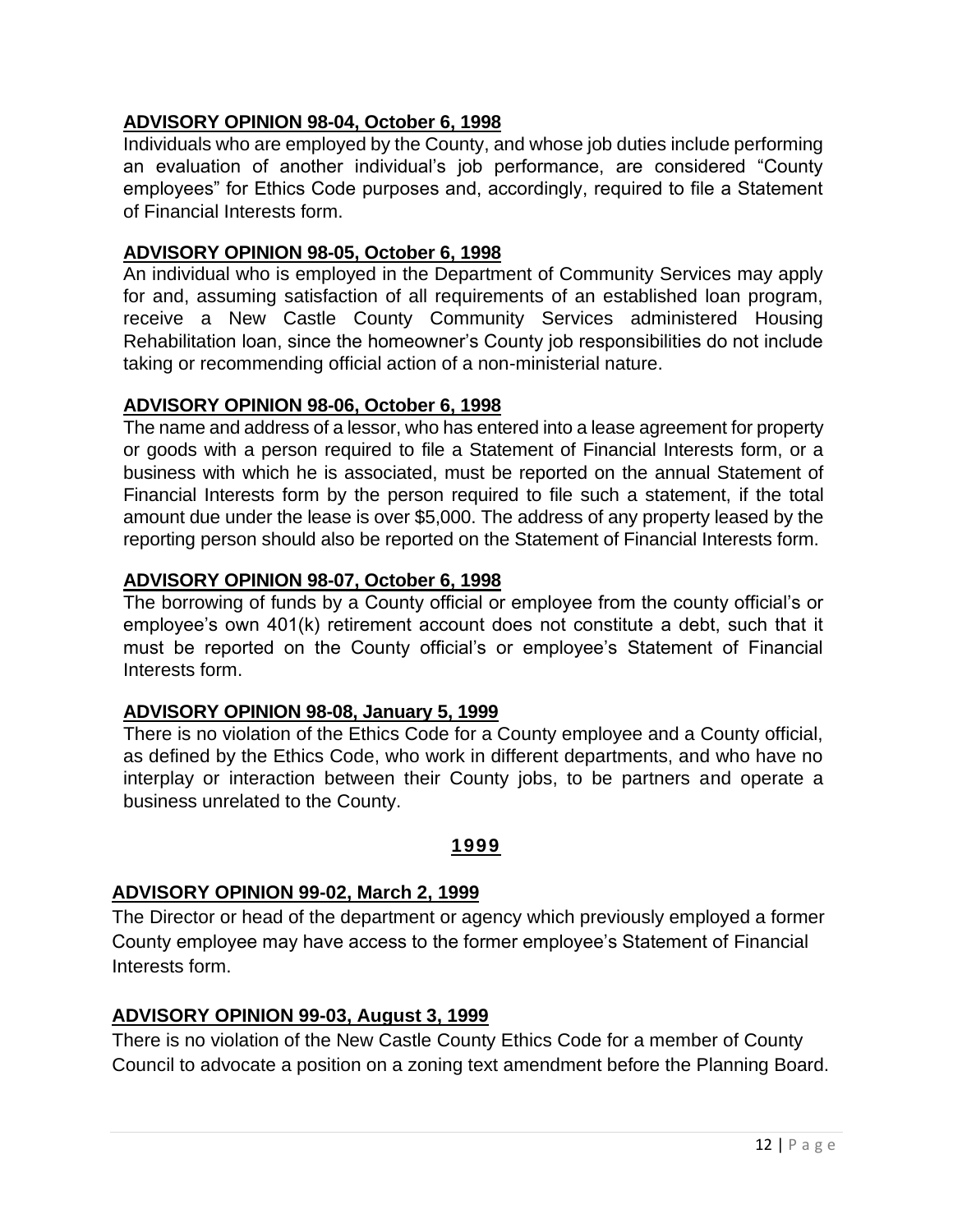## **ADVISORY OPINION 99-04, November 9, 1999**

There is no violation of the New Castle County Ethics Code for a member of the Board of Adjustment to serve as president of his neighborhood civic association. The Board of Adjustment member, however, should follow the recusal procedure set forth in Section 2-83(f) of the Ethics Code, if a matter affecting his neighborhood civic association comes before the Board of Adjustment.

### **ADVISORY OPINION 99-05, November 9, 1999**

There is no violation of the New Castle County Ethics Code for an employee who works in the complaints office to apply for and, if qualified, receive a County administered home repair loan.

### **ADVISORY OPINION 99-06, November 9, 1999**

There is no violation of the New Castle County Ethics Code for a Human Resources employee to work as an independent contractor for the State of Delaware in an area having no involvement with her current County position.

## **ADVISORY OPINION 99-07, December 14, 1999**

There is no violation of the New Castle County Ethics Code for a planner to review a plan: (1) effecting the general area where the planner resides; or (2) from an applicant club to which the planner belongs; provided sufficient safeguards are taken for review by other land use personnel and full disclosure is made to the planner's superiors, other land use staff working on the project and to the applicants.

### **ADVISORY OPINION 99-08, January 11, 2000**

Absent additional facts being provided where an appearance of impropriety can be conclusively ruled out, a County official should follow the recusal procedure set forth in Sec. 2-83(f) of the Ethics Code and disclose the nature of his or her interest and abstain from voting or sponsoring a matter, if the County official's parent is doing business on an unrelated project with the owner, although not the applicant, of the land subject to County approval.

### **2000**

### **ADVISORY OPINION 00-02, Reconsideration June 12, 2000**

While an appearance of impropriety is created, if a county official were to participate in a matter where a client of her prospective employer has an interest, an exception exists where: (1) the conflict or appearance of impropriety did not exist at the time the requesting party completed substantial work on the matter; and (2) the official's vote and sponsorship appear to be contrary to the client's, her prospective employer's and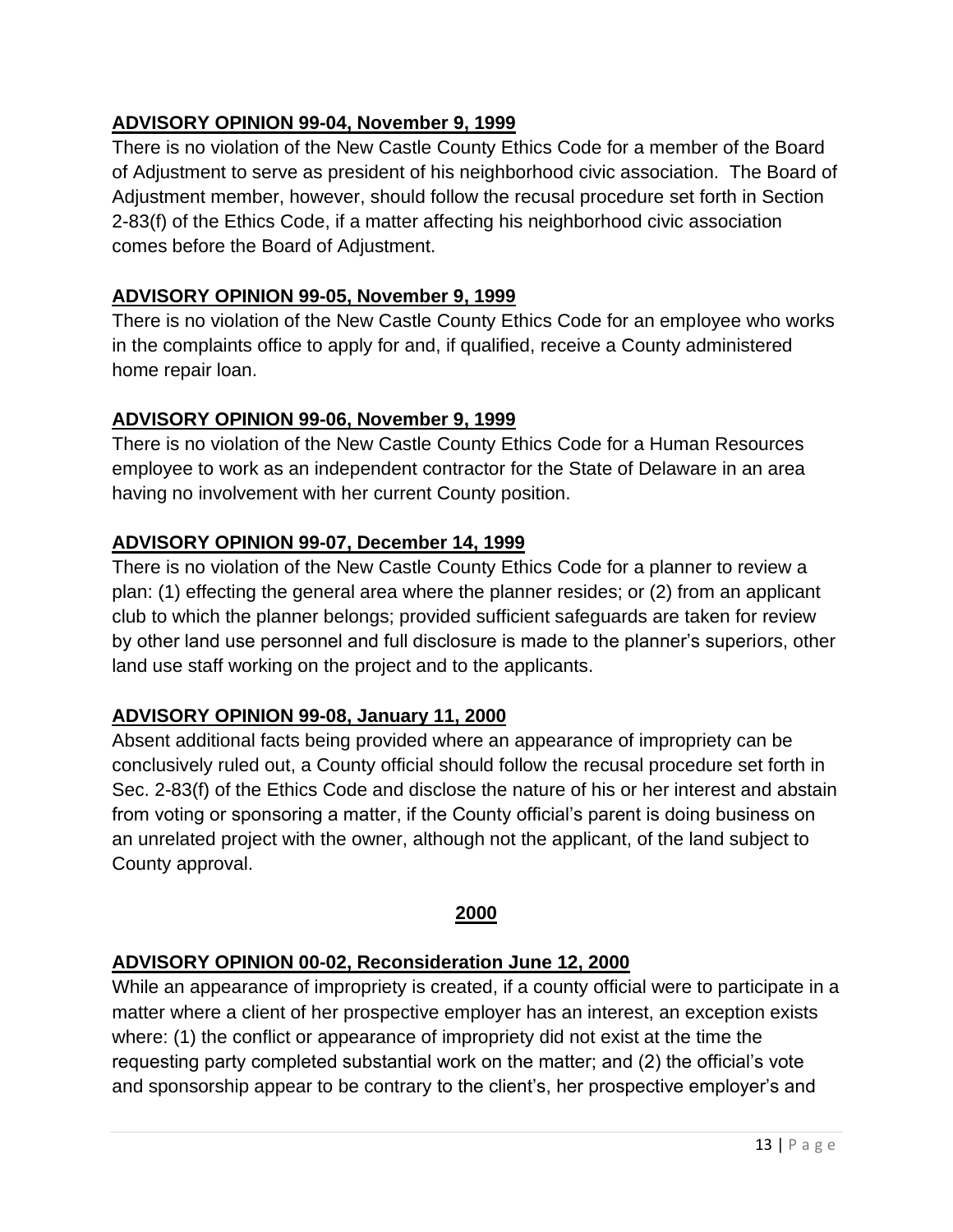her own interest. Full disclosure of her relationship with the prospective employer to the public, however, must be made immediately, if she is to continue sponsorship and also must be made prior to voting at the meeting where the vote is to be made.

## **ADVISORY OPINION 00-02, June 20, 2000**

Under present circumstances, it would not violate the Ethics Code for a County assessor to have secondary employment in the private sector, working as an appraiser for an appraisal company in matters other than tax appeals.

## **ADVISORY OPINION 00-04, December 11, 2000**

A County employee may enter into a contract with the County to perform short-term, seasonal employment, even though the value of the contract is over \$500 by a de minimis amount, if there is public notice of the position and competitive bidding available. In addition, in this instance, the County employee works for a department, other than the one from which the contract originates, and the County employee does not report to, and is not under the supervision of, the person choosing or monitoring the recipient of the contract, thereby eliminating any conflict of interest, appearance of impropriety, or other Ethics Code violation.

## **ADVISORY OPINION 00-005, December 11, 2000**

A County employee is not required to file a 1998 or 1999 Statement of Financial Interests form when his supervisory and evaluation responsibility towards other employees is minimal and an incidental portion of his overall responsibilities, such that his actions cannot be deemed an "official action of a non-ministerial nature".

## **ADVISORY OPINION 00-06, January 25, 2001**

New Castle County employees or officials, who are either County Attorneys or who serve the County in a managerial capacity, who wish to have private legal practice, are limited by the restrictions on representing another's interest before the County as set forth in Section 2-83(b) of the Ethics code. Additional restrictions, such as restrictions on the exercise of official authority, Section 2-83(a), an those contained in Section 2-84, including the prohibition on appearances of impropriety, further restrict the nature and scope of the attorney's secondary employment in the private practice.

### **2001**

## **ADVISORY OPINION 01-01, February 28, 2001**

There is no violation of the Ethics Code for a County plan examiner to have secondary employment in the private sector drafting shop details of construction materials for a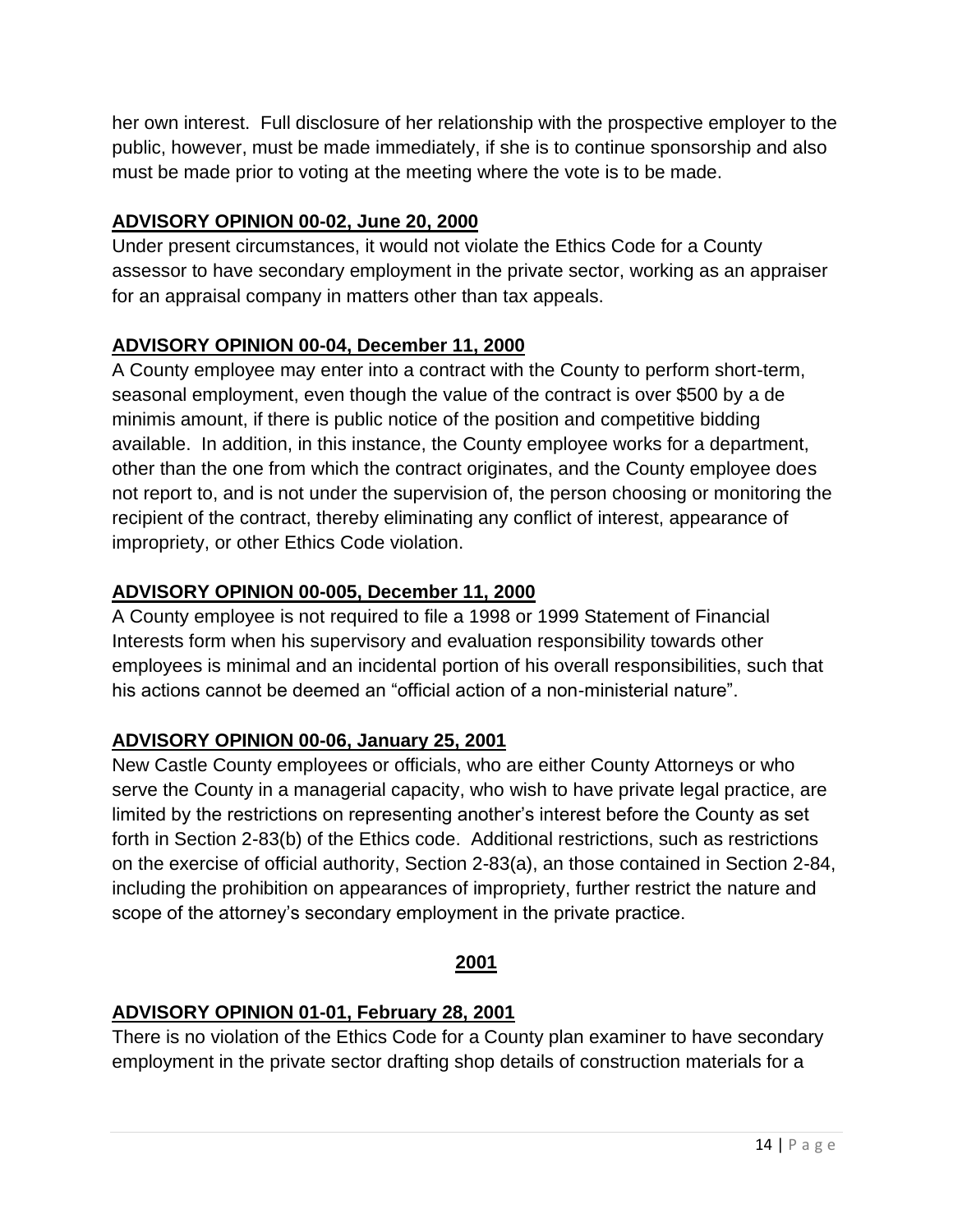company that does not do business with the county, submit plans for County review, or applies for licenses/permits form the County in the regular course of its business.

## **ADVISORY OPINION 01-03, March 21, 2001**

It would not violate the Ethics Code for a Special Services inspector to have secondary employment conducting residential inspections to determine the condition of residential properties, except that he may not inspect new construction, nor conduct inspections to determine New Castle County Code compliance.

## **ADVISORY OPINION 01-04, October 3, 2001**

Assuming applicability of the post-employment restrictions of the Ethics Code, it would not violate the Ethics Code for a former County official to represent an applicant before the board he formerly chaired, even if the former official's service with the board he formerly chaired ended less than two years before his proposed representation of the applicant, since, in the particular instance, the former official; (1) did not give an opinion; (2) did not conduct an investigation; and (3) was not otherwise directly and materially responsible for such matter in the course of his official duties as a County official.

## **ADVISORY OPINION 01-06, January 29, 2001**

It would violate Section 2.03.103(B) of the Ethics Code, if a County board member were to represent or assist clients of his private employer/firm, for a profit business, with respect to a matter before County Council, a County Department, or other County Board or Commission.

## **ADVISORY OPINION 01-07, November 13, 2001**

It does not violate the Ethics Code for a Land Use inspector to personally build an addition on his own home, even if he would need to obtain permits from the Land Use Department and the plans for the addition and the construction would need to be reviewed and/or inspected by his co-workers in the Inspection Division and Lane Use Department, if: (1) the inspection is performed by an inspector other than the inspector performing the construction work; (2) the inspector inspecting the construction is not a subordinate to the inspector performing the construction work; (3) the inspector is performing work on his home for his own residential purposes, as opposed to a third party, or as for a profit business of the inspector; and (4) the inspector performing the construction makes appropriate disclosures to the supervisor of the Inspection Division.

## **ADVISORY OPINION 01-08, October 16, 2001**

It does not violate the Ethics Code for a Land Use employee with land use and code inspection responsibilities, who also is a volunteer director of a non-profit organization, to participate in fundraising, public relations, and facility development on behalf of the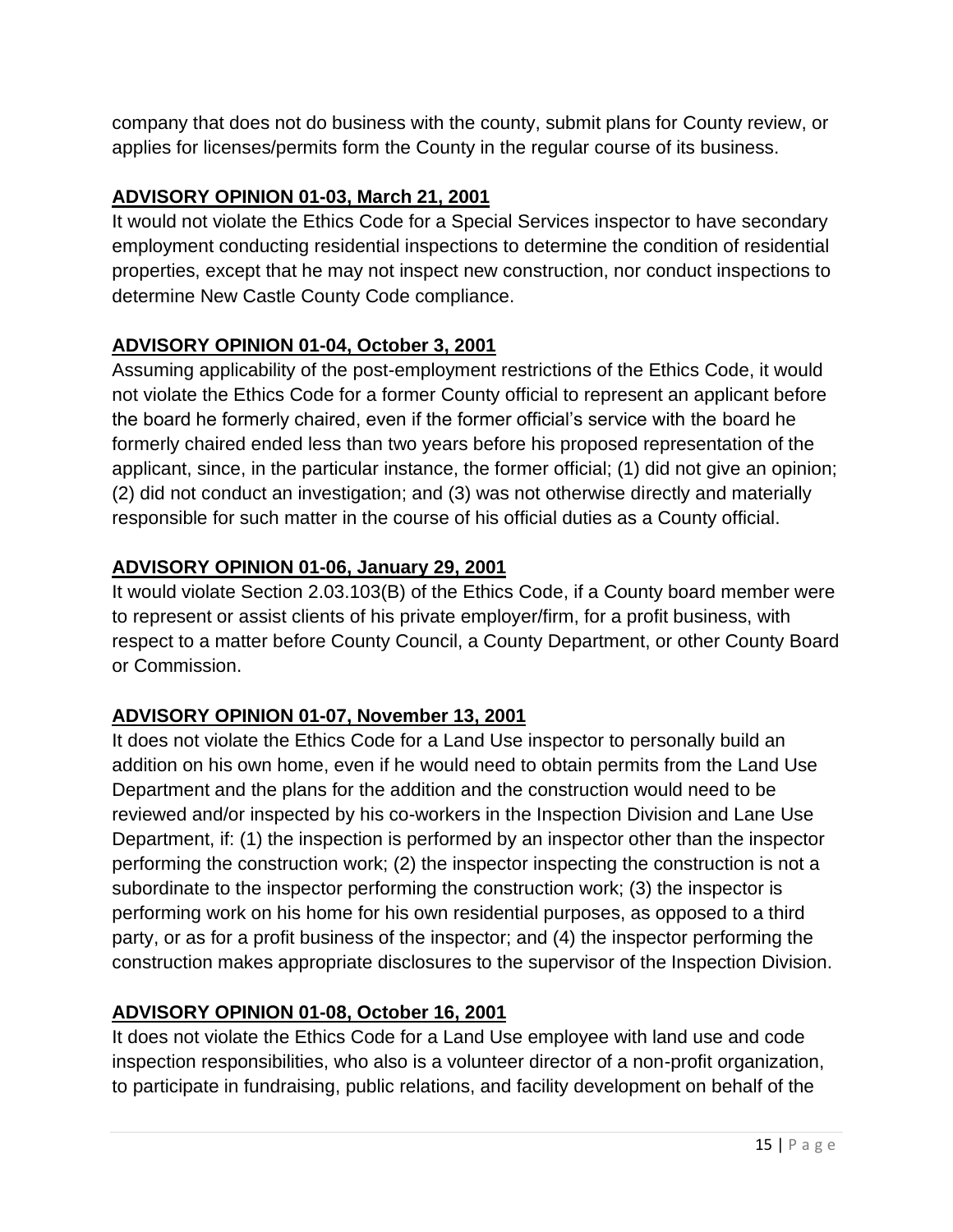non-profit organization, provide he does not seek to use his County position to influence any application or matters that the nonprofit organization has with the County; he recuses himself and abstains from participating in any matter that the nonprofit organization has with the County Land Use Department that employs him; and he uses sufficient safeguards to eliminate any appearance of impropriety which might exist regarding fundraising by the requesting party on behalf of the non-profit organization.

## **ADVISORY OPINION 01-09, December 20, 2001**

To avoid a conflict of interest or appearance of impropriety, a County official should not obtain secondary employment with a vendor who has an ongoing lease agreement with the County, if the County official was instrumental in choosing the vendor and he has direct and ongoing responsibilities to oversee and monitor the obligations and responsibilities of the vendor under the lease.

## **ADVISORY OPINION 01-10, December 20, 2001**

Assuming the applicability of the post-employment restrictions of the Ethics Code, in this instance, it would not violate the Ethics Code for a County employee, whose job involves the reviewing and processing of forms and applications prepared by the public , to obtain employment in the private sector shortly after retirement from County employment, working on the type of forms and applications she reviews and processes in her current County position. There is no violation of the post-employment section of the Ethics Code in such instance, since her capacity as a County employee, she would not have: (1) given an opinion; (2) conducted an investigation; or (3) otherwise been directly and materially responsible for such matter in the course of her official duties.

### **2002**

## **ADVISORY OPINION 02-01, June 21, 2002**

A County Police employee who does not have law enforcement responsibilities may become a candidate for State political office and may accept properly reported political contributions but must be cognizant of circumstances that may arise which could create a potential or real appearance of impropriety.

## **ADVISORY OPINION 02-02, June 16, 2002**

A relative of a Community Services employee who has responsibility for the administration of a Community Services Home Repair Program may receive a loan through the program if the relative is qualified according to the program's requirements, the employee does not represent or assist the relative, and the employee recuses himself or herself from the participation in the relative's application. The employee must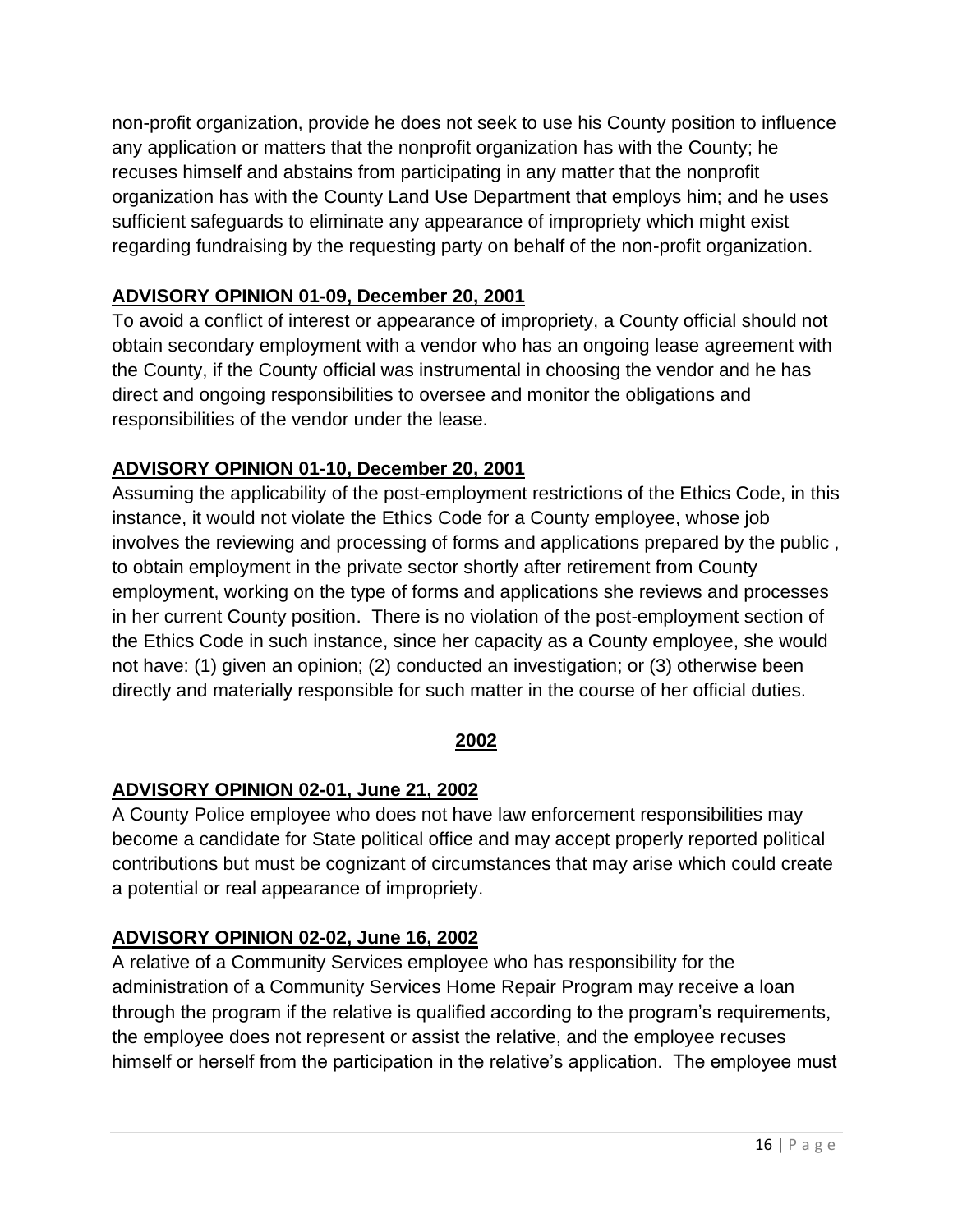immediately disclose the relationship to his or her supervisor and the supervisor must perform the employee's responsibilities related to the application.

## **ADVISORY OPINION 02-03, June 16, 2002**

Under the specific facts presented to the Commission, a County official, a former board member whose service terminated less than two years earlier, may represent an applicant before his former board if the official did not give an opinion, conduct an investigation, or was otherwise directly and materially responsible for the matter in issue during the course of his former official duties.

### **2003**

## **ADVISORY OPINION 03-01, May 14, 2003**

A county planner, who has non-confidential, ministerial duties related to the County's HUD planning process, may take secondary employment with the City of Wilmington entering the City's HUD data into the City's database.

### **ADVISORY OPINION 03-02, September 16, 2003**

An employee of the Clerk of the Peace may receive a Department of Community Services Home Repair Grant if the employee meets the program qualifications.

### **ADVISORY OPINION 03-03, September 10, 2003**

There is no violation of the New Castle County Ethics Code for an employee who works as a crossing guard to apply for and, if qualified, receive a County Administered home repair grant or loan.

### **ADVISORY OPINION 03-04, September 16, 2003**

A school crossing guard, a County employee, may receive a Department of Community Services Home Repair Grant if the employee meets the program qualifications.

### **ADVISORY OPINION 03-07, December 24, 2003**

A Deputy Administrator of a County row office who has responsibilities for the selection of office computer systems may not accept transportation and lodging payments for a demonstration of computer equipment from a potential vendor of office computer systems.

### **2004**

### **ADVISORY OPINION 04-01, January 14, 2004**

When an ordinance would affect to the same degree a subclass consisting of an industry, occupation, or other group which includes a County official, the Ethics Code does not prohibit a vote by that official.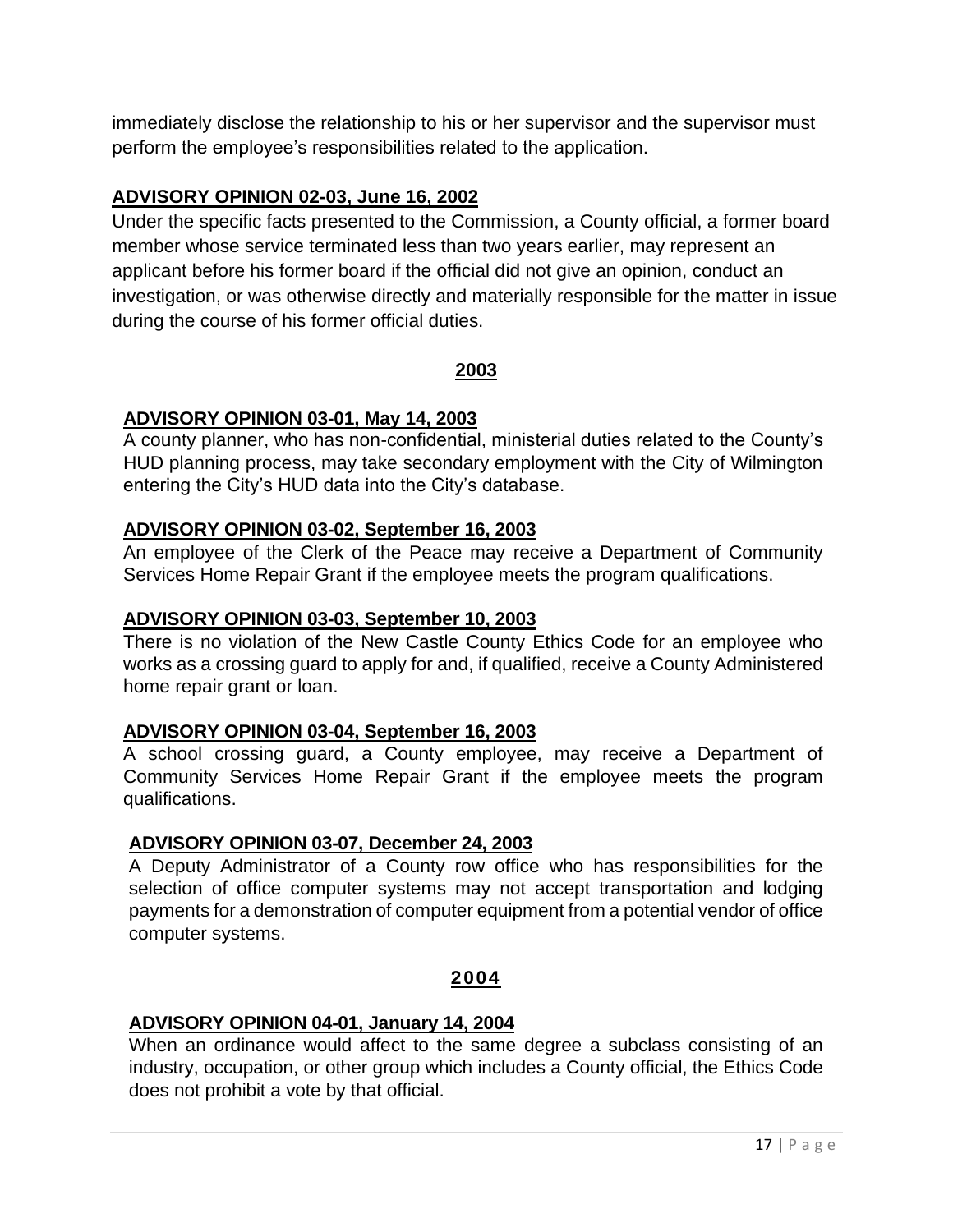## **ADVISORY OPINION 04-03, April 14, 2004**

The unique circumstances surrounding a private contract for necessary home repairs between an employee and a business which is approved for work with the employee's department negate a conflict of interest or appearance of impropriety. The employee has no personal relationship or financial interest in the contractor, the contractor's bid is the highest of three bids solicited by the employee, the department shall use procedures to eliminate the employee's direct or indirect authority in regard to the contractor for the duration of the private relationship, and the contractor publicly bids work for the department.

## **ADVISORY OPINION 04-04, April 14, 2004**

An employee may purchase salvage items from a business regulated by her department because the availability of the items was public knowledge, she did not secure information about them as a result of her status as a County employee, she does not have a personal relationship with the business owner, she has no financial interest in the business, she has only ministerial contact with the business, the value of the items is negligible if at all, and she disclosed her intention to enter into the transaction to her departmental superiors and received their approval.

## **ADVISORY OPINION 04-07, May 17, 2004**

An official who is representing a nonprofit association, which is tangentially related to his official duties, at a conference staged by a second nonprofit organization may accept a gift of a reasonable amount of lodging and transportation expenses from the second organization because he is not acting in his capacity as a County official and because the circumstances do not raise the potential for an appearance of impropriety.

### **ADVISORY OPINION 04-08, June 17, 2004**

An employee may not accept a gift of a complimentary registration from the sponsor of a conference since the sponsor is a current vendor for the County, the conference will include presentations about the vendor's new products, and the employee has the authority to affect the County's future contractual relationships with the vendor.

### **ADVISORY OPINION 04-09, July 14, 2004**

A senior County employee who has secondary employment as a self-employed contractor in another jurisdiction may be associated with his son's business in geographic jurisdictions outside New Castle County if his son's business is not regulated by New Castle County. If the son becomes subject to regulation by the employee's department, the employee would not be permitted to be associated with the son's business because recusal would not be a sufficient tool to remove the appearance of impropriety from such association.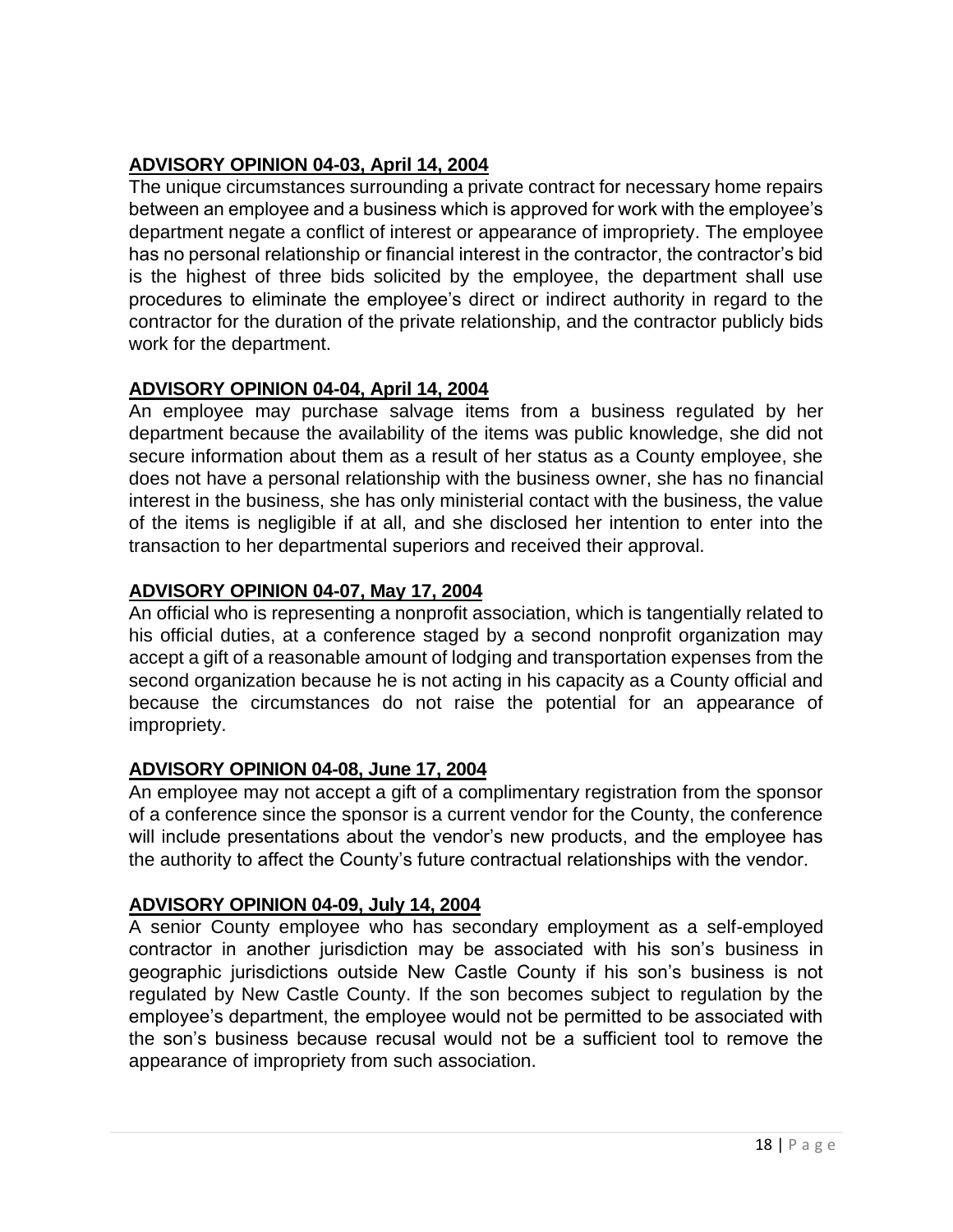## **ADVISORY OPINION 04-10, July 14, 2004**

A County employee may secure secondary employment as a self-employed tradesman as long as his secondary employment does not require regulation by his department, and he does not perform services for any entity that submits plans to his department for review or which is regulated by that department.

## **ADVISORY OPINION 04-11, August 11, 2004**

If a County official's spouse, or a business with whom the spouse is associated, has not or does not represent a client in a matter before the official's agency and is not otherwise financially benefited in the matter, a conflict of interest does not arise from an official's sponsorship and/or vote. However, an appearance of impropriety may arise from the sponsorship and/or vote in the absence of a conflict of interest, since the wife's business' client has a pecuniary interest in the matter and a reasonable member of the public may believe that the sponsorship and/or vote is being made to advance the spouse's business interests with that client. The official must withdraw his sponsorship and recuse himself from deliberation and vote in the matter as described in New Castle County Code section 2.03.103(A)(2).

## **ADVISORY OPINION 04-14, February 9, 2005**

An official must decline an offer of outside employment. The Ethics Code prohibits County officials from representing private enterprises, for payment or on a volunteer basis, before any department of the County other than in the context of his or her official duties. If the official accepts employment with the outside enterprise, he cannot adequately protect the public interest when that enterprise has contact with his or her agency. Limiting the agency's contact with the employer would result in an improper restriction on the flow of public service from the agency. Recusal is not a satisfactory option in this situation because of the size of the agency.

### **2005**

## **ADVISORY OPINION 05-02, February 9, 2005**

A limited exception to the prohibition on representing outside enterprises before an employee's department may exist when the representation concerns construction on a personal residence. A high-ranking employee may act as general contractor for the construction on his personal residence and represent himself before his department for the necessary approvals, permits, inspection and certificates if his department has or establishes a procedure ensuring that approvals of all such applications are issued only on the personal authority of an employee of higher rank. He may not discuss with any subordinate, peer, or agent for anyone in his chain of supervision any matters related to the construction other than those topics discussed with any other County resident acting in the role of general contractor. In addition, for the duration of his project, the requesting employee must recuse himself from planning, discussion or implementation of any proposed regulations or ordinances which could affect his conduct as a general contractor on this particular project.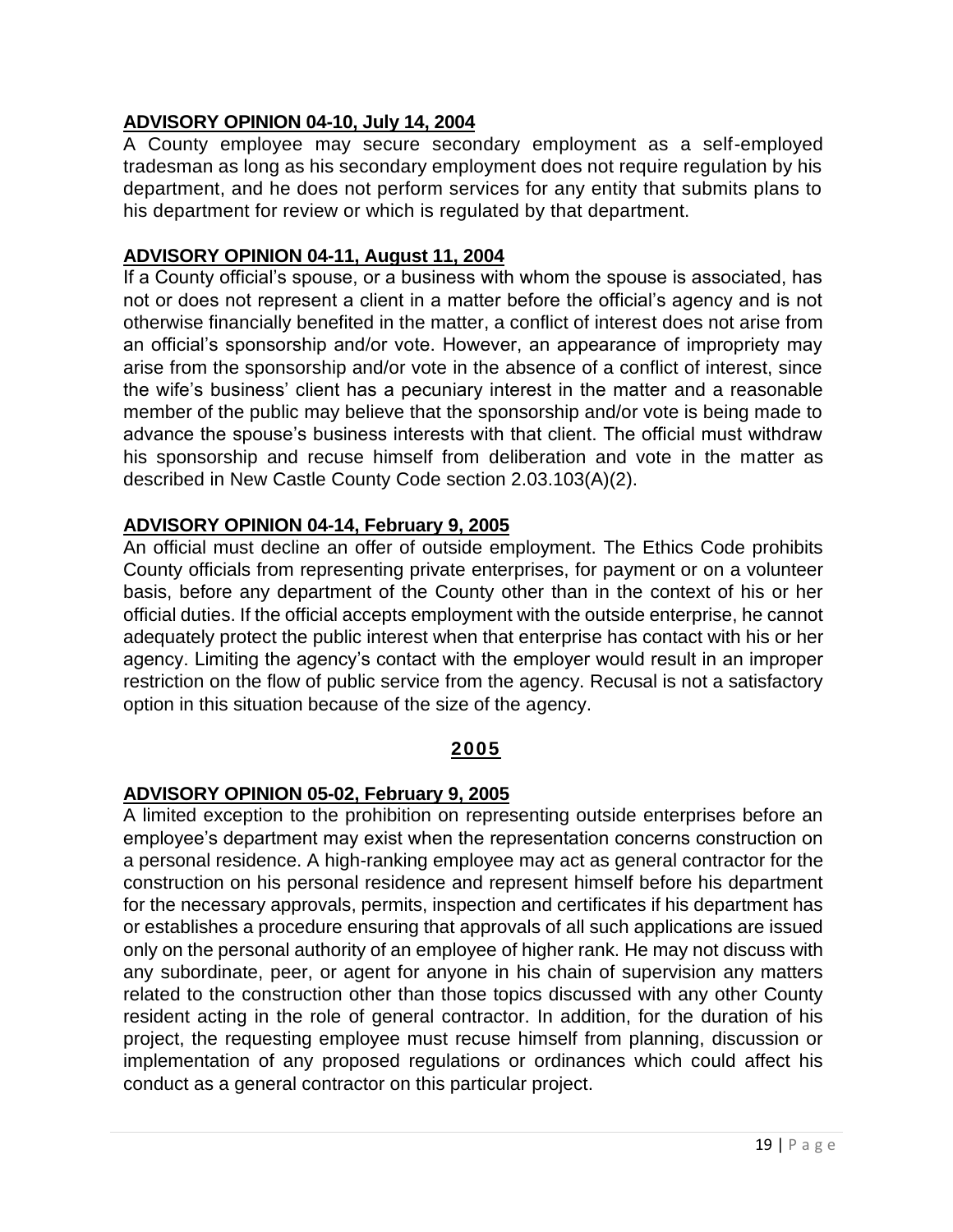## **ADVISORY OPINION 05-03, May 11, 2005**

An employee who personally represents the County Executive would create an appearance of impropriety if he continues to have editorial or content control of his privately-owned specialty newspaper. He may retain ownership but must relinquish any other involvement. He must also resign from office in and spokesperson status for a nonprofit association which receives County funds. He may retain membership in the association as well as membership in another related nonprofit organization but must limit his spokesperson duties in the latter organization to comments on factual operational matters unconnected with County policies, procedures or positions.

#### **ADVISORY OPINION 05-04, March 9, 2005**

A business which is associated with a County Official is prohibited from contracting with the County for professional services unless a public notice and competitive bid process is used.

#### **ADVISORY OPINION 05-05, March 9, 2005**

An employee of a County department which receives federal funds in the form of a grant for countywide purposes may serve on the Planning Commission of a local government as long as she recuses herself from any discussion or action on any nonministerial matters performed in or by her Department concerning the local government.

#### **ADVISORY OPINION 05-06, April 13, 2005**

An elected official may accept employment with a business involved in land use matters if he recuses himself from all issues affecting the private employer, including indirect policy making and discretionary implementation matters which affect the private employer's business in a degree different from other businesses in the same industry or class, and the official will be required to seek clarification from the Ethics Commission regarding his involvement in policy decisions affecting his employer on a case by case basis.

#### **ADVISORY OPINION 05-07, May 11, 2005**

An appearance of impropriety will not be created if a County official, who was formerly employed by another government, represents the County in a matter where the other government is also involved, since the official had no responsibility for or participation in the conduct of the other government when he was its employee and the position of the other government is not adverse to that of the County.

#### **ADVISORY OPINION 05-08, May 11, 2005**

A current County official, who formerly served in a confidential capacity in another branch of County government, would not violate the Ethics Code if the official undertook the representation of the County in litigation which is unrelated to the duties performed in the other branch of County government.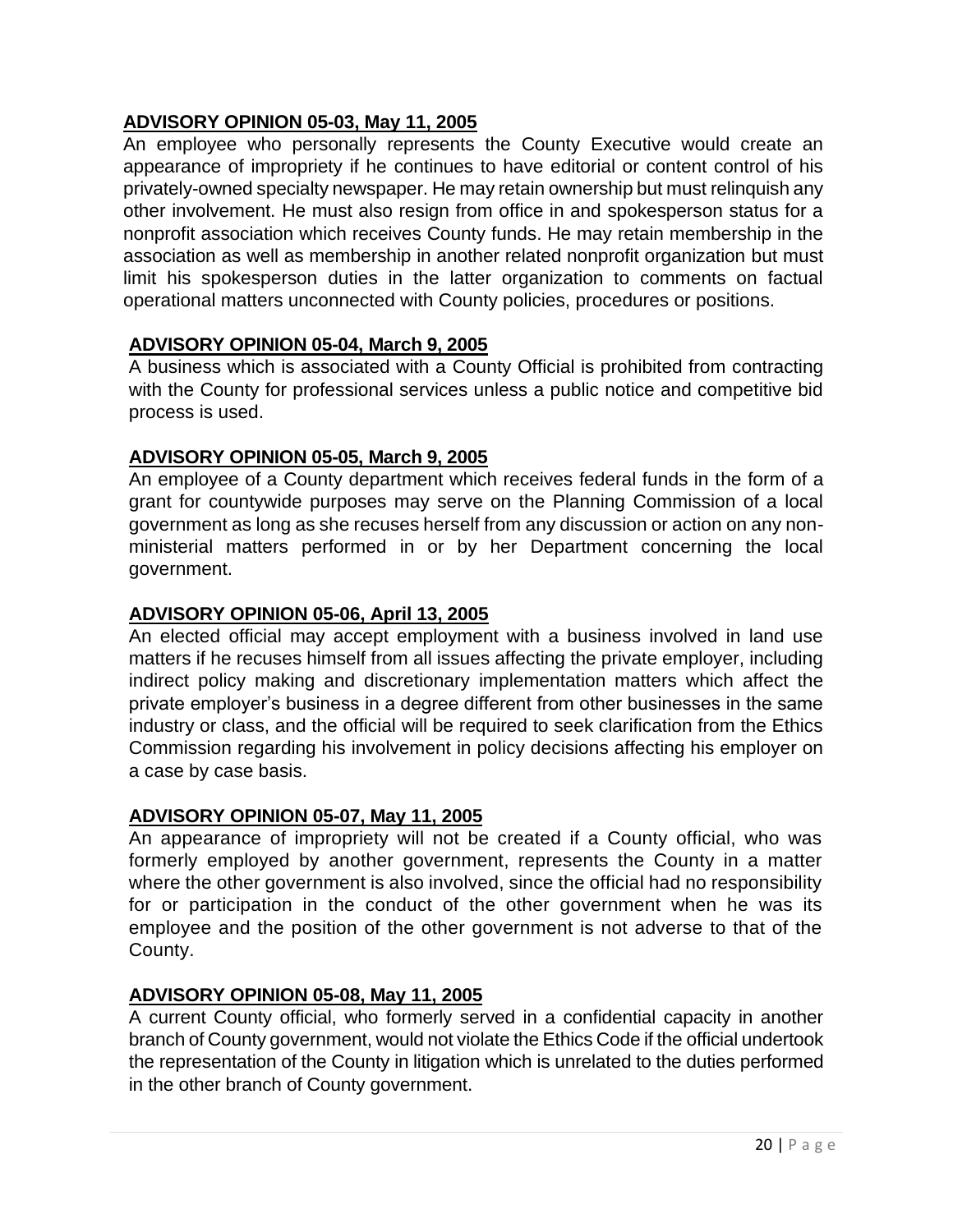### **ADVISORY OPINION 05-09, May 11, 2005**

A County official may accept an invitation, valued at more than \$75.00, from enterprises doing business with the County to attend public events held by nonprofit associations because, under the factual circumstances, a reasonable member of the public would not believe that accepting the invitations would impair the official's integrity, impartiality, or competence. The invitations are extended for publicly advertised events, there are numerous other invitees representing a broad cross section of the public who are similarly unrelated to the donors, opportunity for private contact from the donors is limited by the public nature of the events, the value of the invitation is not at a level which would create a sense of obligation in the recipient, acceptance creates a public benefit in the opportunity for County government to disseminate and exchange ideas with little cost to the taxpayer, the Ethics Commission has the ability to address the ethical issues in advance of acceptance, and the official is required to timely report the acceptance of the gift in a public document.

#### **ADVISORY OPINION 05-10, May 11, 2005**

An individual who contracts with the County to provide professional services does not become a County official or employee because of that relationship and is not under the jurisdiction of the Ethics Commission.

#### **ADVISORY OPINION 05-11, May 11, 2005**

A recently appointed County official who maintains an outside business unrelated to his County duties which provides a free service to the public at a County sponsored event under a long-standing contract with a local business does not violate the Ethics Code.

### **ADVISORY OPINION 05-12, June 8, 2005**

An official is not required to recuse himself from an appeal to a board on which he serves because he made a limited prior negative comment on the conduct of the appellant in his status as a private citizen at a time when there was no indication that the matter would come before the Department from which his Board hears appeals. The official has disclosed the substance of the comment to the appellant and his fellow board members, the appellant is aware of the official's prior association with persons opposing it, neither the official nor any relative has a pecuniary interest in the subject of the appeal, the official states that he can act with impartiality, and the appellant, with knowledge of the foregoing, affirmatively expresses confidence in the official's objectivity and states that it does not object to presenting the appeal before the board under these circumstances.

### **ADVISORY OPINION 05-13, June 8, 2005**

Persons hired by the County as public works inspectors may not be employed to conduct new home inspections in outside businesses.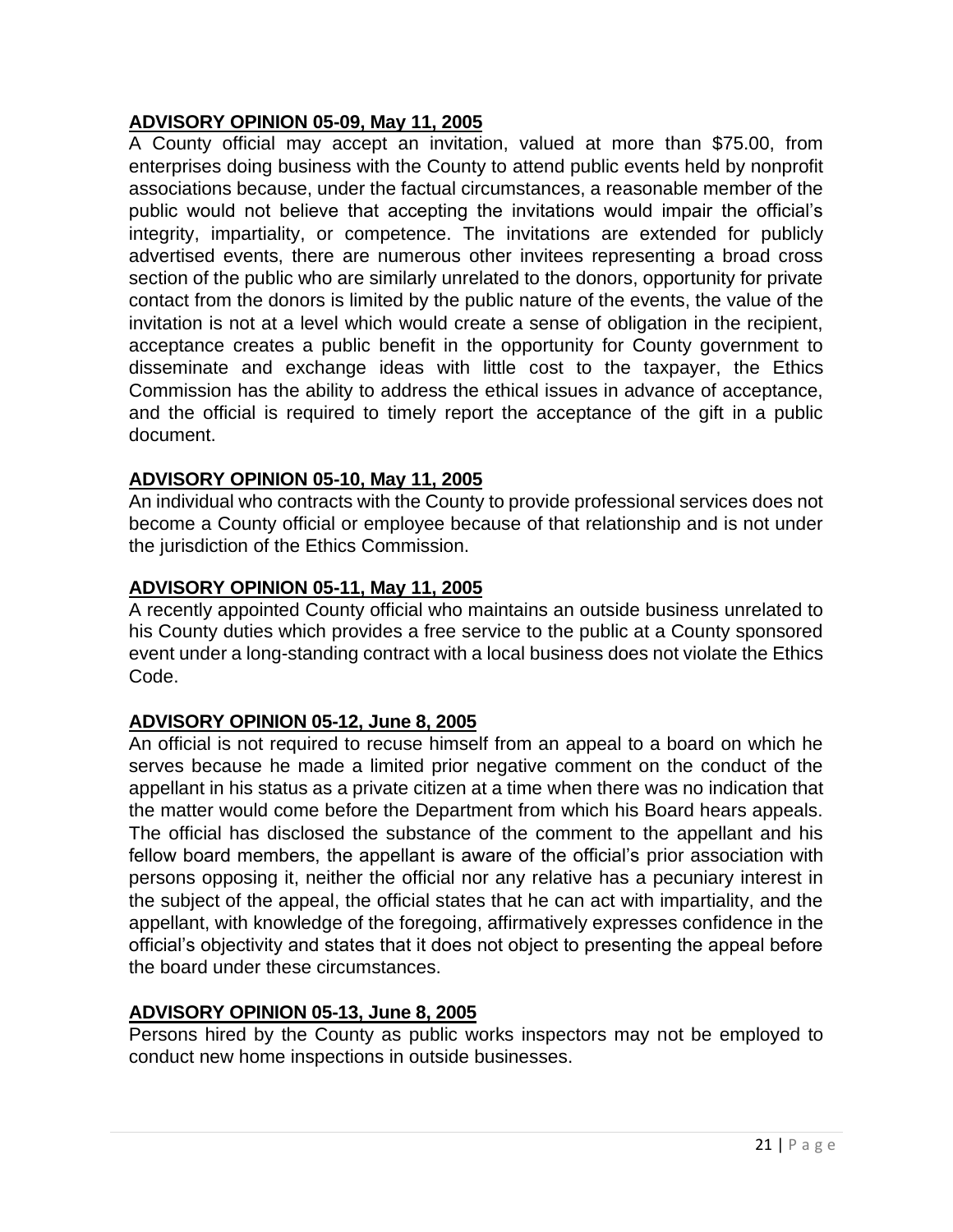### **ADVISORY OPINION 05-14, June 8, 2005**

An employee may not accept a gift which is akin to a reward valued at over \$1,000.00 for performing his County duties but may accept a token recognition gift valued under \$75.00 and the donor may make a donation to a charity of the donor's choice in honor of the employee's heroic conduct.

#### **ADVISORY OPINION 05-15, July 13, 2005**

A County employee may run for State public office and assume it if elected but must observe the restrictions recited in the Code against creating appearances of impropriety or other ethical violations while campaigning for or after election to State office.

#### **ADVISORY OPINION 05-16, July 13, 2005**

A County department may not accept a complimentary registration from the sponsor of a conference because it would create an appearance of impropriety since the sponsor is a current County vendor, the conference will include presentations about the vendor's new products, and the department has the authority to affect the County's future contractual relationship with the vendor.

#### **ADVISORY OPINION 05-17, August 10, 2005**

The two-year post-employment provision of Code Section 2.03.103(D) impacts a former employee and the County for all projects which were funded in the Department's budget during the individual's County employment because his assignment to or review of those projects is understood to be direct and material responsibility. If the employee was merely conscious of the unfunded projects and did not review or have any other responsibility for them, the post-employment provision will not apply to the former employee's participation with the new employer. Section 2.03.103(D) is directed only to the conduct of the employee and the County and if the new employer agrees not to use the employee in the affected contracts during the two-year period, that section does not prevent a contractual relationship between the new employer and the County.

#### **ADVISORY OPINION 05-18, July 13, 2005**

An employee's purchase and lease back of a residential building from a new home construction company will not violate the Ethics Code as long as he adheres to the following conditions: He must fully disclose all business relationships with the builder to his superiors; he must disclose the lease arrangements to the Ethics Commission; he must completely recuse himself from direct or indirect involvement in any of his Department's business which concerns the builder for the duration of his business relationship with the builder; he must scrupulously avoid using confidential information acquired by virtue of his County position for the personal benefit of his private enterprise. The Commission's response to the employee's Opinion request involves only the application of the Ethics Code and does not prevent the employee's department from imposing greater restrictions.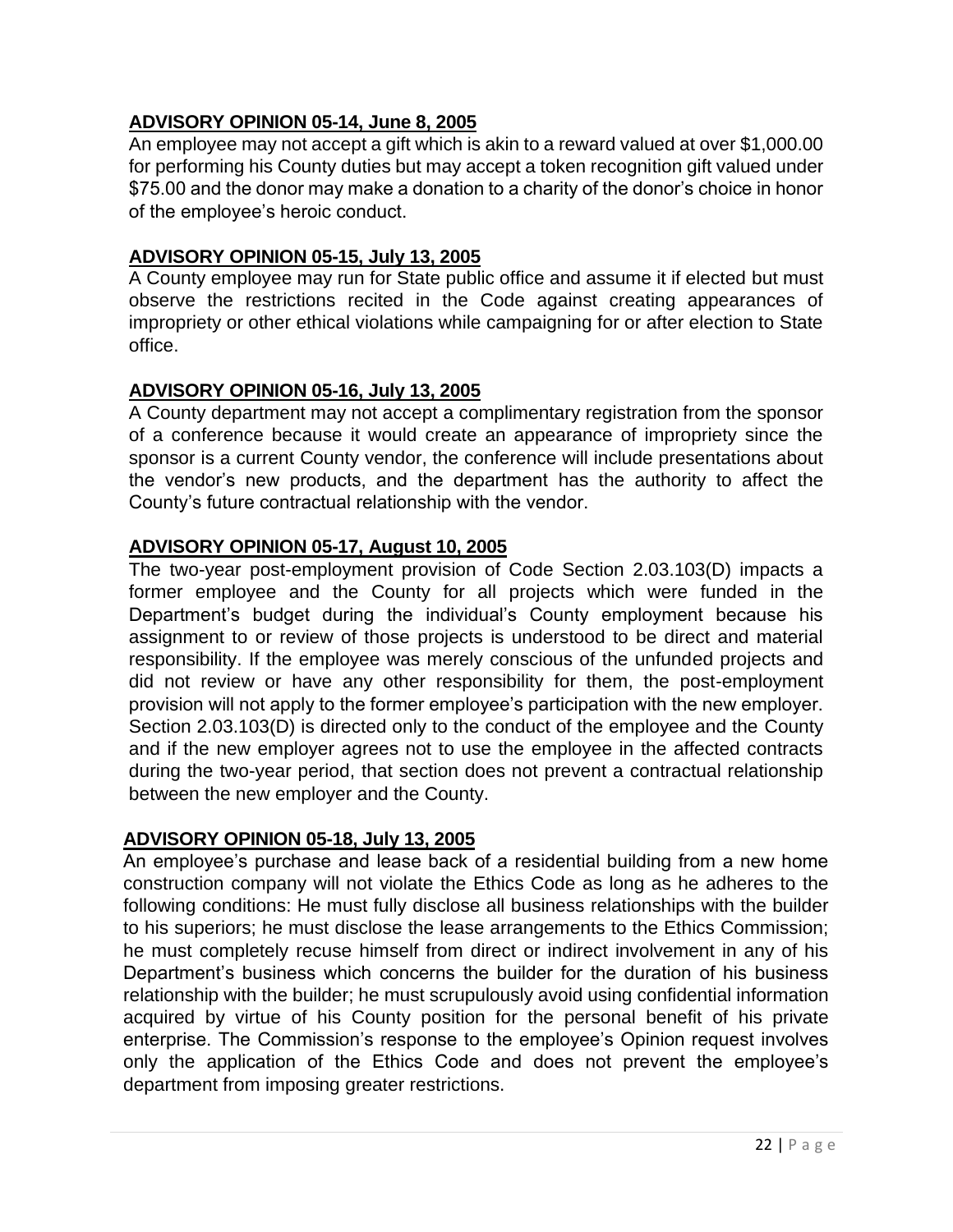## **ADVISORY OPINION 05-19, August 10, 2005**

When an official has legal and or statutory responsibility with respect to action or nonaction on any matter where the person, a member of his immediate family or a business with which he or his immediate family has a personal or private interest, and there is no provision for delegation of such responsibility to another person, the official may exercise responsibility with respect to such a matter, provided that he recuses himself from any involvement as far as legally permissible and files a written statement with the Commission fully disclosing the personal or private interest and explaining why it is not possible to delegate responsibility for the matter to another person.

### **ADVISORY OPINION 05-20, September 14, 2005**

The two-year post-employment provision of Section 2.03.103(D) will not impact a retiring employee because there is no overlap between the subject of his County duties and his function for the new employer. However, that section permanently prohibits the retiring employee's use of confidential information acquired while in County employment for the benefit of the new employer or himself.

#### **ADVISORY OPINION 05-21, October 12, 2005**

In order to avoid creation of an appearance of impropriety, an employee must remove himself from any County employment which provides access to confidential information regarding land use or redevelopment policy affecting a local government employer's annexation authority unless he recuses himself from involvement as an elected local official from any aspect of planning, execution or decision making regarding the annexation of County land, including voting upon such requests.

### **ADVISORY OPINION 05-23, December 14, 2005**

There is no conflict of interest in exercising County authority in regard to the application before the regulator Board since no financial benefit from the vote will accrue to the board member, his family or to a business with which he is associated. Alternatively, even if there were some slight financial benefit to him as a customer of the business in terms of a general reduction of charges for or enhancement of his contract, that benefit would affect the board member in the same degree as all of the applicant's County customers and is a legislative exemption from the conflict of interest rules. There is no reasonable perception that the board member's vote would create an appearance of impropriety.

### **ADVISORY OPINION 05-24, December 28, 2005**

An elected official may join the board of the nonprofit if he reveals the potential areas of conflict to both the private entity and the appropriate County authority and requests that both the entity and the

County permit him to recuse himself from the activities which may cause an appearance of conflict, including policy making, promotion or other activities concerning the nonprofit's relationship with the County.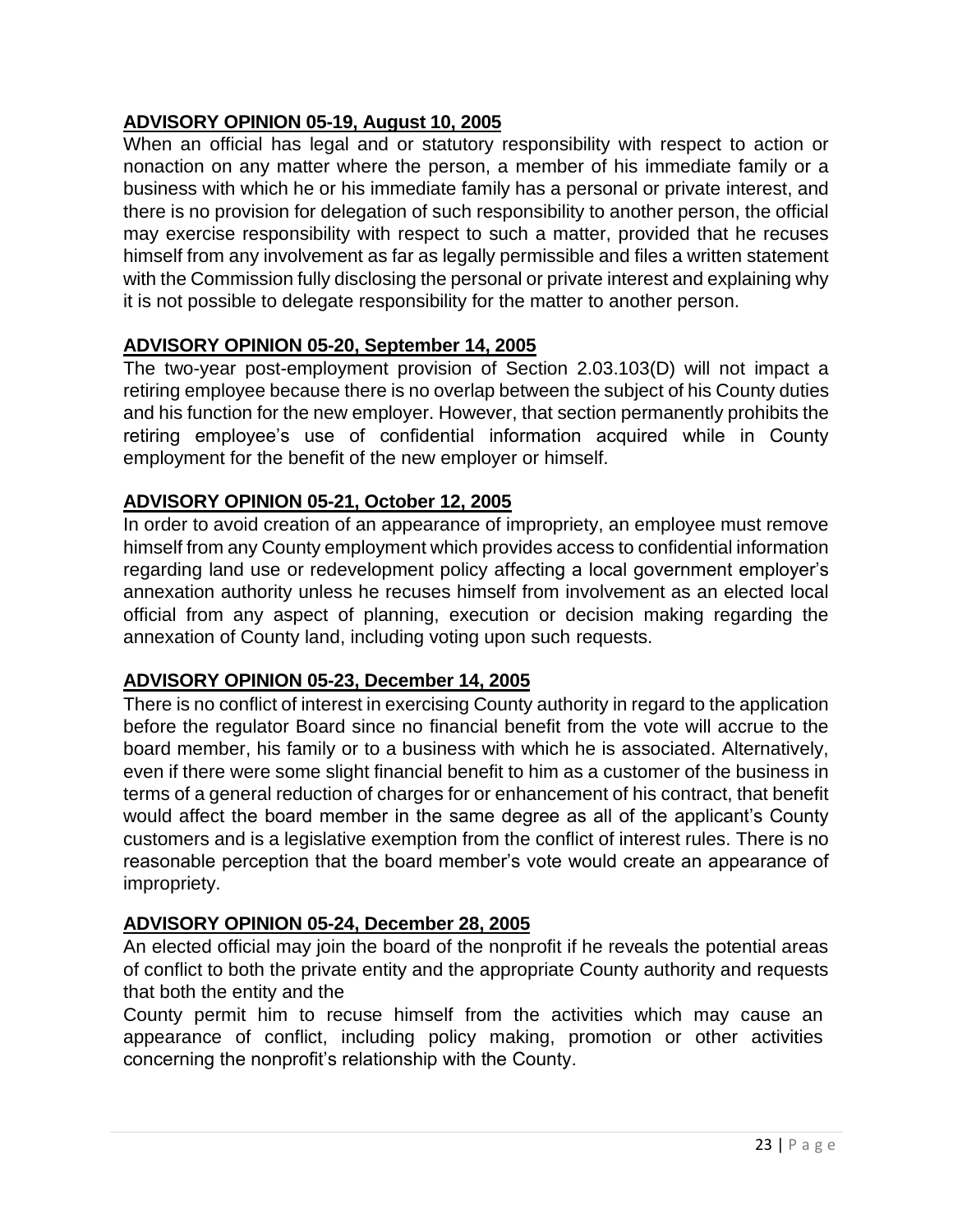### **ADVISORY OPINION 05-25, December 28, 2005**

An official may accept tickets from a nonprofit since he does not have any financial interest in the entity, the nonprofit does not do business with nor is it regulated by the County and, in light of the value of the tickets and under the circumstances reported, a reasonable member of the public would not believe that acceptance of the tickets would impair the official's independent judgment or that the official was using his public office for private gain.

### **ADVISORY OPINION 05-26, December 28, 2005**

The County may hire the best candidate for any position despite that person's outside employment as long as the outside employment does not create a conflict of interest or an appearance of impropriety. In this case, the candidate's outside employment as a real estate agent and fundraiser do not create a conflict or improper appearance as long as the employee conceals his employment with the County and does not solicit clients of his agency when engaged in those activities. However, given the particular confidential information involved in the County position, an appearance of impropriety would be created if the candidate were permitted to continue his employment as a private investigator.

#### **2006**

### **ADVISORY OPINION 06-01, March 8, 2006**

A County official and his wife may accept a gift from a nonprofit trust to attend a private event which is widely publicized in the media even though the trust's agent extending the gift on behalf of the trust is a profit-making entity which is reasonably expected to seek business with the County in the future. The trust neither has nor will have any connection with County government. A negative perception of bias in favor of the agent is ameliorated because the value of the invitation, though significant, is not at a level which would create a sense of obligation in the recipient or concern on the part of the reasonable person, the official is required to report the acceptance and estimated value of the gift in a document which can be scrutinized by the public, and the opportunity for private contact with the agent is limited by the nature of the event. In addition, the event is widely reported and attended by the media, there are numerous other attendees representing a broad cross section of the public who do not have a business relationship with the agent who are also similarly invited, the event celebrates examples of conduct important to the public which reinforce cherished public values, and the official has reduced the appearance of partiality or bias by requesting an advisory opinion prior to accepting the gift.

### **ADVISORY OPINION 06-02, March 8, 2006**

An employee may not enter into a business association with a consultant currently under contract with the County for the duration of the consultant's non-bid contract. The formation of a business association while the non-bid contract is in force would violate the Ethics Code by creating an appearance of impropriety and would violate the intent of the Code's restrictions on contract and bid.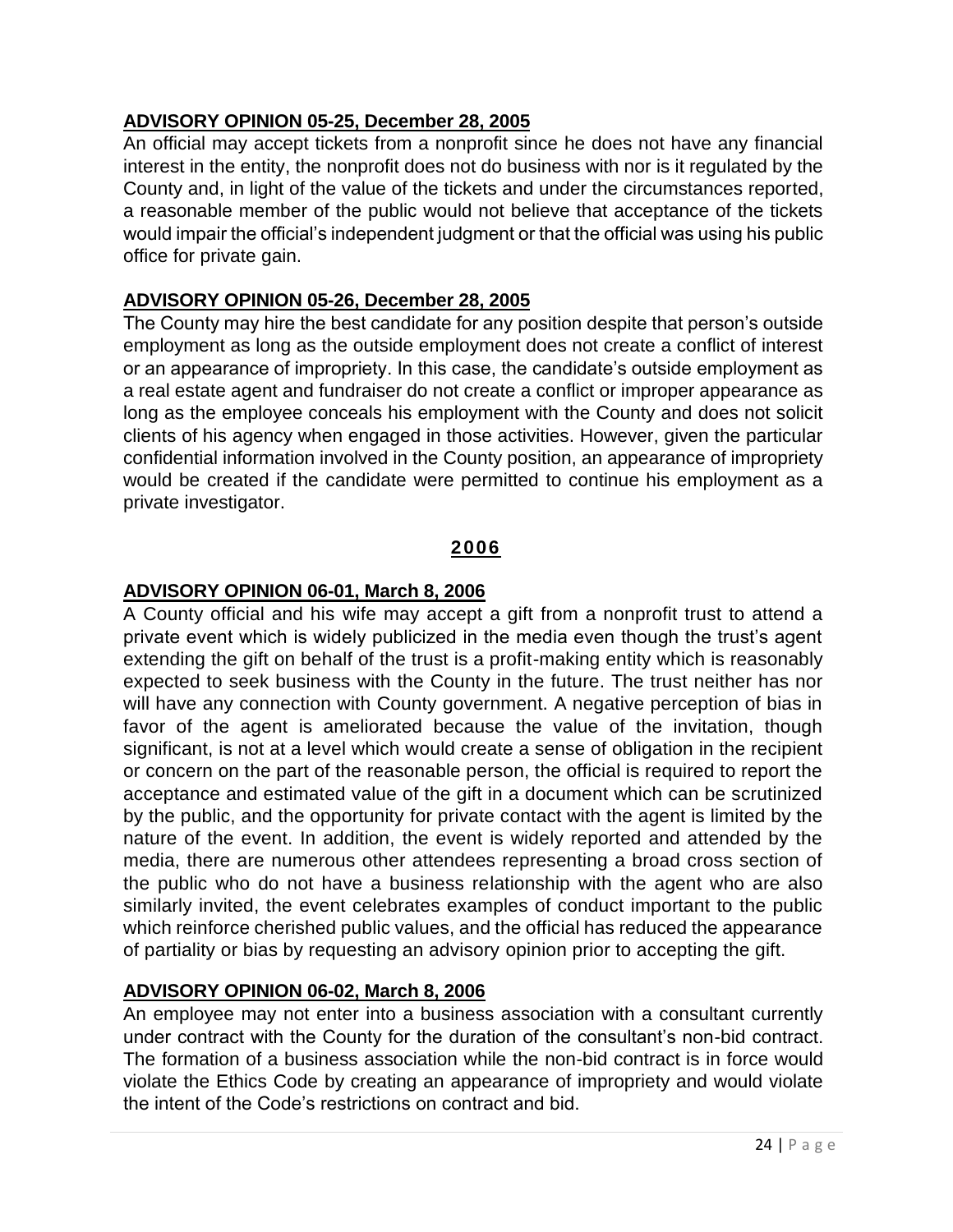## **ADVISORY OPINION 06-03, April 12, 2006**

A County official, appointed by the County Executive to serve on the board of directors of a nonprofit entity, and who conducts contract negotiations on behalf of the County with the nonprofit, cannot sustain the appropriate fiduciary duty to both the board and the County during those negotiations. Recusal by the official from the negotiations would unfairly deprive the public of the official's important services and abstention from voting on the contract would not ameliorate the appearance that the nonprofit unfairly benefited in the negotiations. The official must relinquish the board position in order to avoid a violation of the Ethics Code.

### **ADVISORY OPINION 06-04, April 12, 2006**

The jurisdiction of the New Castle County Ethics Commission is limited to interpretation and application of the Code of Ethics. The Commission is without authority to determine whether investigatory research and/or substantive guidance provided by a regulatory board to an applicant prior to adjudication would be an improper commingling of investigative and adjudicative functions in violation of administrative or constitutional law and thereby create an appearance of impropriety. The requester is referred to the County Law Department for determination of the question. If the Law Department finds that the proposed conduct comports with administrative or constitutional law, a question of appearance of impropriety does not arise as long as the information is transmitted to the applicant in a manner which does not exclude the public.

### **ADVISORY OPINION 06-05, April 12, 2006**

An employee may accept outside employment since the outside employer does not do business with the Land Use Department nor require regulation by it. If the outside employer does business with the Land Use department or is regulated by it by it in the future, the employee may not continue in the employment because she would violate the appearance of impropriety provisions of the Code.

## **ADVISORY OPINION 06-06, April 12, 2006**

If a measure subject to an official's vote affects his financial interests or those of his immediate family or a business with which he is associated, the official must recuse himself from all further participation in the matter. If the measure has no beneficial or detrimental effect on his financial interests, those of his immediate family or an associated business, and surrounding circumstances do not otherwise create an appearance that he is biased or cannot act impartially, his vote will not violate the Ethics Code.

## **ADVISORY OPINION 06-07, April 12, 2006**

It would not violate the Code of Ethics if an employee accepted a gift of negligible value from a vendor under the described circumstances, but the employee must also comply with the arguably more strict administrative personnel policy 5.04 and conform his conduct to the subsequent decision of the General Manager of his department.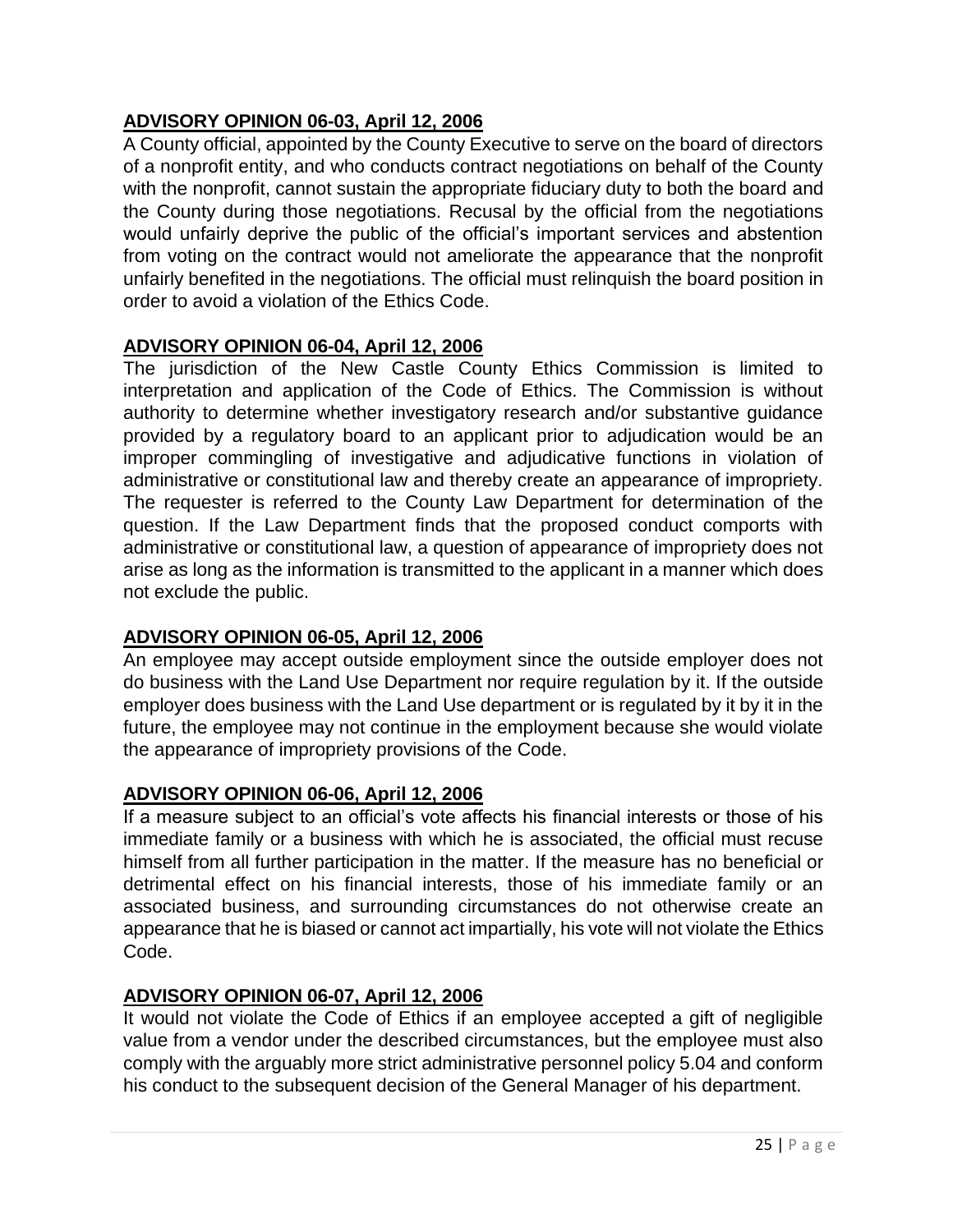### **ADVISORY OPINION 06-08, June 14, 2006**

The employee must recuse herself from all participation in the issue, including research for and discussion of the County's proposed action, and must ask her superiors to direct subordinates not to report to her about the matter because the action to be taken by the County department affects the financial interest of the employer of the member of the County employee's immediate family.

### **ADVISORY OPINION 06-09, June 14, 2006**

New Castle County Code Section 2.03.104(J) prohibits solicitation from entities which do business with or are regulated by New Castle County except when such solicitation is pursuant to a New Castle County written policy decision made for the benefit of the public. Any proposed solicitation of donor groups which include entities doing business with or regulated by the County must be reviewed in advance by the Ethics Commission for compliance with the appearance of impropriety provisions of the Ethics Code. Improper appearance and ethical violations can be avoided only if the following limitations are observed: a public purpose is clearly identified in the written policy authorizing the solicitation; cash donations shall not be accepted; the donors are not identified publicly or privately as joint sponsors; a written solicitation, emphasizing the voluntary nature of the contribution and the absence of any effect on current or future County relationships, should be made to all potential appropriate donors by the County Executive on behalf of the citizens of the County; a donor must provide written corroboration identifying and valuing a donation at the time it is made; the employee or official who accepts the donation may not have provided, and his or her department may not provide in the reasonably foreseeable future, direct services for the donor; a contemporaneous public document is maintained which lists the donors, type and value of all donations.

## **ADVISORY OPINION 06-10, June 14, 2006**

An official who chairs a section of a charity's fund-raising campaign has a private interest in the charity different from the County's interest as a participating employer assisting in raising funds for the charity. When performing as a chairperson for the charity, the official may not use County time or County resources, solicit County employees or officials to volunteer for the campaign or contribute to it without violating the conflict of interest provision of the Code of Ethics. However, County officials and employees who do not have a similar functional position with the charity who volunteer to assist the County government employer in the portion of the campaign it sponsors may solicit in a non-coercive manner among employees provided they do not personally solicit their subordinates.

### **ADVISORY OPINION 06-11, July 12, 2006**

The official is not required to recuse himself from further proceedings involving the agent. Personal animosity is insufficient to show bias in the absence of substantial facts demonstrating that the disfavor actually infects the official conduct or that a reasonable member of the public would believe that the personal dislike is likely to adversely affect official conduct. The burden of demonstrating bias on the part of a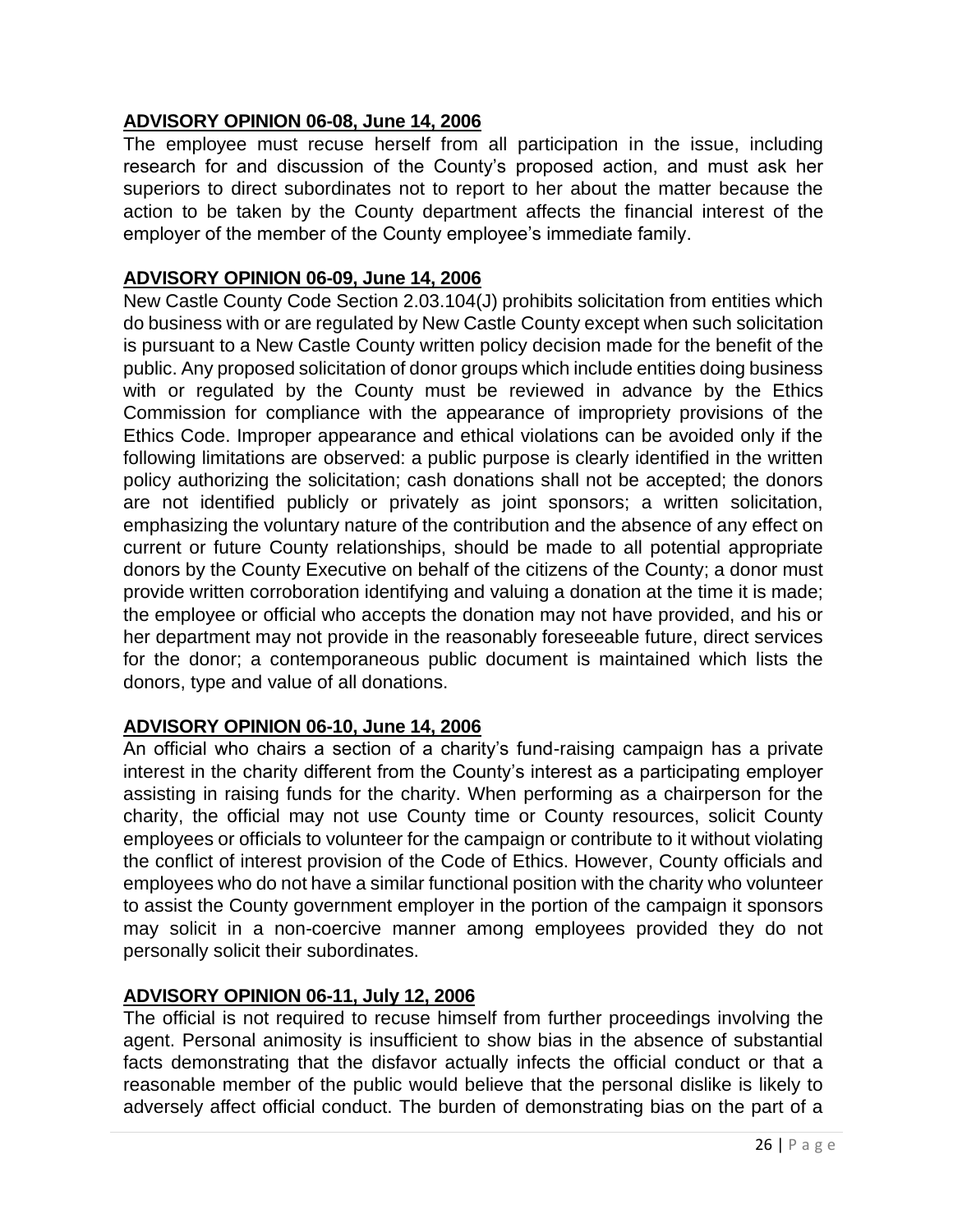government employee or official requires a showing that the official or employee's conflicting interest in the outcome of the proceeding is concrete, personal and not remote. The accusation at issue is limited to a claim of personal animosity toward the applicant's agent and does not implicate a violation of the conflict of interest rules. Assuming awareness of all of the agent's accusations as well as the comment made by the official cited by the agent, a reasonable member of the public would not find the agent's evidence compelling or reach a conclusion that the official's decision on the application would be infected with bias.

## **ADVISORY OPINION 06-12, September 13, 2006**

An employee may serve on a municipal regulatory board as long as he recuses himself from any policy-making, planning or decisions on matters performed by the County for the municipality and refrains from disclosing non-public information he may obtain in his County position to, or use it for the benefit of, the municipality. In addition, he must be careful not to attempt to influence official conduct of fellow County employees or officials as they deal with the municipality in the course of their County positions.

### **ADVISORY OPINION 06-14, October 11, 2006**

An official's wife's potential employment by a vendor would have a direct and predictable effect on the official's financial interests and his County authority regarding the vendor. Such a situation would cause a reasonable person with knowledge of the relevant facts to question the official's impartiality toward the vendor. The official properly took immediate steps to disclose all the facts to his superiors and to recuse himself from any role in managing the vendor contract. There do not appear to be any additional procedures to use to complete the necessary disclosure and recusal process.

### **ADVISORY OPINION 06-15, December 13, 2006**

An employee can avoid an Ethics Code violation by restricting his consulting services to entities that neither operate in New Castle County nor involve his County department in any way. Since his spouse's business is located in and conducts business in New Castle County and may be regulated by his department, the appearance of impropriety provision of the Code prohibits extending consulting services to or employment in that business.

## **ADVISORY OPINION 06-16, December 13, 2006**

A manager may give and his supervisees may accept holiday gifts of de minimis value. The Ethics Code discourages and draws some clear lines about gifts to officials and employees from the public and creates guidelines about acceptable gifts from subordinates to supervisors, but it neither discourages nor encourages gifts from supervisors to subordinates as long as the gifts do not violate the conflict of interest or appearance of impropriety rules. In this case, the motive for the gifts from the supervisor is appreciation, the employees have no official authority over the supervisor, the gifts will be valued at a \$50.00 or less and will be tendered to all his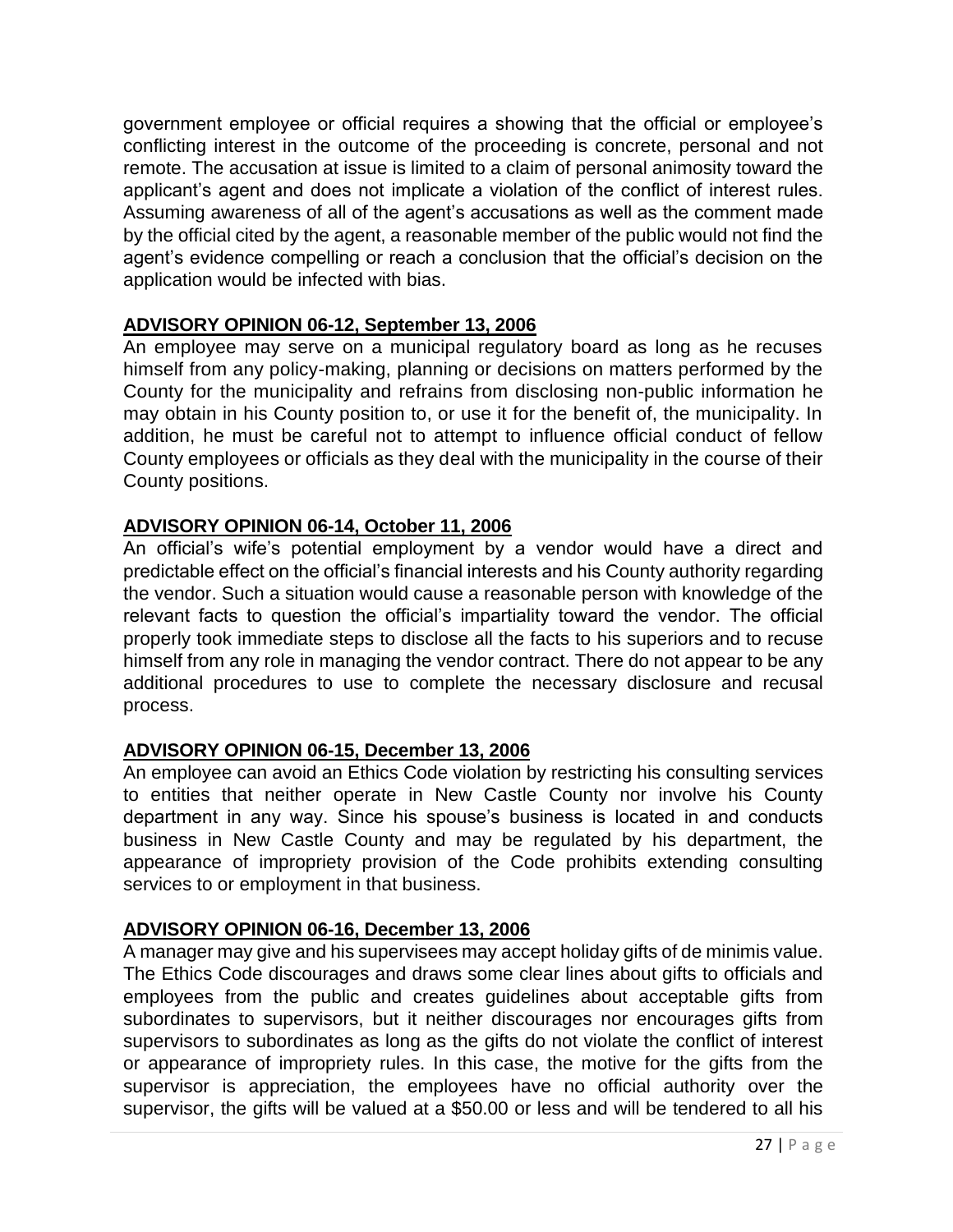supervisees on a holiday occasion known for a tradition of exchange of gifts between acquaintances and coworkers. Under these circumstances, the presentation to and acceptance of gifts by the supervisees does not violate the conflict of interest or appearance of impropriety rules of the Code.

#### **2007**

#### **ADVISORY OPINION 06-17, January 10, 2007**

In the absence of facts supporting a perception of collusion or improper conduct on the part of the requesting official, if the requesting official casts his vote upon sole consideration of the public's interest in a matter concerning his fellow official's spouse, he will not violate the Code of Ethics. If the requesting official believes that the public interest may be better served by disclosure of his concern over improper appearance, he may invoke the disclosure and abstention procedure outlined in the Ethics Code.

#### **ADVISORY OPINION 07-01, February 16, 2007**

Advertising to secure or maintain public office is a constitutionally protected right and in itself does not reflect any improper motive to obtain special treatment. Absent some concrete evidence that an office holder uses such advertising to obtain unwarranted privilege or to avoid some personal consequence for his conduct in the vehicle, the presumption of good faith is accorded to the official

#### **ADVISORY OPINION 07-03, February 16, 2007**

The official would not violate the Code of Ethics if he accepts the nomination for or appointment to the State commission. There is no nexus between his exercise of County authority and the State commission's subject jurisdiction. He is qualified for the nomination and appointment as a result of his long-standing outside activities, not because of his County position.

#### **ADVISORY OPINION 07-04, March 14, 2007**

The employee is prohibited from entering into any outside relationship in which an associated business would come before him or his department. If the employee's proposed outside land use enterprise does not do business with or require any regulation by the County, the employee may operate such a business without violating the conflict of interest provisions of the Ethics Code. However, if such an outside business enters into a subcontract with a contractor which does do business with or is regulated by the employee's department, even if the subject of the subcontract is a project outside New Castle County, the employee would violate the appearance provisions of the Ethics Code.

#### **ADVISORY OPINION 07-05, April 11, 2007**

Question 1: The official should not vote on the ordinance if his outside employer represents a client that has a potential or actual financial interest in the matter. However, if he decides that the public interest requires him to cast his non-delegable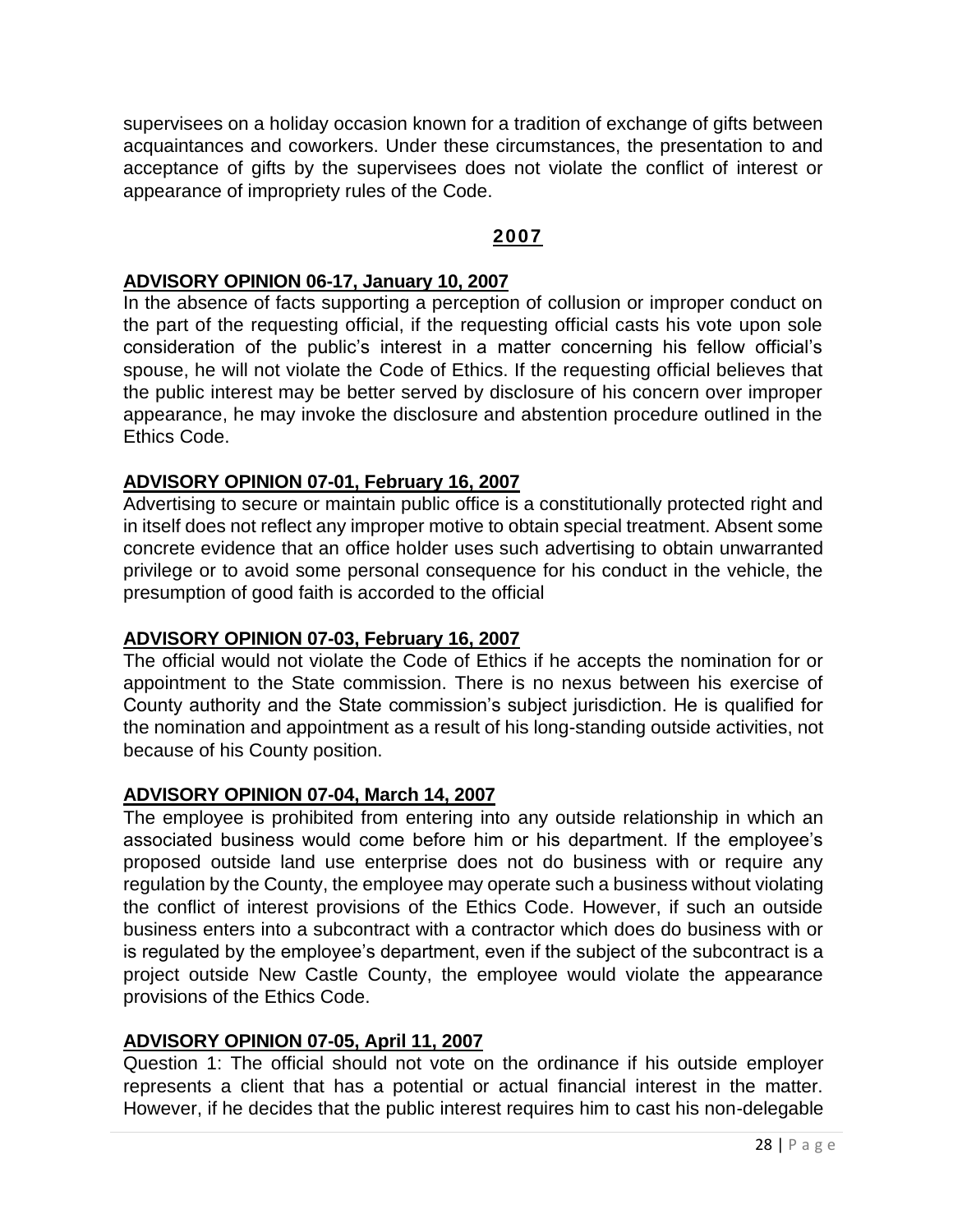vote, he must follow the procedure described in Code Section 2.03.103(A)(2) and provide a written description of the ethical issue to the Commission and read that communication into the public record before he votes. If he abstains from vote he must simply declare on the public record the reason for his abstention.

Question 2: In this unusual circumstance where the law constrains the official's discretion regarding the vote on this matter, if the outside employer's client loses its bid for partnership with the developer and has no reasonable expectation of future financial interest in the matter, the official may vote after he discloses on the public record the outside employer's client's previous interest in the subject matter of the ordinance.

#### **ADVISORY OPINION 07-06, April 11, 2007**

The Commission finds that violation of the Ethics Code can be avoided in the matter of a contract between the official's non-profit agency and the County only by compliance with the notice and bid provisions of Section 2.03.103(C). The Commission does not believe that substitution of another signer or recusal on the part of the official would prevent the creation of an appearance of impropriety because the high standing of the official as the chief operating officer of the nonprofit. Absent use of the notice and bid procedure, a reasonable member of the public would conclude that the contract was awarded to the non-profit because of the official's relationship to County government, not as a result of its merits.

### **ADVISORY OPINION 07-07, April 11, 2007**

Since the outside employer does not do any business with and is not regulated by New Castle County, the employment does not violate the Ethics Code. The employee may purse this employment as long as the lack of nexus with the County continues. The employee is advised to make his supervisor aware that he has secured outside employment.

### **ADVISORY OPINION 07-08, June 13, 2007**

The exchange between the County and the company does not involve a "gift" as defined in the Ethics Code but the request involves an unprecedented type of exchange between a vendor and the County. At this early contract proposal stage, the Commission finds that the actual and suggested restrictions for advertising on the public access cable television channel mitigate against a finding of an appearance of impropriety. However, since the channel is not yet in operation, the Commission cannot actually predict the manner in which public perception will be impacted and warns that it may revise its finding once the channel is broadcasting and the restrictions enforced.

#### **ADVISORY OPINION 07-09, June 13, 2007**

The attorney may pursue outside employment if the outside legal activity has no nexus with the County, but the attorney must make the County Attorney aware of each specific representation so that matters pending before the law department, about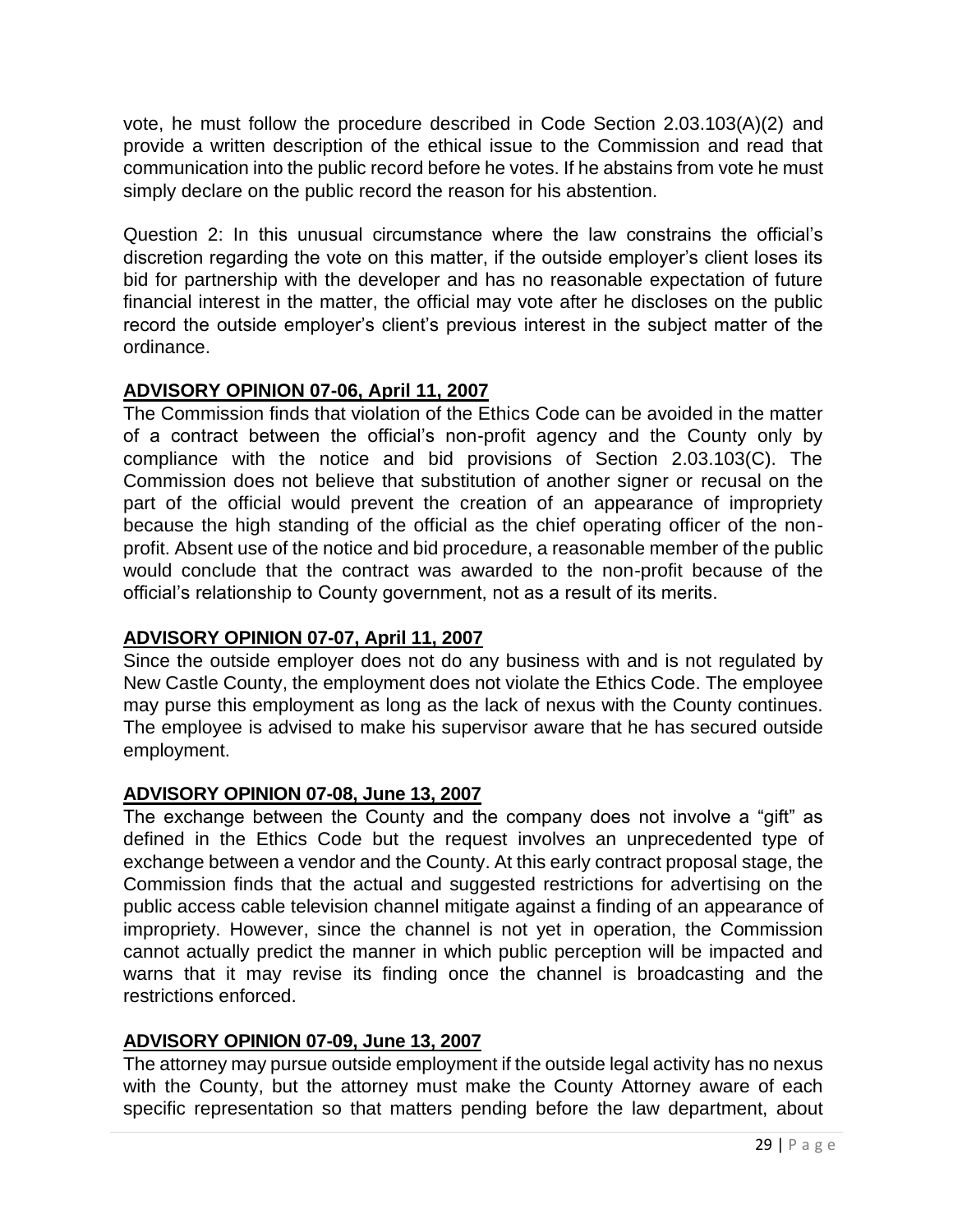which she may be unaware, may be reviewed for conflicting representation, disclosure of confidentiality, or appearance of impropriety purposes. Since the law department represents the whole of County government, the attorney may not represent clients who have other business presented to or which is pending before the County in any unrelated matter. The employee must be careful not use confidential information obtained in County employment for the benefit of her private clients. In addition, the attorney may be required to conform to more stringent rules imposed by the Delaware Supreme Court on practicing attorneys.

## **ADVISORY OPINION 07-10, July 11, 2007**

The Commission believes that an exception to the Code gift rules is appropriate in this unique circumstance. The occasion for the gift will not recur before the employee's pending retirement and the acceptance of the gift will not affect the supervisor's integrity, competence or impartiality in the exercise of her County duties. Common sense supports the supervisor's proposal to permit acceptance and donation of the gift to a charity in the employee's name in order to avoid a repetition of the workplace disruption resulting from the employee's bizarre past conduct.

## **ADVISORY OPINION 07-11, August 8, 2007**

1) An individual Pension board trustee may meet with a Pension Board manager or consultant on matters unrelated to the business of the Pension Board as long as circumstances surrounding a meeting would not lead the reasonable observer to conclude that prohibited topics concerning Pension Board business would inevitably be addressed.

2) If the costs of transportation, subsistence and/or attendance at conferences or educational seminars sponsored by a vendor/consultant are wholly paid for by the County, there is no implication of the Code's gift laws. If the cost of transportation, subsistence and/or attendance is tendered as a gift from the conference sponsor, the specific surrounding circumstances must be carefully considered by the Commission in order to prevent an appearance of preferential decision making or other impropriety.

3) If the attendance at meetings with business associates involves close association or joint endeavors with consultants/professionals who have or will attempt to have a relationship with the County, the question is governed by the recusal rule which prohibits the Board member from participating in any decisions regarding the retention or compensation of consultants/professionals for the County board.

## **ADVISORY OPINION 07-12, October 10, 2007**

Under circumstances in which a conflict of interest or other improper appearance may be present, Council President may sponsor land use legislation pursuant to the mandatory language of Council Rule 3.1.2 but must recuse himself or herself from any private or public discussion of the measure and may not vote unless he or she invokes the provisions of New Castle County Code Section 2.03.103 (A)(2).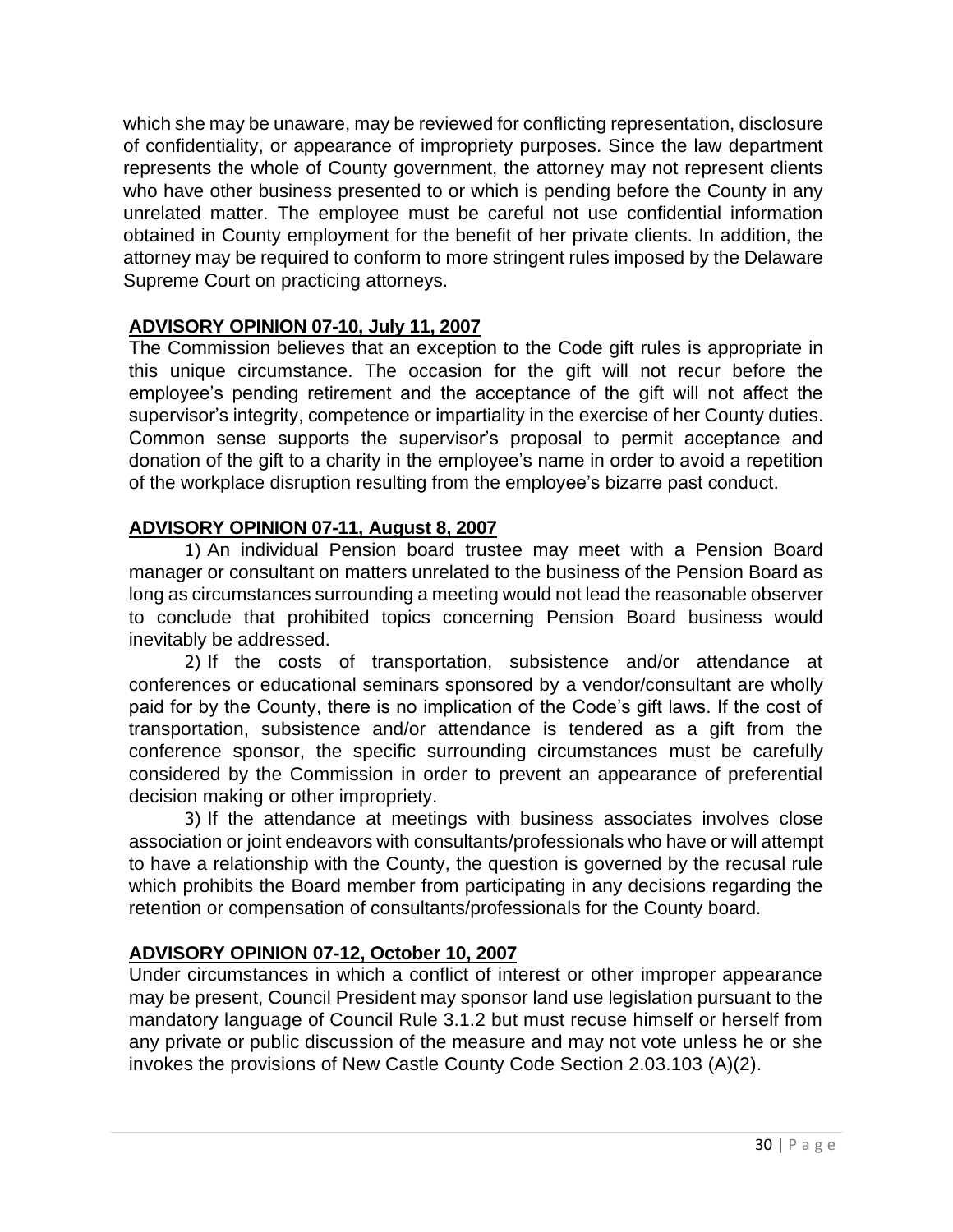#### **ADVISORY OPINION 08-01, February 13, 2008**

The employee would violate the gift provisions of the Code of Ethics and create an appearance of impropriety if she accepted a monetary gift from a non-profit which does business with the County for activities which were intertwined with and indivisible from the duties for which she received payment from the County.

#### **ADVISORY OPINION 08-02, June 11, 2008**

The Ethics Code expressly permits an employee to accept the reasonable costs of training offered by a governmental entity as long as the employee has the approval of his or her department General Manager, agency head, or elected office holder.

#### **ADVISORY OPINION 08-03, July 9, 2008**

Assuming no pecuniary interest, an elected official may communicate for review and comment with an industry group impacted by proposed legislation without violating the New Castle County Code of Ethics.

#### **2009**

#### **ADVISORY OPINION 09-01, January 14, 2009**

If an elected official or his or her family do not have any interest in the substance of proposed legislation to a greater degree than the general public or a subclass consisting of an industry, occupation or other group which includes them, no evidence of bad faith, corruption, or improper personal interest arises just because the official consulted with selected constituents about legislation or took a position on that matter. If an official could be considered to have such a private interest different from the general public or a subclass of an occupation or industry, but the matter is part of his non-delegable duties and he believes his participation in the matter is in the public interest, he may act provided he follows the public notice provisions of Section 2.03.103(A)(2).

#### **ADVISORY OPINION 09-02, April 8, 2009**

The committee described in the request is not a County office, board, commission or similar entity and, therefore, the Chairperson of the committee is not a County official as defined in the New Castle County Ethics Code. The Ethics Commission is without authority to offer guidance on this request.

#### **ADVISORY OPINION 09-03, May 13, 2009**

The Commission accords nominees, like County officials, a presumption of good faith. Persons confirmed for a position on the Ethics Commission are circumscribed by the numerous confidentiality rules stated in the New Castle County Code. In the absence of concrete facts causing a reasonable person to conclude that a nominee would violate those rules, a Council member may forward the name of a business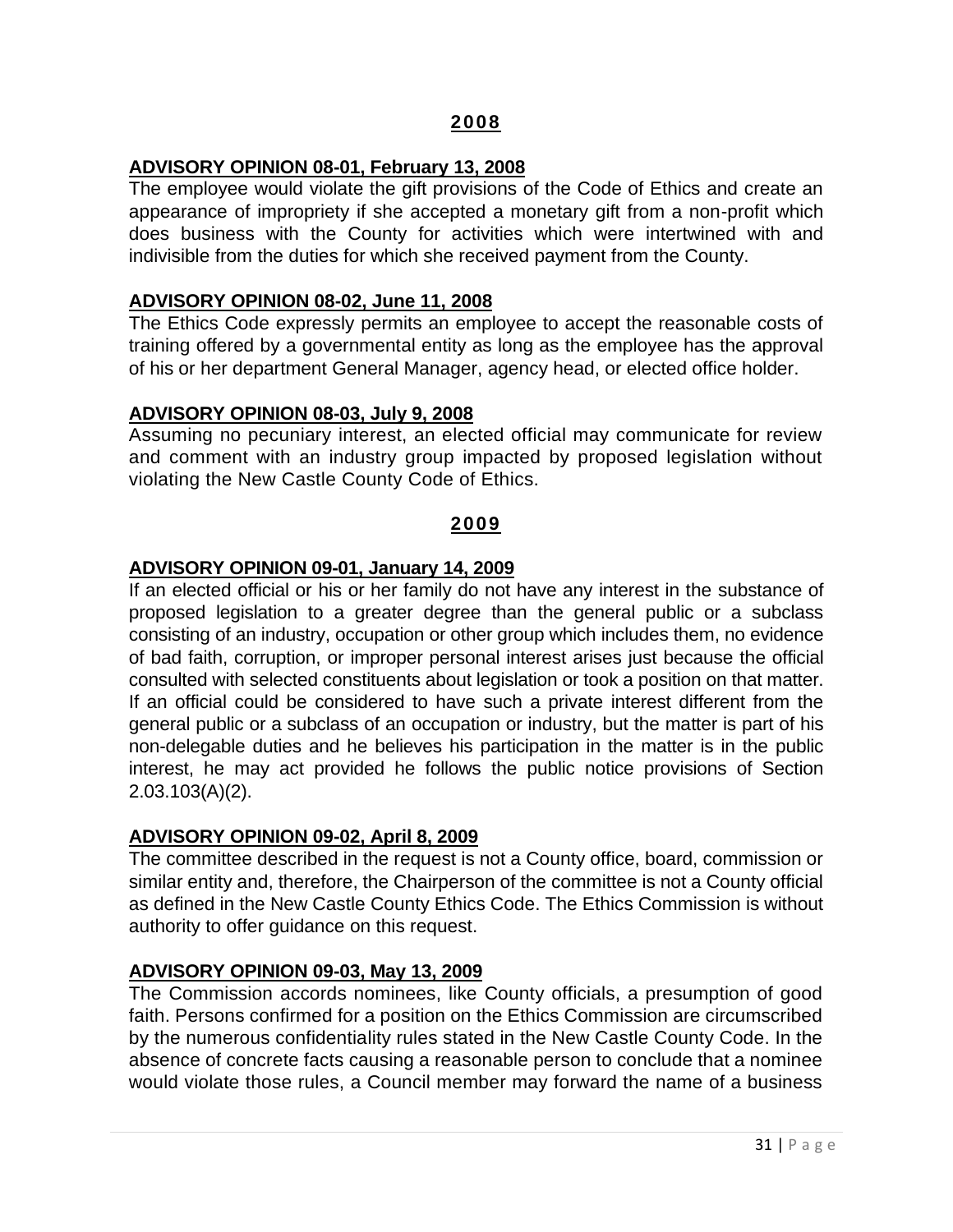associate for, and, if confirmed, the nominee may accept a position on the Ethics Commission.

### **ADVISORY OPINION 09-04, May 13, 2009**

The official may not provide access to the employees of his agency for the benefit of the private business.

### **ADVISORY OPINION 09-05, June 10, 2009**

The official must recuse himself from all of the board's discussions, negotiations, votes, or contract formation with the County or its agents. Unless the official recuses himself from all matters relating to the non-profit's business with the County, he will violate the Code's prohibitions on representing private entities and on creating an appearance of impropriety. Since he has only non-discretionary involvement with the finalized non-profit contract, he is not required to recuse himself in his County function but may choose to do so.

### **ADVISORY OPINION 09-06, June 10, 2009**

The Ethics Commission does not have jurisdiction to decide whether advertising on the County's website or on its other assets is in the public interest and must accept the Executive's or the Council's conclusion on that question. However, the conduct of officials or employees charged with implementing a decision to make such advertising available is subject to the prohibitions enacted in the Ethics Code, such as those against endorsing the interests of a private entity, creating an appearance of improper favoritism, or degrading the County's image and credibility. Therefore, acceptable use policies on the source, type, form and content of such advertising must be formulated by the Administration or Council in order to avoid violation of the Code. Once those restrictions are drafted, the Commission can review the policies and provide guidance in accord with the Ethics Code.

### **ADVISORY OPINION 09-07, July 8, 2009**

A former employee recently left a supervisory position as a building inspector in the Land Use Department. He has asked whether Code section 2.03.103D, the postemployment prohibition, limits his area of employment. The Commission is unable to provide a response to this request because it lacks specificity as to the nature of the job duties at issue.

### **ADVISORY OPINION 09-08, September 9, 2009**

The subject of a complaint does not have authority to enforce the prohibition on disclosure of information deemed confidential by the Ethics Commission. Neither the Ethics Code nor the Commission rules prohibit a person who has no communicative connection with the Commission and to whom a subject voluntarily discloses confidential information from revealing that information. When the subject discloses confidential information which negatively affects a party who has a communicative connection with the Commission, considerations of fairness mitigate against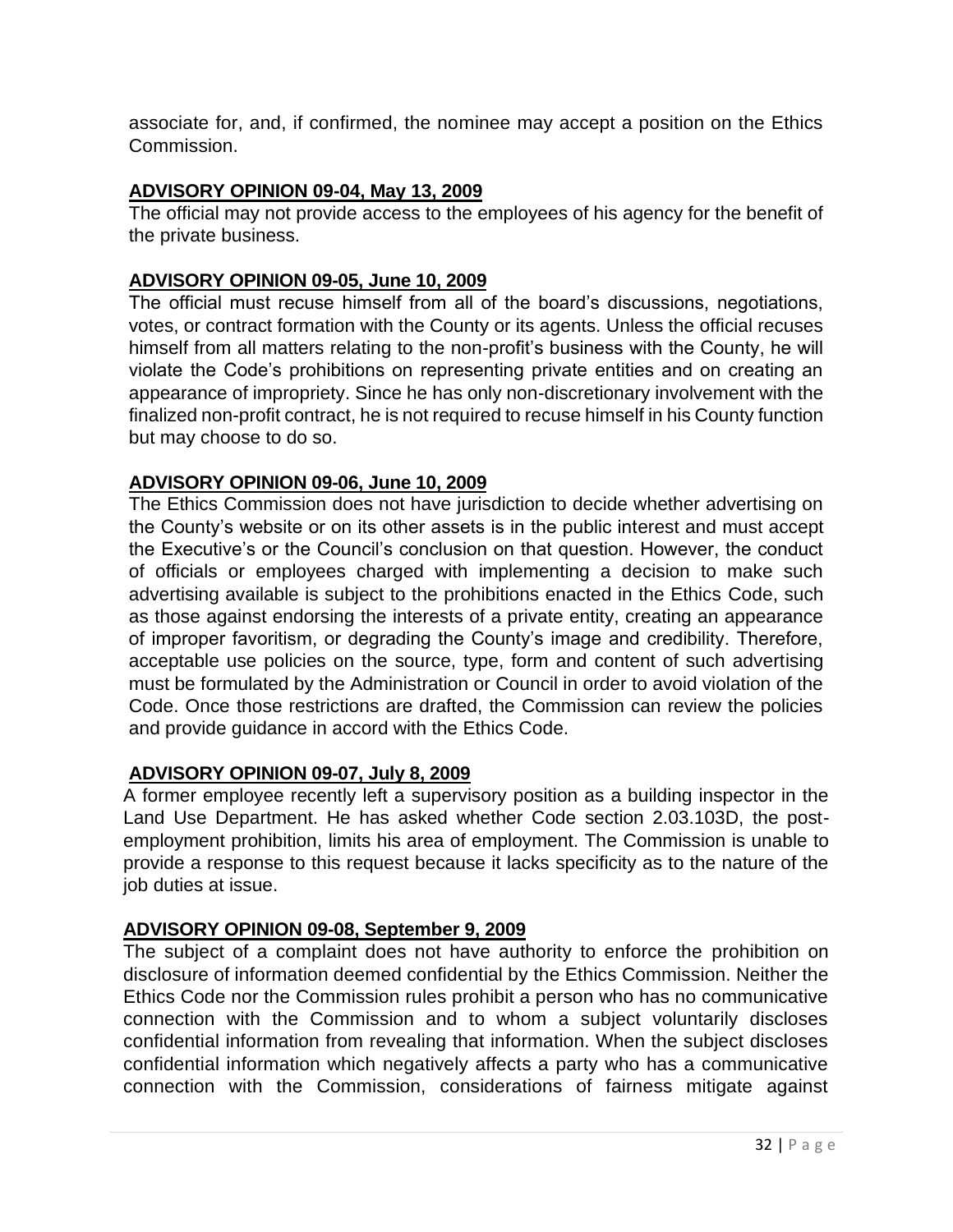imposing sanctions regarding a response from that party as long as the reply includes only limited and relevant confidential information.

## **2010**

## **ADVISORY OPINION 10-01, February 17, 2010**

The requesting officials may use County resources to send the introductory letters and attachments which are non-partisan in nature and contain information deemed helpful to persons in their districts.

### **ADVISORY OPINION 10-02, February 17, 2010**

An official may not authorize or permit the placement of a link on a County resource which even indirectly enables or solicits political contributions or partisan activity.

## **ADVISORY OPINION 10-03**, **February 17, 2010**

An employee does not have to resign in order to run for County office if the employee is able to fully comply with the duties and obligations of his County position and completely segregates all campaign activities from his County employment.

### **ADVISORY OPINION 10-04**, **April 14, 2010**

The requesting official would not violate the Ethics Code if he uses County resources to send an introductory letter which is non-partisan in nature and contains only the name of the office holder, identification of the office and contact information for the office holder. The reasonable voter would not interpret the letter to imply that the official's representation was contingent upon voter registration.

### **ADVISORY OPINION 10-05, April 14, 2010**

The Code requires that the spouse's profits from her business' activity be imputed to the official. The ordinance in question affects the spouse's business in manner different from the general public or the subclass cited in the ordinance. Therefore, action by the official on the ordinance would constitute a conflict of interest. When such a conflict of interest exists, an official can avoid a violation of the Ethics Code by taking either of two courses of conduct: complete and total recusal from any County matters associated with the spouse's business and abstention from vote or making full compliance with the disclosure provisions recited in subsection (2) of Section 2.03.103(A).

## **ADVISORY OPINION 10-06**, **May 12, 2010**

Since the function of the Board of this non-profit is to oversee activity which is conducted under extensive and continuous regulation by the employee's County department, the employee may not assume a seat on the Board without violating the Ethics Code provision against representation of a private entity before his department. Additionally, assumption of a leadership role in an organization extensively regulated by his department would create an appearance of partiality in decisions made by that department concerning the non-profit.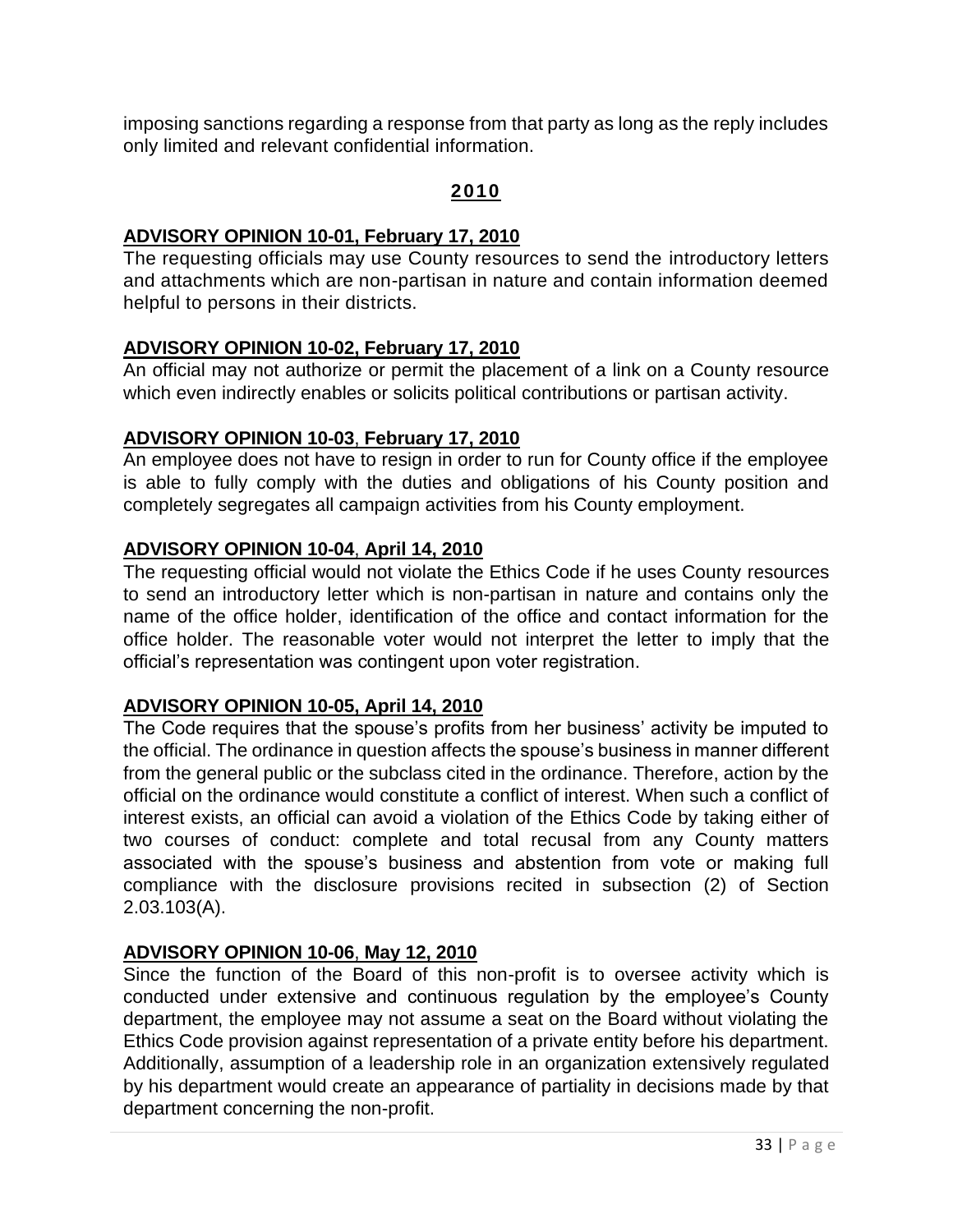### **ADVISORY OPINION 10-08, October 13, 2010**

The Ethics Code would be violated if the employee accepted the gift of salvage from an entity he regulates. Since the employee's knowledge of the existence of the salvage items stems from his position in the Land Use Department and he is in a position of direct regulatory authority over the owner of the bricks, acceptance of any gift would create an appearance that its receipt would impair the employee's judgment. Acceptance of the salvage also would violate his Department's policy on gifts.

#### **ADVISORY OPINION 10-09, November 10, 2010**

In the limited regard of real property in which an employee resides, the Ethics Code would not be violated if the employee represents himself or herself in the Land Use Department review process, as long as the employee uses no Department resources to advance that appeal. However, both the Ethics Code and Department policy prohibit any Land Use employee from representing or assisting any other person during any procedure before that Department, including the assessment review process.

#### **ADVISORY OPINION 10-10, November 10, 2010**

The Ethics Code gift rules permit agents or representatives of County Council to accept gifts made to the people of New Castle County as long as acceptance of the gift does not create an appearance of expectation or favoritism for the donor and the gift is recorded in the public gift log maintained by Council.

#### **ADVISORY OPINION 10-11, November 10, 2010**

The employee may serve on the nonprofit Board as long as he completely recuses from any involvement in issues regarding County grants, recommendations directly to his County department, or his department's recommendations to or from the Board or members of the organization the Board represents. The Board's purpose is limited to making advisory operational recommendations regarding a division in the requester's department, but those recommendations are not made to the department itself. The employee's individual County authority does not extend to either involvement with grants for the institutions or responsibility for the administrative function of the division in question.

#### **2011**

#### **ADVISORY OPINION 11-01, March 9, 2011**

Since the product of the advisory board in question does not impact the function of the Land Use Department except in a speculative and tangential manner, the nominee's holding of a State regulatory position would not create an appearance of impropriety. The nominee may serve on the Board as long as he completely recuses from any involvement in planning, policy or issues which potentially could affect his State authority or his State department. If he recuses, he must notice his fellow board members and the public the reasons therefore. This opinion does not reach the question of whether service on the County advisory board violates some interpretation of the State of Delaware Code of Conduct for its employees.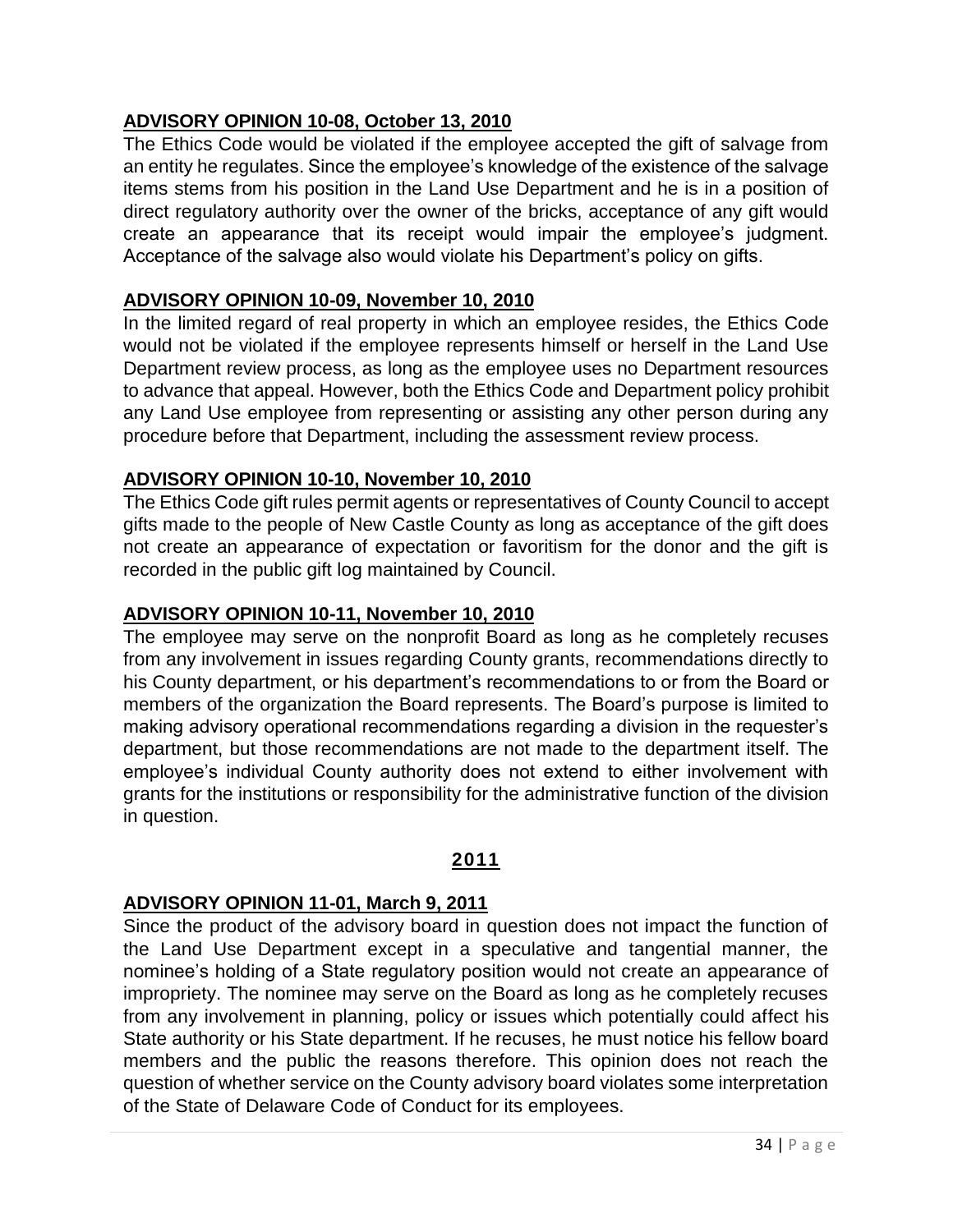## **ADVISORY OPINION 11-02, April 13, 2011**

An official may perform a non-delegable ministerial action in relation to a matter in which the official has a probable conflict or fears creation of an improper appearance as long as the official puts the conflict or improper appearance on the public record before performing the ministerial act. Performing a purely ministerial act after publicly voicing a personal belief that such an act would create an improper appearance does not violate the ethics code.

### **ADVISORY OPINION 11-03, June 10, 2011**

The official may not accept the employment and, if the official decides to volunteer as an instructor without pay, the official must recuse from any matter coming before the Board which involves a current or former student. Acceptance of the proposed employment would create the appearance that the official's Board's impartiality is compromised and that the official is using the status of the County position for private gain.

#### **ADVISORY OPINION 11-04, July 13, 2011**

The officials may vote because their involvement in the state process is part of their official duties and they do not have a personal interest in the matter greater than that of the general public in their representative districts.

#### **ADVISORY OPINION 11-05, August 17, 2011**

An appearance of impropriety would be created and the Ethics Code violated if the official remains on the board of the non-profit once the contract with the County is signed.

#### **ADVISORY OPINION 11-06, August 17, 2011**

The Ethics Code conduct rule would be violated if the employee accepts the gift of the all-expense paid trip.

#### **2012**

### **ADVISORY OPINION 11-07, January 11, 2012**

The employee owning the non-conflicting outside business may seek financial services from financial institutions that have or currently contract with, or in the future may bid for financial services business with New Castle County, as long as he avoids using his senior status with his County department to secure financial services for the outside business. He is also prohibited from entering into contracts with those institutions which create the appearance that he is using his County employment to secure unwarranted advancement for that business. He must disclose the fact and extent of his relationship to the selected institutions to his superiors and completely recuse from the exercise of County authority in relation to the institutions he selects and to his competitors.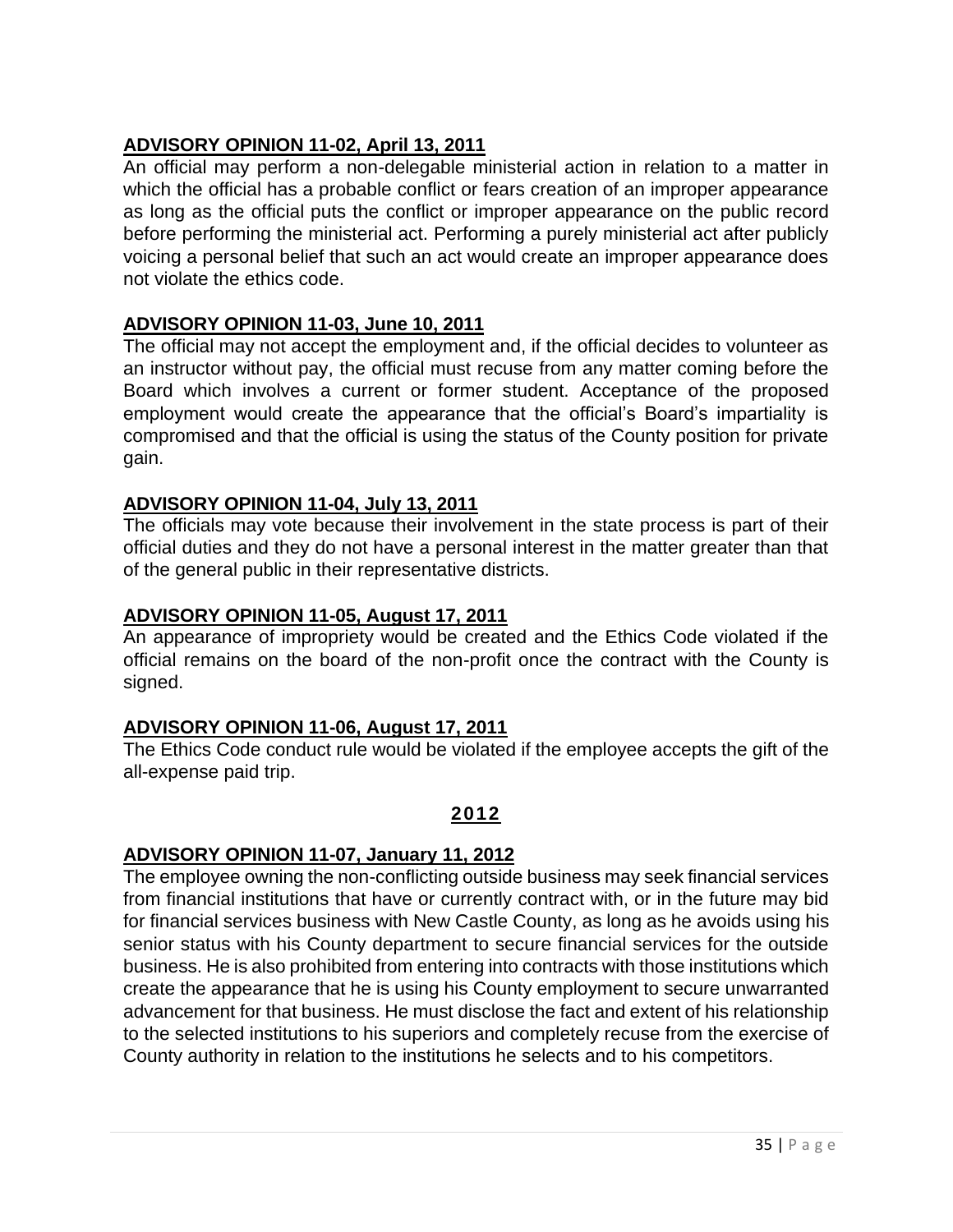## **ADVISORY OPINION 12-02, March 14, 2012**

An improper appearance of favoritism would be created if the official selected one potential vendor over similarly situated competitors. The official may invite relevant vendors as presenters but may not exclude similarly situated competitors when a reasonable business opportunity arises from the opportunity to present.

#### **ADVISORY OPINION 12-03, March 14, 2012**

In order to avoid a violation of the Ethics Code, the requester must exclude even ordinary maintenance of the structures from his contracts and not perform any services for the private entities related to the structures inspected by his Department.

#### **ADVISORY OPINION 12-04, April 11, 2012**

The Administration may accept the services and funding from the nonprofit for the benefit of the public since the nonprofit does not have a business or regulatory relationship with the County and the gifts would not create an appearance of impropriety in the mind of the reasonable citizen.

#### **ADVISORY OPINION 12-05, June 13, 2012**

In order to avoid a violation of the Ethics Code, the requester may not become an employee of the outside business since a portion of its work is inspected by his Department.

#### **ADVISORY OPINION 12-06, August 8, 2012**

The requester's recusal is sufficient to dispel an appearance of impropriety: he consulted the Ethics Commission regarding his recusal, notified his superiors of his recusal, delegated his office's investigative duties to an independent contractor, relinquished his authority to judge the competence of the investigation and determine its outcome to another County authority, notified the entity investigated about his recusal, and requested this Advisory Opinion as to sufficiency. He retained only the limited authority to provide procedural guidance as there is no other person in his office qualified to do so. A reasonable member of the public, cognizant of these facts, would not conclude that the requester's ability to carry out his official duties with integrity, impartiality and competence is impaired.

### **ADVISORY OPINION 12-07, September 12, 2012**

The child of the requester may accept the scholarship since it is based upon the student's own record of accomplishment and not awarded because of the employment status of the parent. However, even though the requester is the only Department employee qualified to issue permits required by the members of the union and in order to avoid creating an appearance of impropriety, he must recuse himself from interaction with members of that union who apply for permits, or, alternatively, his Department must create an immediate and transparent procedure to prevent Code violations from arising that is approved by the Ethics Commission and which provides oversight of all official interactions between the requester and members of that union.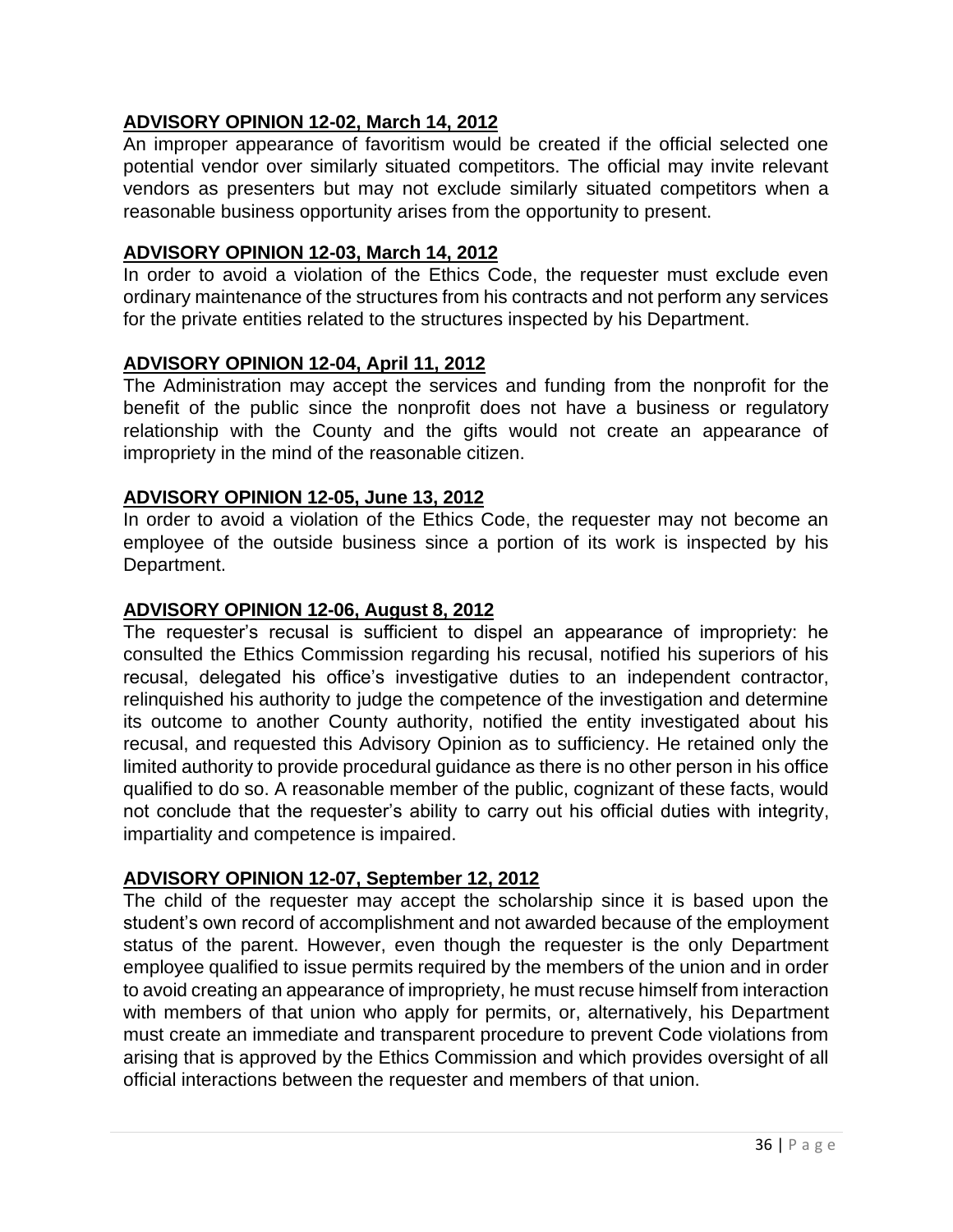### **ADVISORY OPINION 12-08, November 14, 2012**

The administrator may offer employment to the intern as long as the administrator creates an impermeable barrier between the intern's work in the County office and that in the private business.

#### **2013**

#### **ADVISORY OPINION 13-01, January 9, 2013**

In order to avoid creating an appearance of impropriety, the requester may not provide guidance and must recuse himself by informing both his superiors and supervisees that he is not to be consulted for advice regarding the private business and must make a deliberate effort to avoid informing himself about those issues.

#### **ADVISORY OPINION 13-02, January 9, 2013**

In order to avoid creating an appearance of impropriety, the requester may serve as an advisor but must recuse himself from involvement in any matter concerning changes in the valuation policy of the County.

#### **ADVISORY OPINION 13-03, February 21, 2013**

A County Board member may continue to serve as president of her neighborhood maintenance association since that entity does not appear before nor advocate on issues that come before her County Board. However, if the association should ever come before the Board or advocate before the County on issues affecting the Board, she must recuse herself from involvement as a Board member and as an association official.

#### **ADVISORY OPINION 13-04, April 10, 2013**

Through election, appointment, or employment, all County officials and employees share the same fiduciary duty to the citizens of New Castle County. Officials and employees are presumed to act with integrity and good faith unless circumstances show otherwise. The requester may cast a vote on matters previously considered by a County Board on which a business associate serves unless there is evidence of conflict of interest or evidence creating an improper appearance on the part of the requester.

#### **ADVISORY OPINION 13-05, May 8, 2013**

Unless the requester is relieved of the secondary service to the official who represents the district where the nonprofit functions, the requester must resign from the leadership position on the nonprofit.

#### **ADVISORY OPINION 13-06, June 12, 2013**

The employee must decline the gift from the recipient of County services.

#### **ADVISORY OPINION 13-07, June 12, 2013**

The Ordinance is not required to include a comprehensive solicitation policy because Code Section 2.03.104 J.1. and prior Commission opinions prescribe the parameters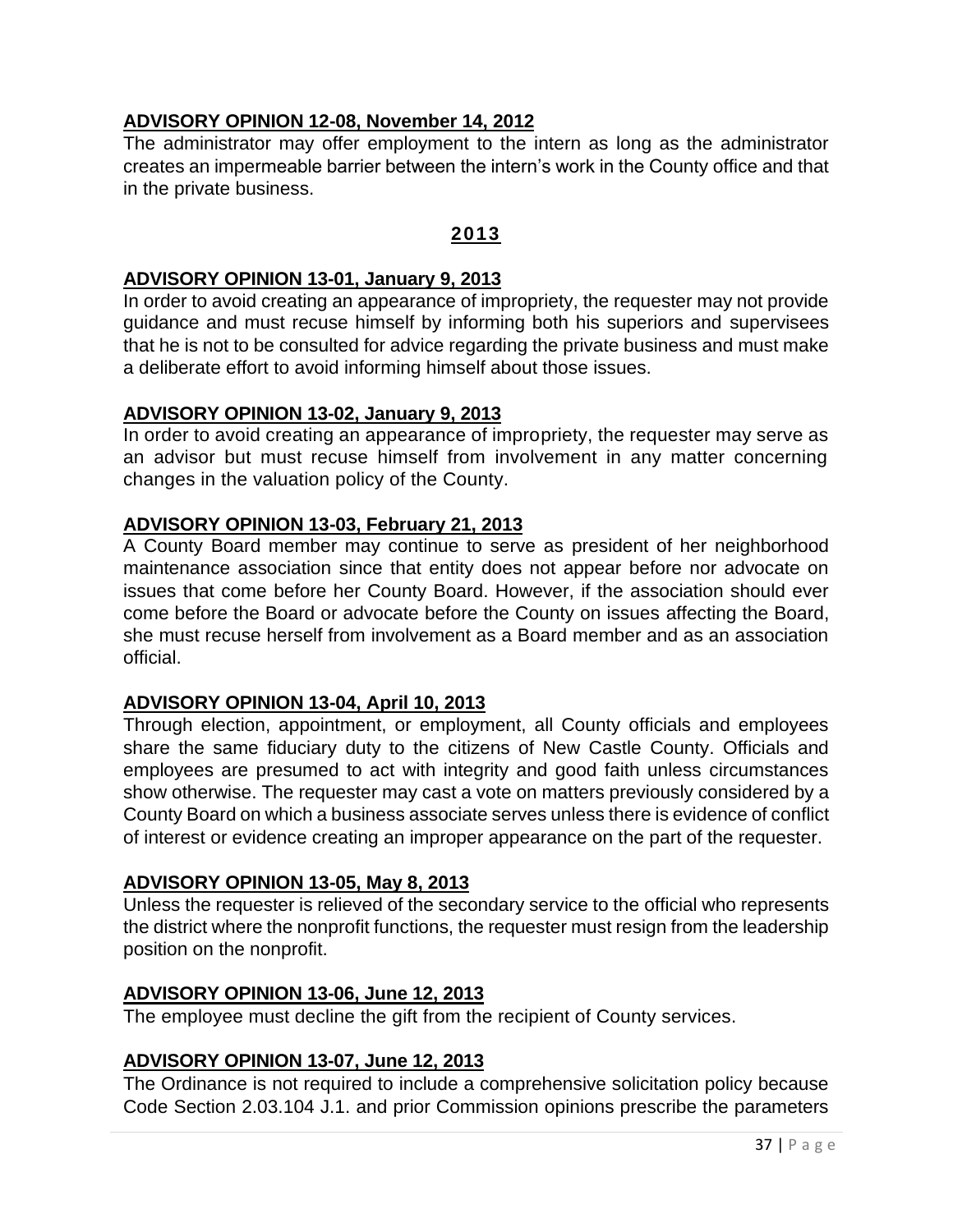of any solicitation by County officials or employees from entities that do business with or are regulated by the County.

### **ADVISORY OPINION 13-08, September 11, 2013**

The requester may seek nomination to a leadership position in an organization that advocates before and is represented by his County advisory board so long as he recuses himself to avoid creating an appearance of partiality when he personally represents that organization before his board.

## **ADVISORY OPINION 13-09, September 11, 2013**

In order to prevent the creation of an improper appearance in violation of the Ethics Code, the requester may not accept the leadership role and she must discontinue her active membership in her civic association.

## **ADVISORY OPINION 13-10, September 11, 2013**

The requester may not provide grant writing services to any entity if her department is potentially eligible for the same grant. The requester is further prohibited from providing services to any entity which is affiliated with the County, seeks or does business with the County, or is regulated by or reasonably foreseen to be regulated by the County in the next three years. The requester's department's administrative prohibition regarding outside employment with the specific County affiliated nonprofit is in accord with the restrictions imposed by the Code and this opinion.

## **2014**

### **ADVISORY OPINION 14-01, February 12, 2014**

The County Executive or his designee may permit the sale of fundraiser tickets to employees of the department as long as the office procedures for such sales are noncoercive and do not contravene the prohibition on solicitation by superiors of subordinates or employees in a lower pay grade. The department's staff may solicit members of the public who have a professional relationship with the department as long as they are not current or foreseeable vendors or persons in businesses regulated by the County.

### **ADVISORY OPINION 14-02, April 9, 2014**

The employee's service on the state commission does not create a conflict of interest or improper appearance. The employee's state duties do not affect the exercise of County authority and are not similar to and do not duplicate the employee's County function. The administrative decision to pay the employee her County salary while she attends the state meetings is not within the authority of the Ethics Commission as, in this circumstance, it does not create an improper appearance.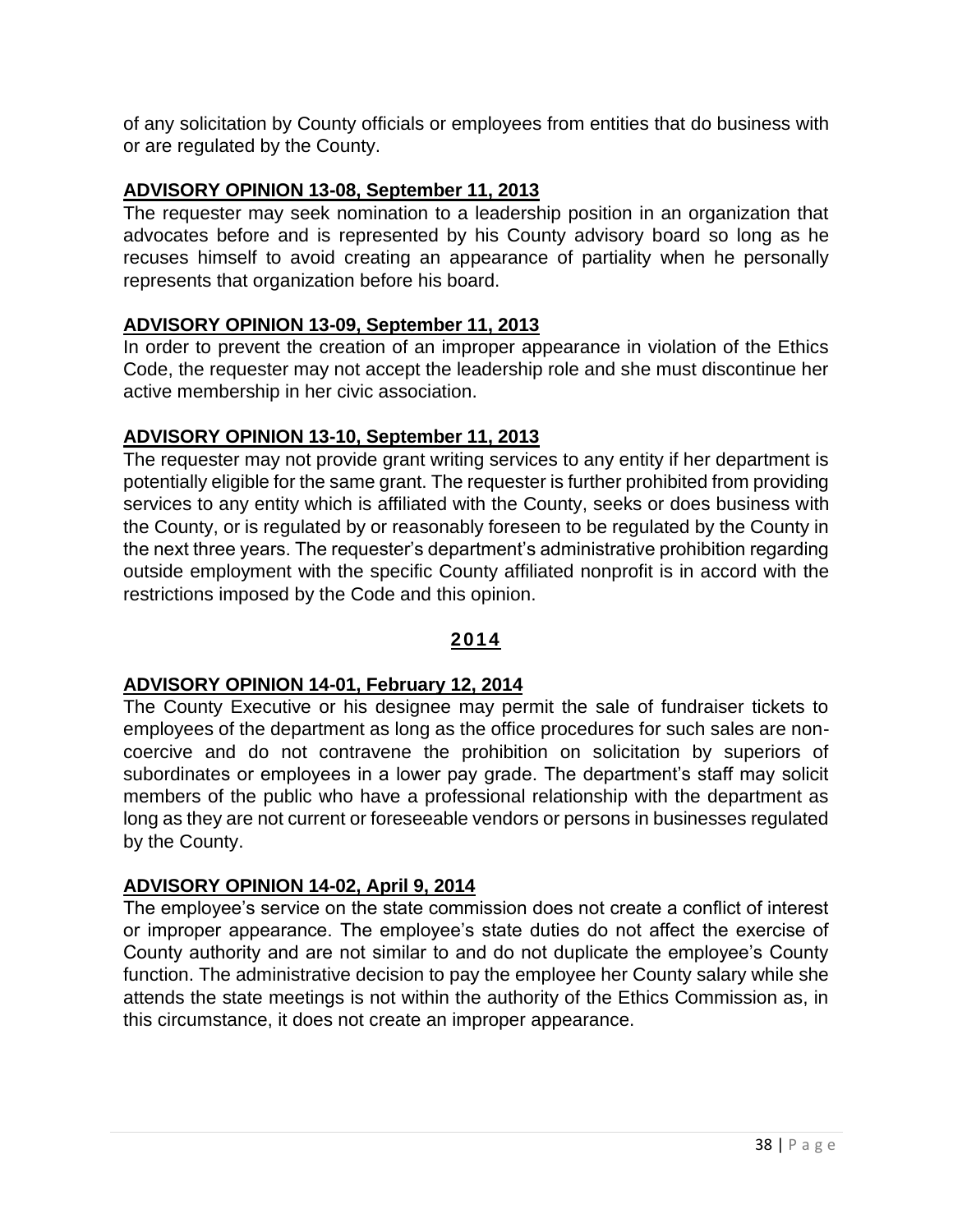### **ADVISORY OPINION 14-03, June 23, 2014**

In order to avoid violating the Ethics Code, it will be necessary for the requester to advise her superiors of her employment of the County employee's adult child and to have the superiors delegate her supervisory authority related to the County employee in the areas of discipline and compensation to another supervisor for the duration of the temporary employment.

#### **ADVISORY OPINION 14-05, September 10, 2014**

The Ethics Code does not prohibit an otherwise lawful selection of a vendor simply because the vendor employs an individual who volunteers to serve on a committee which addresses matters unrelated to the subject of the vendor contract. If a potential conflict or improper appearance relating to the outside vendor or its affiliates arises or is recognized, the Ethics Code in Section 2.03.102 requires that "an [appointed] official or employee must end direct or indirect participation, advice, input, direction, recommendation, or discussion, as well as refraining from vote."

#### **ADVISORY OPINION 14-06, November 12, 2014**

The provision in the solicitation letter that provides businesses which donate \$250.00 or more for County events the right to set up an information table to advertise or sell services at the events would violate the Ethics Code requirement of impartiality unless the County advertises that same opportunity-ty to County businesses which do not donate. Additionally, the Department conducting the event may not allow its employees to accept solicited donations from any entity which it directly serves. Such donations must be accepted by employees associated with another department or outside agency.

### **ADVISORY OPINION 14-07, November 12, 2014**

A solicitation by the sponsoring County Department, conducted in accord with the information supplied to the Commission, would not violate the Ethics Code.

#### **2015**

### **ADVISORY OPINION 15-02, February 11, 2015**

The County may not become a corporate sponsor of a non-profit entity in order to provide employees with a reduced rate for services from the non-profit because similarly situated businesses have not been afforded the opportunity to make presentations to the County for the use of their facilities.

### **ADVISORY OPINION 15-03, March 11, 2015**

An appointed official may serve as a member of a non-profit board which has received occasional federal funds administered by the official's department if the official reveals the potential areas of improper appearance to both the non-profit and the appropriate County authority and recuses from any activities which may cause the appearance of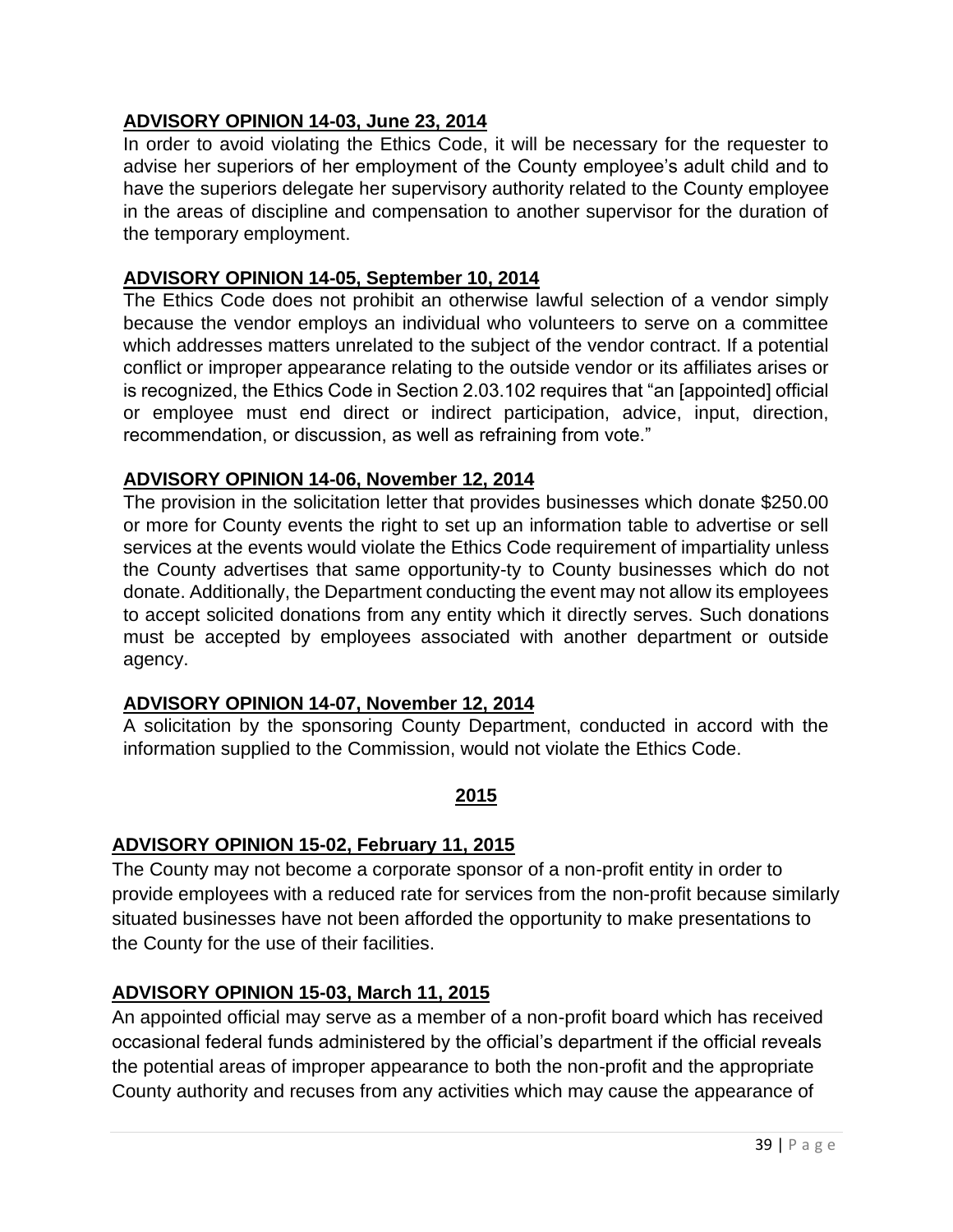conflict, including policy making, promotion, or other activities concerning the nonprofit's relationship with the County.

## **ADVISORY OPINION 15-05, June 10, 2015**

The Commission issues advisory opinions on questions involving proposed conduct, not past conduct. Further, the Commission will not issue an advisory opinion based on mere speculation as doing so would not serve the public good nor would it advance the Ethics Code.

## **ADVISORY OPINION 15-06, June 10, 2015**

The New Castle County Delaware Employees Federal Credit Union may not use the New Castle County government email system to send email blasts to County employees to disseminate information about its services and to increase membership in the Credit Union.

## **ADVISORY OPINION 15-08, July 8, 2015**

A trustee of the New Castle County Employees Retirement System Board of Trustees may not accept a gift of a conference registration fee waiver and travel stipend for a conference that is sponsored and offered by for-profit, private companies which sell the kinds of professional services to public funds representatives that may be procured by the New Castle County Employees Retirement System Board of Trustees.

## **ADVISORY OPINION 15-09, August 12, 2015**

A manager in the New Castle County Department of Community Services may serve on the uncompensated, volunteer board of directors of a nonprofit organization which has previously applied, and may apply in the future, for grant funds from New Castle County, as long as she recuses herself while serving on the board of directors from participation in all County matters that involve the nonprofit organization.

### **ADVISORY OPINION 15-12, November 16, 2015**

An elected County official may serve on the advisory board of a local nonprofit heritage association, as long as he recuses himself from participation in all County matters that involve the nonprofit organization and informs the public and County employees and officials of his involvement with the nonprofit association.

### **2016**

## **ADVISORY OPINION 16-01, February 10, 2016**

A person who is actively seeking employment with New Castle County may do so at the time when such person may be appointed to a County advisory board, but may not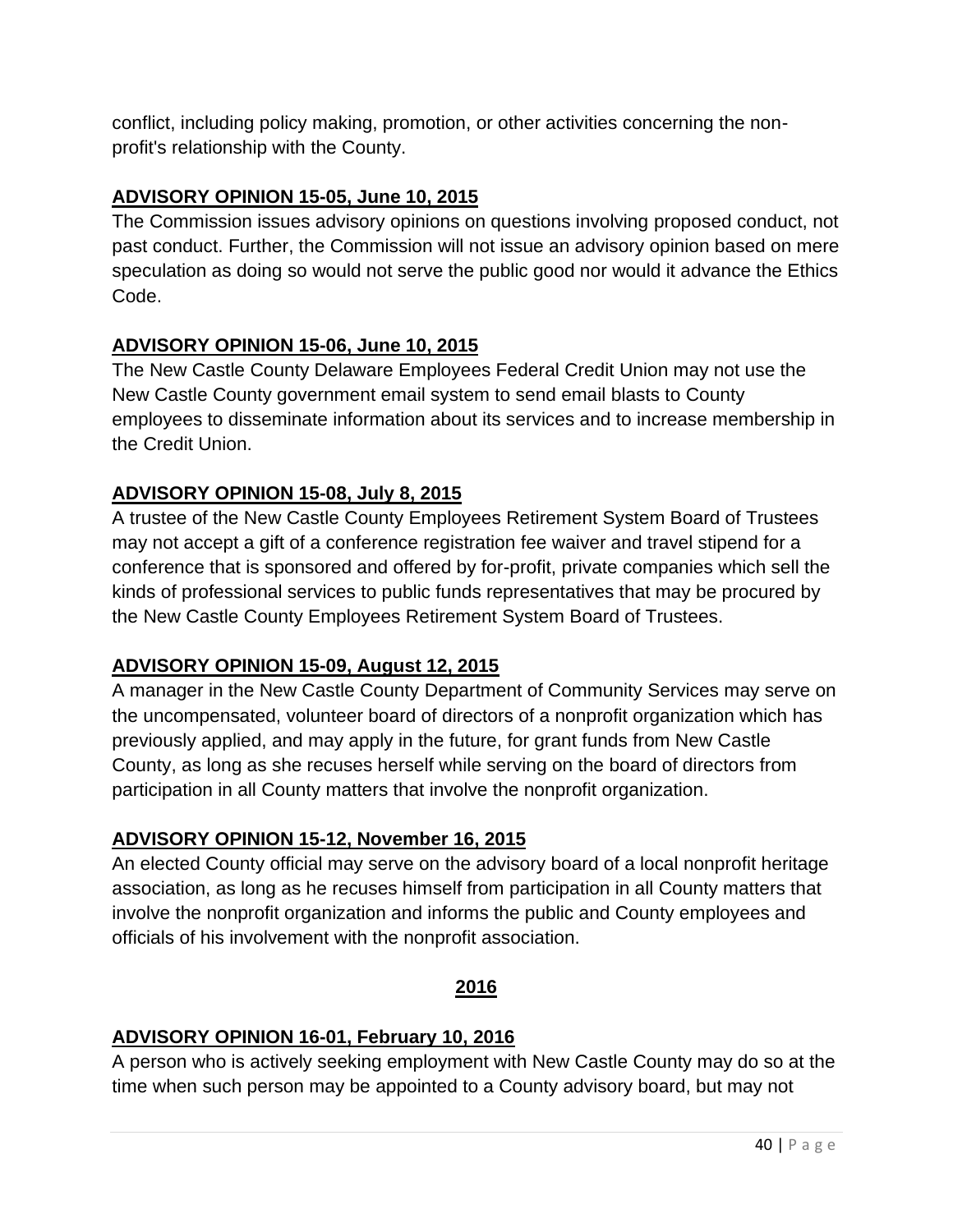serve in such capacity if and when such person secures employment with the County, through direct hire or by contract or any other form of employment with the County.

## **ADVISORY OPINION 16-02, April 13, 2016**

A New Castle County Department of Public Safety manager may accept the gift of the cost of flight, lodging, meals, and tuition for a HazMat training program for the management of response to railway accidents from a private railroad company, so long as the gift is recorded in the departmental gift log as required by the Ethics Code.

## **ADVISORY OPINION 16-04, December 7, 2016**

An elected County official, while holding office, may receive remuneration from a professional limited liability corporation for work performed before the official took office, provided that (1) such professional limited liability corporation does not do business with New Castle County and the remuneration received is not, in any way, related to business transacted with, or on behalf of, New Castle County; (2) the requester does not perform any services for payment for the professional limited liability corporation once he has taken office; and (3) all appropriate and relevant information on this matter is disclosed in any Statements of Financial Interests filed with this Commission.

## **ADVISORY OPINION 16-05, December 7, 2016**

A newly-elected County official, who, during the timeframe between his election and his taking the oath of office, has been in the process of reducing his role and ownership level in his sole member limited liability corporation, may take office while remaining the sole owner of such private enterprise, which (a) is registered under the laws of the country of Kenya, Africa; (b) has its sole American office in Wilmington, Delaware; and (c) which does not and will not do any business with New Castle County, providing the following conditions are met: (a) the Company does not do business with New Castle County; (b) all appropriate and relevant information on this matter is disclosed in any Statements of Financial Interests filed with this Commission and other documents required by the Code; (c) if a conflict or potential conflict arises with respect to the Company and the requester's County duties and responsibilities, the requester must follow the recusal procedures set forth in 2.03.103.A; and (d) the requester must establish procedures for handling Company business in a manner that ensures that County time and resources are not used for the benefit of the Company.

## **2017**

## **ADVISORY OPINION, 17-01, March 8, 2017**

A County official may continue her service on the board of directors of a bank which does not do business with County government and for which the County official is paid a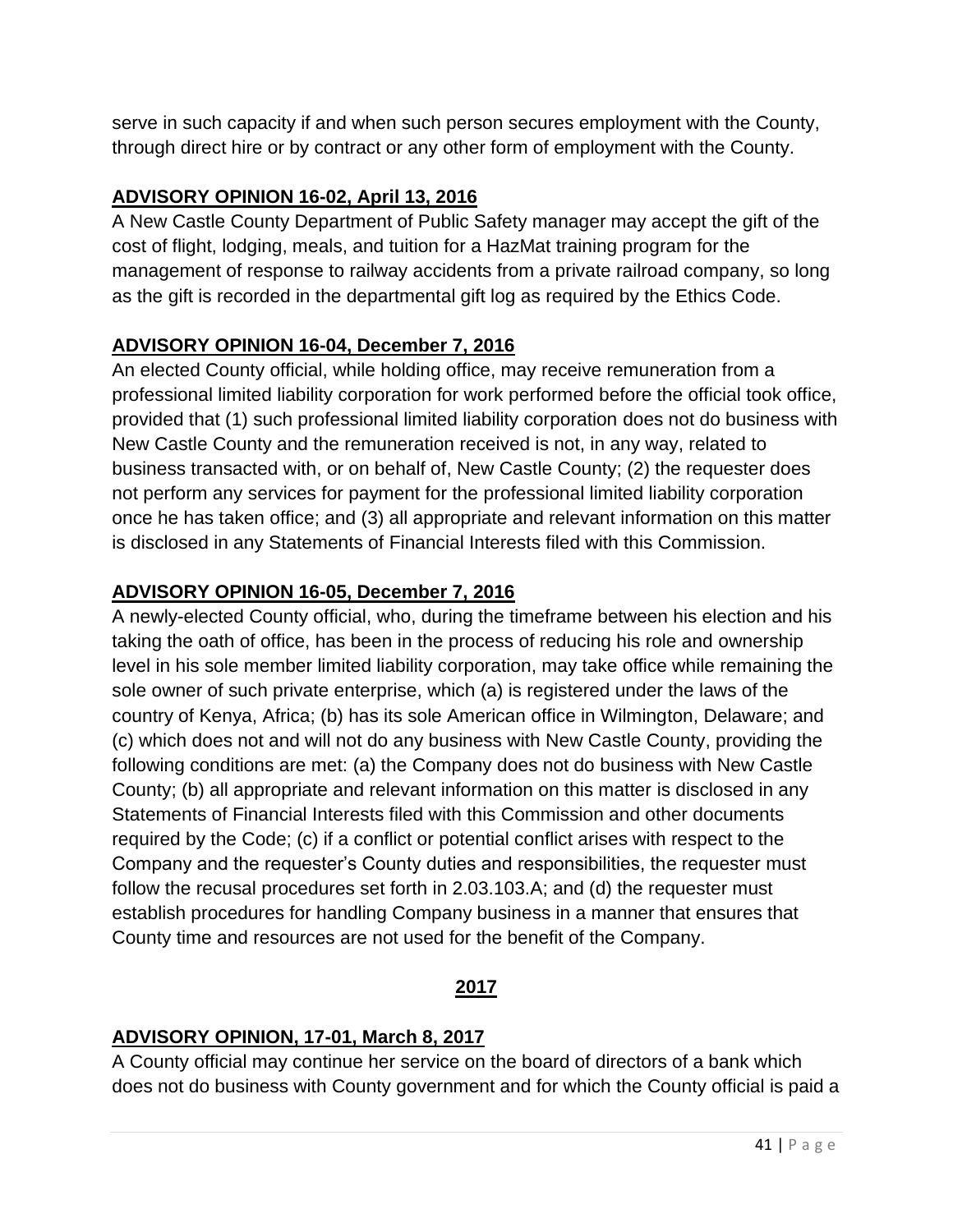flat fee for monthly meeting attendance, so long as the conflict of interest procedure in the Code are observed at all times, including that she formally refuses herself while serving on the board from participation in all matters which come before the County that involve the bank and all matters which come before the bank which involve the County.

## **ADVISORY OPINION 17-03, April 18, 2017**

A Community Services Department employee may assist in the creation of, and serve on, the local civic umbrella group, as long as she refuses herself from participation in all County matters that involve that group, group members, and as long as the County employee informs the public and County officials and employees of her involvement with the group before any interaction between the group and any County officials or employees. The Ethics Commission reserves the right to re-evaluate this advisory opinion request once the group is established with bylaws and other governing documents.

## **ADVISORY OPINION 17-04, June 14, 2017**

A County official asked the Ethics Commission whether a long-standing County vendor may provide free training on its products, and lunch, to County employees who are charged with administration and maintenance of the products purchased and used by the County from this vendor. The Ethics Code clearly disfavor the acceptance of gifts of any kind by County officials and employees. The lunch offered by the vendor is a gift pursuant to the Code. The free training by the vendor is also a gift under the Code, unless the County paid for such training as part of its contract with the vendor. Both the lunch and the training, however, under the circumstances presented here, are permissible gifts under the Code, and acceptance of these gifts must be timely recorded in the department's gift log.

## **ADVISORY OPINION 17-06, June 14, 2017**

A Land Use department employee may serve as an unpaid, volunteer member of a city planning commission so long as the County employee exercises the refusal procedures required by the Ethics Code so that any conflicts of interest or any appearance of a conflict of interest will be prevented or, at least, substantially minimized. The employee is cautioned against the use as a member of the city planning commission of any knowledge or contacts gained through County employment for the benefit of any other organization than County government, in violation of the Ethics Code.

## **ADVISORY OPINION 17-08, November 14, 2017**

The Ethics Code discourages the acceptance of gifs of any kind by County officials and employees. Covering the travel expenses of two County employees for three days is a gift under the Ethics Code. Under these unique circumstances, however, where the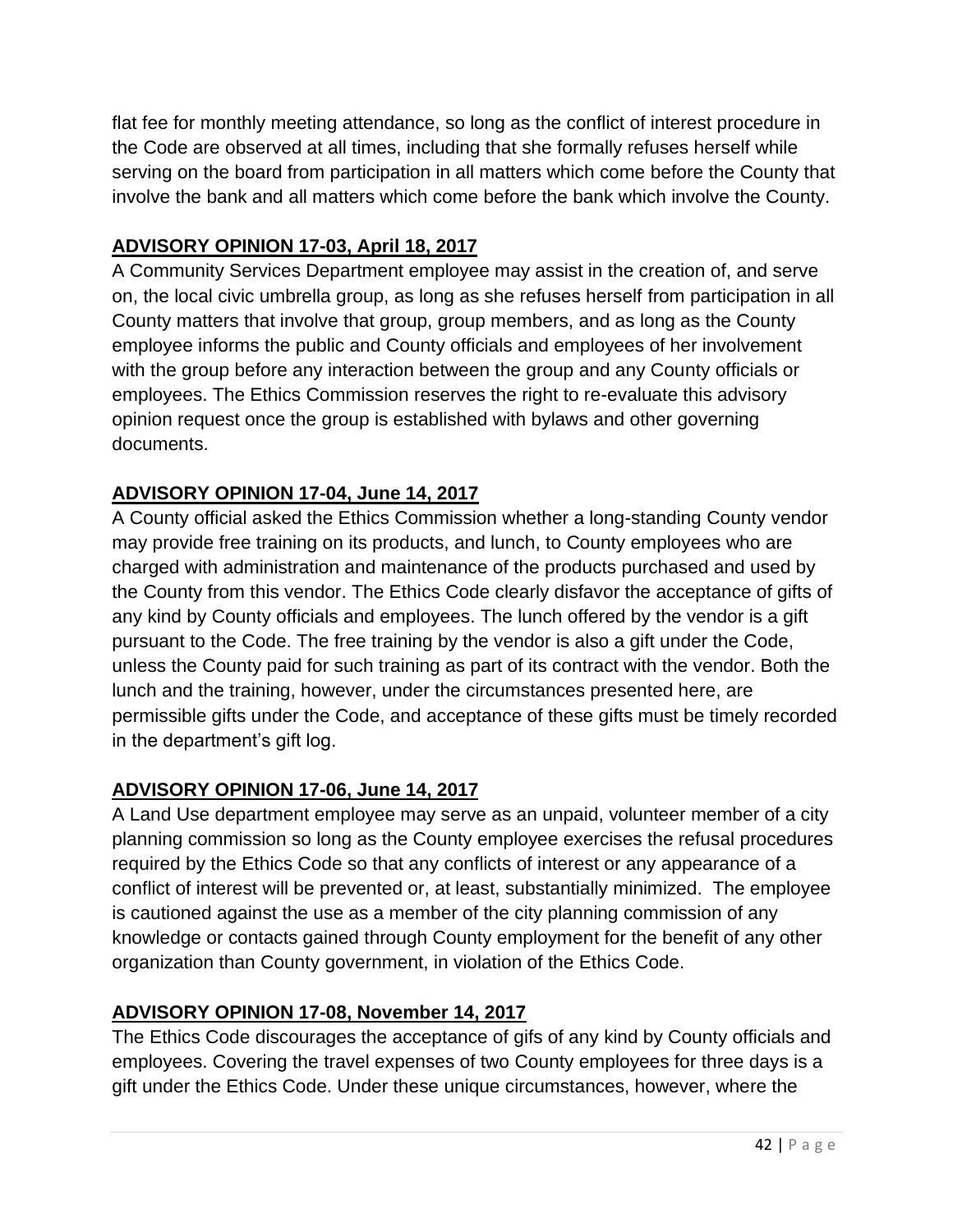purpose of the gift by the vendor is to prevent substantial additional costs to the County and the vendor under a contract with a difficult fulfillment history, the Commission finds that this is a one-time permissible gift, and which must be recorded in the appropriate departmental gift logs in a timely manner.

## **ADVISORY OPINION 17-09, January 10, 2018**

A County department may award discretionary funds using a process which includes an application process and a thorough review of such application by a small internal committee within the department, with the final decision resting with the department head, so long as actual or potential conflicts of interest are avoided through the recusal process, per the Code. As this opinion is limited to the specific detail presented in this opinion, the department is encouraged to request an advisory opinion for any future applications which implicate the Ethics Code due to a conflict of interest, the appearance of impropriety, of for any other Ethics Code issue which may attach.

### **2018**

## **ADVISORY OPINION 18-01, February 22, 2018**

The purchase of this raffle ticket is a purchase for a chance to win a potential non-cash prize, and such a purchase is likened to a donation made by the requester to the nonprofit organization. If the requester wins the non-cash prize, the requestor paid the price set by the non-profit for the chance to win that prize. Because the requester, in effect, paid for the prize, winning the prize would not be a gift to the requester from the non-profit pursuant to the Ethics Code, and, as such, he would not be required to log it in the departmental gift log. Additionally, the format of the raffle is such that the ticket was not sold to the requestor in a manner which implicates the application of the Ethics Code, as it was not intended to influence the requester's vote or official action. Additionally, the Commission finds that a reasonable person would not perceive the purchase by the requester of the raffle ticket for a non-cash prize as something improper or something which would impair the requester's judgment in his official duties.

### **ADVISORY OPINION 18-02, May 9, 2018**

A County official, by virtue of his position in County government, is required by State law to serve as a member on the board of directors of a tax-exempt, nonprofit corporation, which was created by State legislation. A local municipality has decided to pursue a transfer of jurisdiction over some real property which, if successful, will benefit the municipality and the corporation on which the County official is a board member. It may also benefit the County. The County official, also by virtue of his County position and State law, is required to vote yes or no on the property jurisdiction transfer. If the County official votes yes, the property transfer may become a reality. If he votes no, the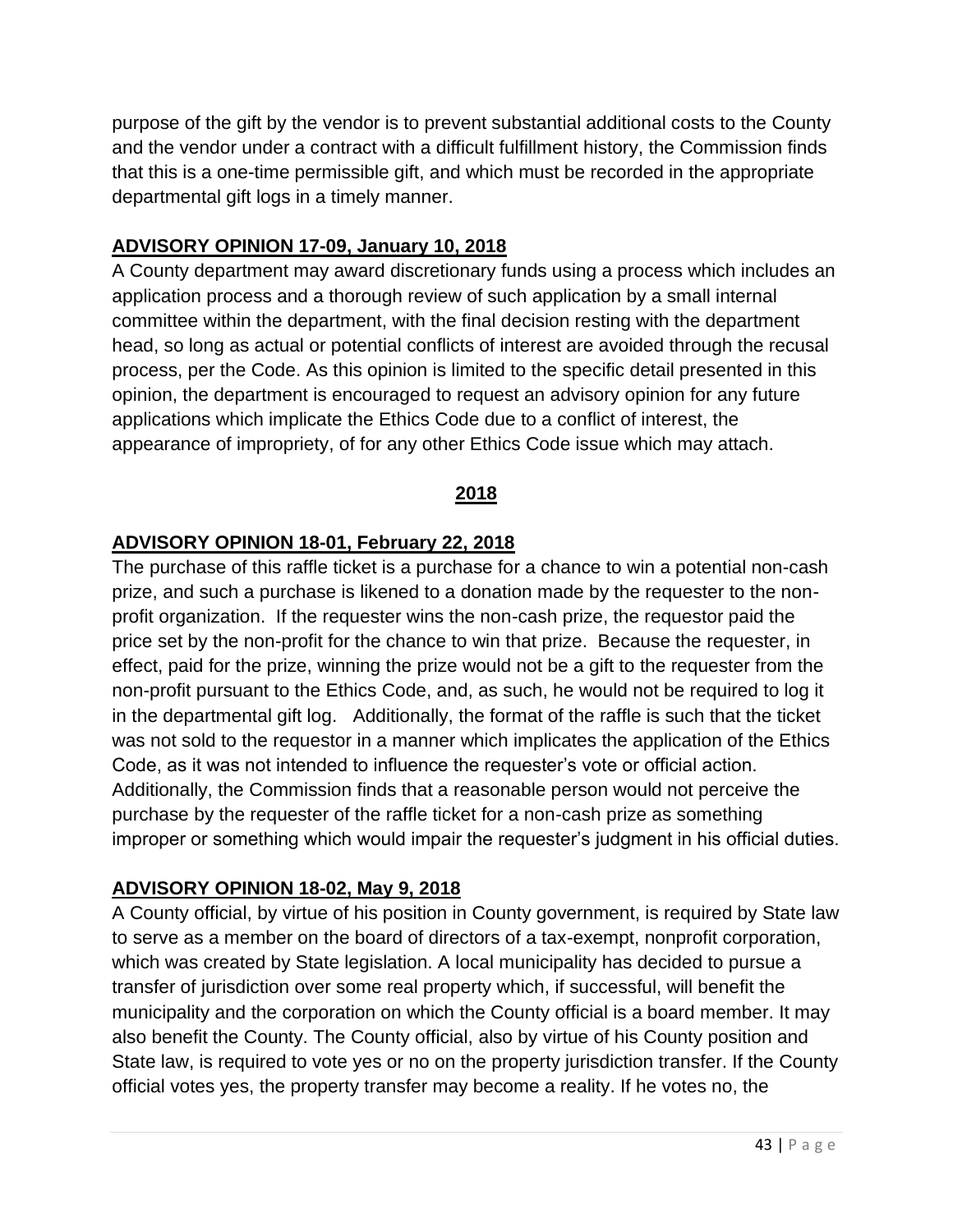property transfer fails. The County official has asked the Ethics Commission for guidance regarding the application of the Ethics Code to his handling of this matter. The Commission advised that the County official will not be in violation of the prohibitions against conflicts of interest and appearances of conflicts set forth in the Ethics Code when he performs his statutory duty to approve or disapprove a proposed transfer of jurisdiction over real property to a nearby local municipality, even though his decision may make possible some development projects to be undertaken by the corporation, created by State law for the benefit of citizens in northern Delaware, for which the County official is statutorily required to serve on its board of directors, so long as the County official's decision on the land transfer reflects his priority of duty to County government and he provides full and complete information to the public regarding his decision-making process on the land transfer, in an effort to avoid a misperception on the part of the public that a conflict exists.

## **ADVISORY OPINION 18-02, May 9, 2018**

The Commission was asked whether an Ethics Code violation will occur if a New Castle County division may partner with non-County entities, such as a non-profit organization, a civic association, and an online advertiser, in efforts of the non-County entities to bring community awareness to, and generate funds for, a community fund-raising event, where the proceeds will be used to fund one or more are youth events held later in the year involving the County division and the non-County entities. The Commission advised that, under the facts presented here and with the observation of certain limiting factors, the Ethics Code will not be violated. In the matter presented, the upcoming fund-raising event to benefit area youth will be organized, advertised, and run by non-County entities. The involvement of the County division is primarily limited to its participation in the actual event and distribution of information about that fund-raiser, including, some word-of-mouth promotion on the part of a number of County employees. Neither the County name, symbols, etc., nor those of the County division, will be used in the advertising of this fund-raiser. Fund-raising by County officials or employees, in this instance, will not include solicitation of members of the public. And where solicitation is performed internally within the County government, supervisors will not solicit from subordinates.

## **ADVISORY OPINION 18-04, August 8, 2018**

An elected official asked the Ethics Commission for guidance on how to disseminate information about County government to the general public through social media without violating the Ethics Code, including whether the governmental symbols may be used. The Commission advised that the elected official may use social media to disseminate information about County government to the general public without violating the Ethics Code so long as the platforms are not used in a manner which may lessen the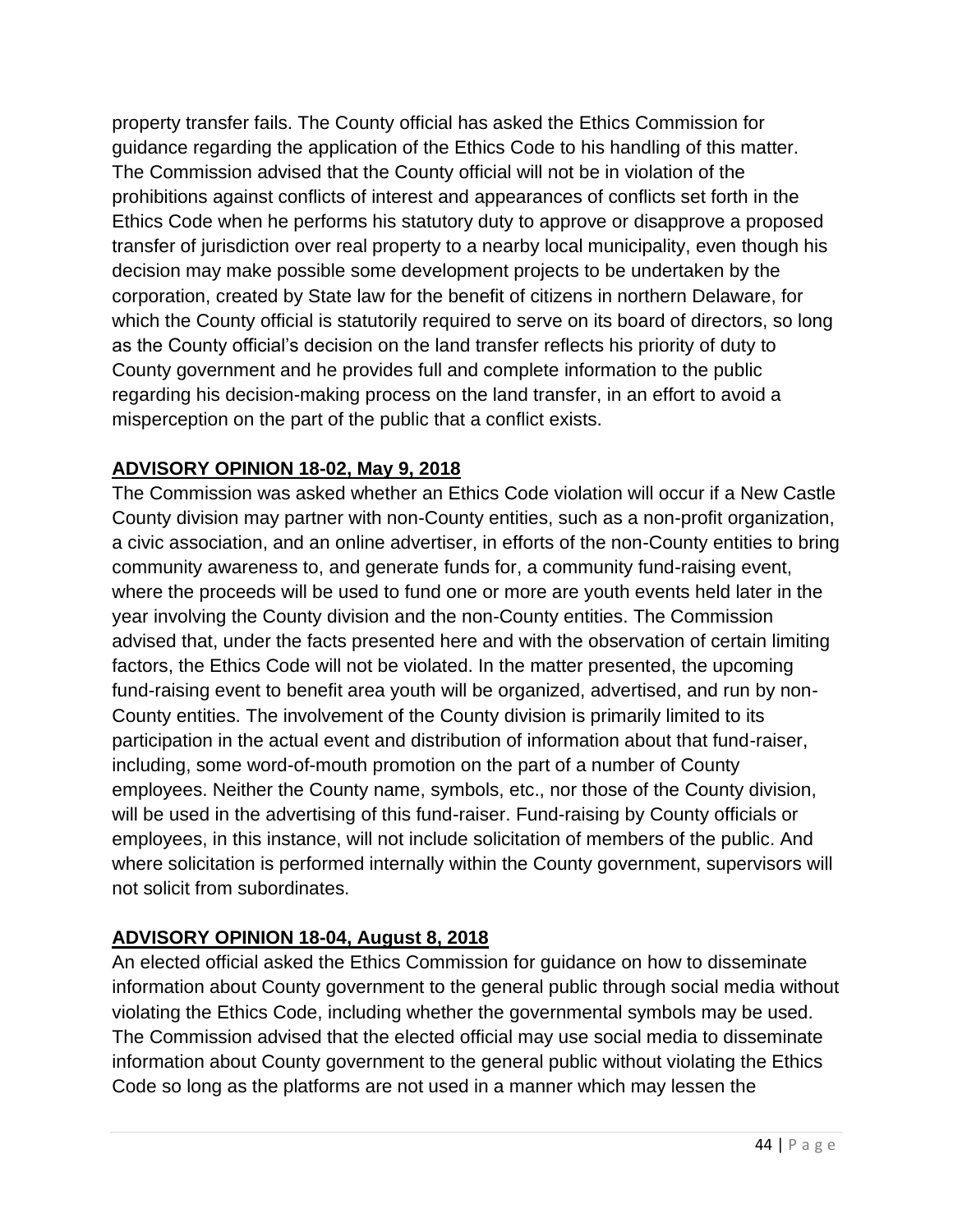confidence of the public in their County government including, but not limited to, any act which may comprise a violation of the Ethics Code such as conflicts of interest, personal financial gain, or the dissemination of confidential information learned through an official capacity. Additionally, such platforms may not be used for campaign purposes, and any elected official must make it very clear to the public that a platform used for the dissemination of general information is separate and apart from a different platform used for campaign purposes. The question as to the use of governmental symbols and the like on the social media platforms is, by itself, not an Ethics Code issue and should be addressed to the appropriate legal counsel.

## **ADVISORY OPINION 18-05, July 11, 2018**

The Commission was asked whether it would be a violation for a County official to accept the gift of costs of attendance and travel to an international conference being held in China and focusing on trade and development opportunities, where the conference is organized by an independent, non-profit foundation which exists for the pursuit of global well-being through the development of a positive relationship between the United States and China through the in-person exchange of knowledge and information. The Commission concluded that the County official, under the circumstances presented here, may accept the gift of the cost of attendance and travel to an international conference being held in China, so long as such gift is recorded in the departmental gift log as required by the Ethics Code. The Ethics Code provides that a gift that covers training expenses, including reasonable transportation/lodging/subsistence costs, may be accepted by a County official or employee when such payment or reimbursement of such expenses is from a governmental body or associations of governmental bodies. While the conference in question is run by an independent, non-profit foundation organization, such an

organization is not attempting to obtain business from, or provide paid service to, the County or the County attendee. This approval by the Commission does not extend to a delegee of the County official; he may not send someone in his place on this trip.

## **ADVISORY OPINION 18-06, August 8, 2018**

The Commission was asked whether the Requester would be in violation of the Ethics Code if it placed the name of a former County employee on a re-employment eligibility list for potential future County employment when such former County employee resigned from County employment a couple of months before, and, thereafter, requested and received a distribution of funds which had been held in his deferred compensation account. The Commission advised that, under the scenario presented to the Commission by the Requester, the question posed is outside of the jurisdiction of the Ethics Commission inasmuch as an answer to the question requires a legal interpretation of laws covering distributions of earned deferred compensation, as well as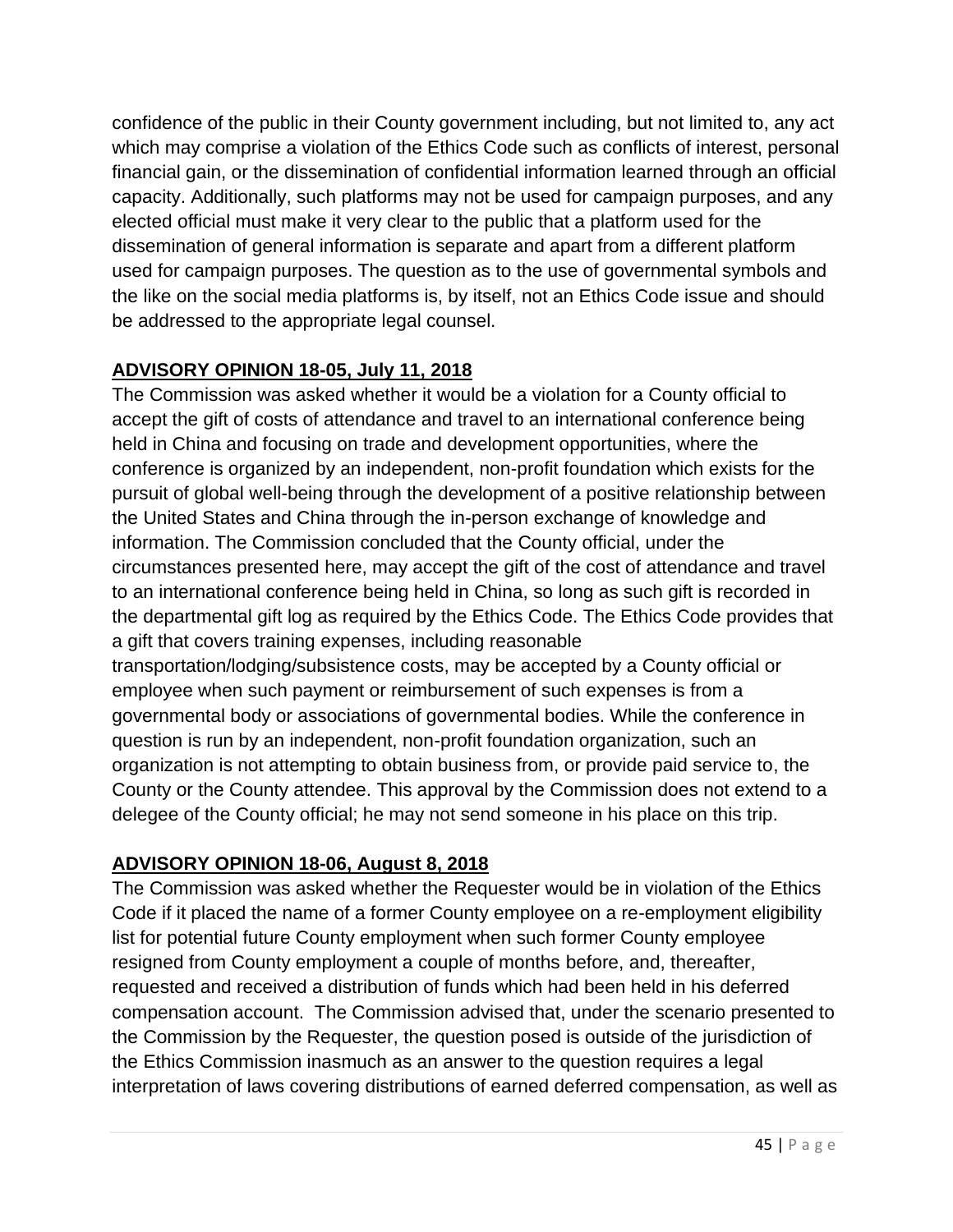legal interpretations of sections of the County Merit Code. The Commission does not have the authority to issue an advisory opinion on a matter which turns on an interpretation of the County Merit Code, and the application of that interpretation to the particular facts as they develop within the department of the Requester. The Ethics Commission further finds that the issue presented by the Requester does not call into question an interpretation of the Ethics Code.

## **ADVISORY OPINION 18-08, August 8, 2018**

The Commission advised that a County employee may accept the gift of the cost of the symposium hotel and airfare from the marketers of the DNA tracking system, so long as such gift is recorded in the departmental gift log as required by the Ethics Code, and so long as this is a one-time occurrence. This approval is limited to this situation only and should not be interpreted to apply to any other circumstance. Should the Department determine that any future attendance at any symposium or conference regarding the use of the cutting-edge system is appropriate and necessary, the Department should plan accordingly and provide for all such expenses related to attendance at this symposium in its budget. Attendance at the symposium will give the County employee an opportunity to receive and exchange highly valuable information for public safety purposes which could not be obtained without attendance at the symposium. This benefit outweighs any potential adverse perception on the part of the public resulting from the acceptance of this comparatively modest gift. While the presentation of a poster at the symposium by the County employee about the cutting-edge technology benefits the marketers of the machine, it likewise benefits the Department and the County.

## **ADVISORY OPINION 18-10, August 8, 2018**

The Commission was asked whether a County Council employee may operate his own part-time photography business outside of his working hours without violating the Ethics Code. The Commission concluded that so long as the employee carefully observes Ethics Code issues which relate to outside employment and discussed herein, the employee will not violate the Ethics Code by operating a part-time photography business outside of his County working hours. In rendering its opinion, however, the Commission stated that the Requester must remain aware of the fact that his County job requires his interaction with many people who work for the County and with many people who do not. The citizens of New Castle County are oftentimes well-acquainted with one another and the Requester must take all steps necessary and/or advisable to ensure that his County work does not in any way overlap with his outside business. Failure to secure and an ability to readily prove such a separation between his County work and his photography business could result in a violation of the Ethics Code, and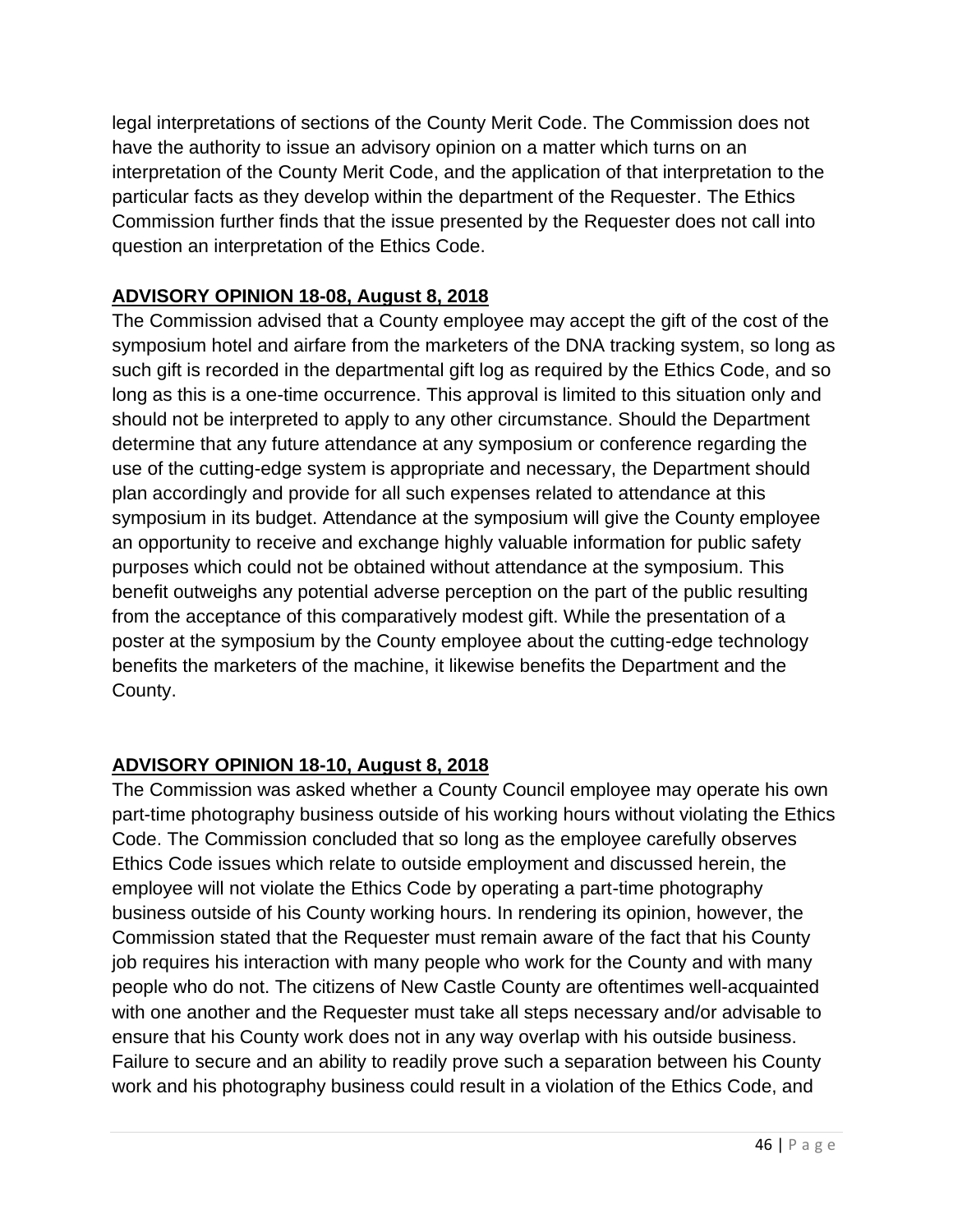this opinion may not, under such circumstances, be used as a defense to an Ethics Code complaint filed on those or other appropriate grounds. If the Requester proceeds with his part-time photography business, he is encouraged to consult with the Ethics Commission in the event that issues arise which may implicate the application of the Ethics Code to the activity.

## **ADVISORY OPINION 18-11, November 14, 2018; Addendum issued January 9, 2019**

The Commission was asked whether a proposed Administrative policy to permit the County to solicit donations in the form of payment to the County from donors to hang banners in certain County parks met the requirements of the Ethics Code. Initially, the Commission found that it could not approve the proposed policy in its submitted format because it did not contain a statement of a public purpose which informed the public of the basis for the adoption of the policy and how the policy would benefit the public. The Commission advised that the requester could submit a revised policy for Commission review, which the requester thereafter submitted. The Commission reviewed the revised policy and new documentation. The Commission advised in its opinion addendum, as it also cautioned in its original opinion, that administration and execution of this policy lends itself to opportunities for abuse and/or favoritism, public misperception, and situations where good intentions may easily go awry. Nevertheless, the Commission advised that the policy as revised, and the sample advertisement language submitted with the revised policy, comply with the Ethics Code, as submitted.

## **2019**

**Advisory Opinion 19-01, June 12, 2019**: The Commission determined that a County employee who is a plan examiner in the Land Use Department, and who is also a registered architect in Delaware, may take on private contractual employment as an architect for clients outside of New Castle County without violating the Ethics Code if they very carefully observe Ethics Code issues which relate to outside employment, including, but not limited to, taking on contracts with persons or entities which are not regulated or serviced by New Castle County; conducting any such private work outside of County working hours only; not using any information gained through employment with the County; and keeping his supervisors informed of any and all such outside work, to prevent the creation of a situation which is in violation of the Ethics Code.

**Advisory Opinion 19-02, September 28, 2019**: In this advisory opinion, the Commission decided that an elected County official may enter into a contract with an educational institution to receive payment for teaching a 4-part seminar series on subject matter which is related to his County position without violating the Ethics Code so long as the County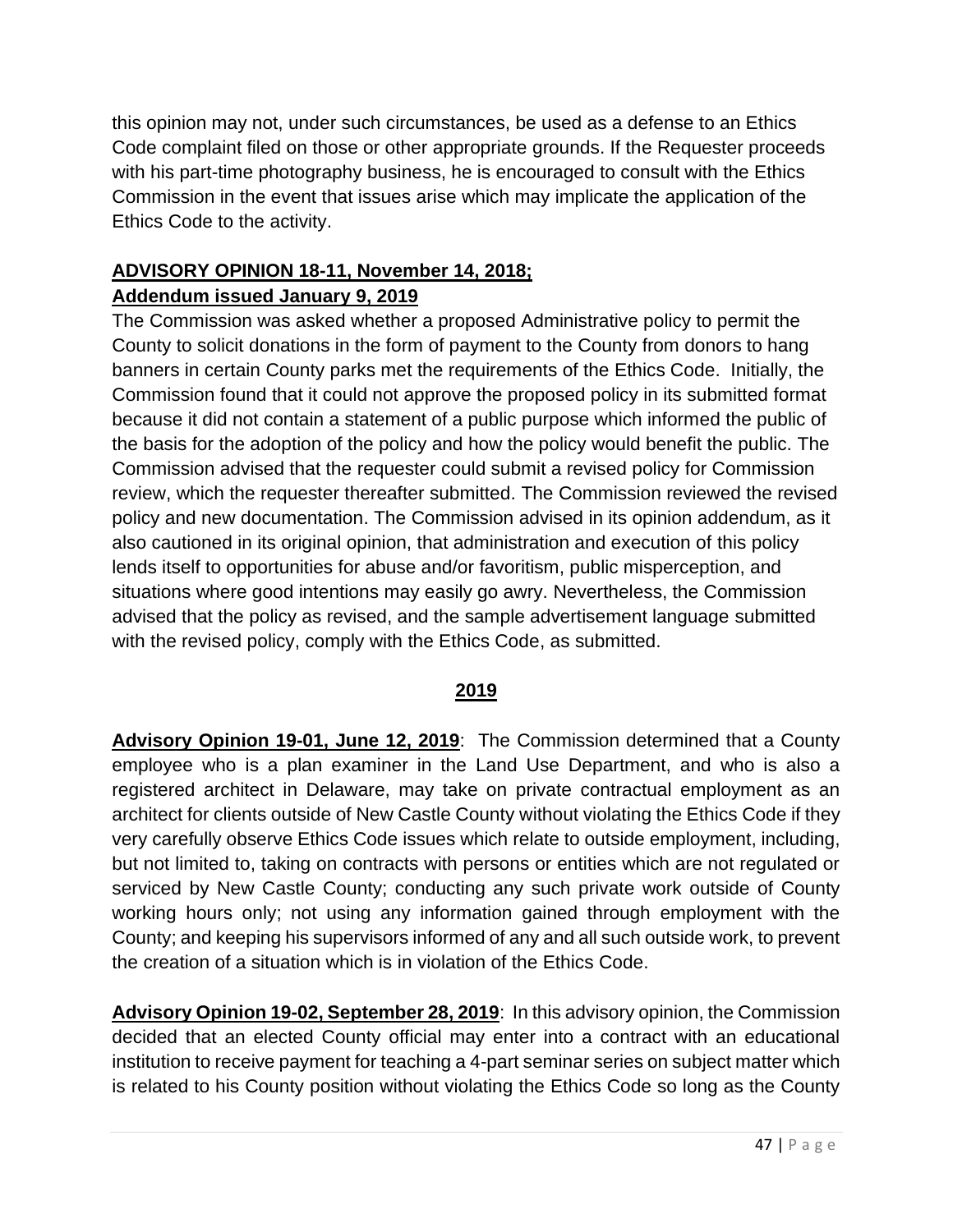official carefully observes Ethics Code provisions, and avoids Ethics Code issues, including, but not limited to, using any County resources for this contractual work; representation of another's interests before County government; maintaining the confidentiality of non-public information known to him by virtue of his County office; and treating members of the public who do business with his office in an impartial manner regardless of their involvement with the educational institution involved.

**Advisory Opinion 19-04, January 16, 2020**: The Commission determined that the County, through the Public Works Department, may promote the County's environmental awareness, its involvement in environmental matters on behalf of the citizens of the County, and its participation in programs which encourage New Castle County students to pursue careers in the environmental fields, by becoming a sponsor and/or exhibitor at an annual youth environmental conference which was created by a nonprofit organization founded by someone who is currently holding New Castle County elective office without violating the Ethics Code so long as the decision is not influenced in any way by the elected official, so long as the elected official recuses from any matter involving the conference and the nonprofit organization which developed the conference, and so long as the funds paid by the County to the non-profit for the annual youth environmental conference are used in their entirety for that conference, only, and are not used by the non-profit for any other purpose. Due care must be exercised by every County official and employee involved to ensure that these conditions are met, and continue to be met, if the County continues to be involved with this conference or anything related to the nonprofit.

**Advisory Opinion 19-05:** The Commission decided that a Public Safety Department employee may serve as a public information spokesperson a public information officer for a regional association of first responders so long as the Public Safety Department employee is careful to exercises the recusal procedures required by the Ethics Code if any matter arises which presents a conflict or the appearance of a conflict, and so long as the Public Safety Department employee informs both his employer and his regional association of these Ethics Code requirements. The Ethics Commission recognizes the value of County officials and employees acting in volunteer capacities in community service entities and organizations. At the same time, however, the requestor is cautioned by the Commission against the use of any knowledge or contacts gained through his employment with New Castle County for the benefit of any other organization as such action would be in violation of the Ethics Code.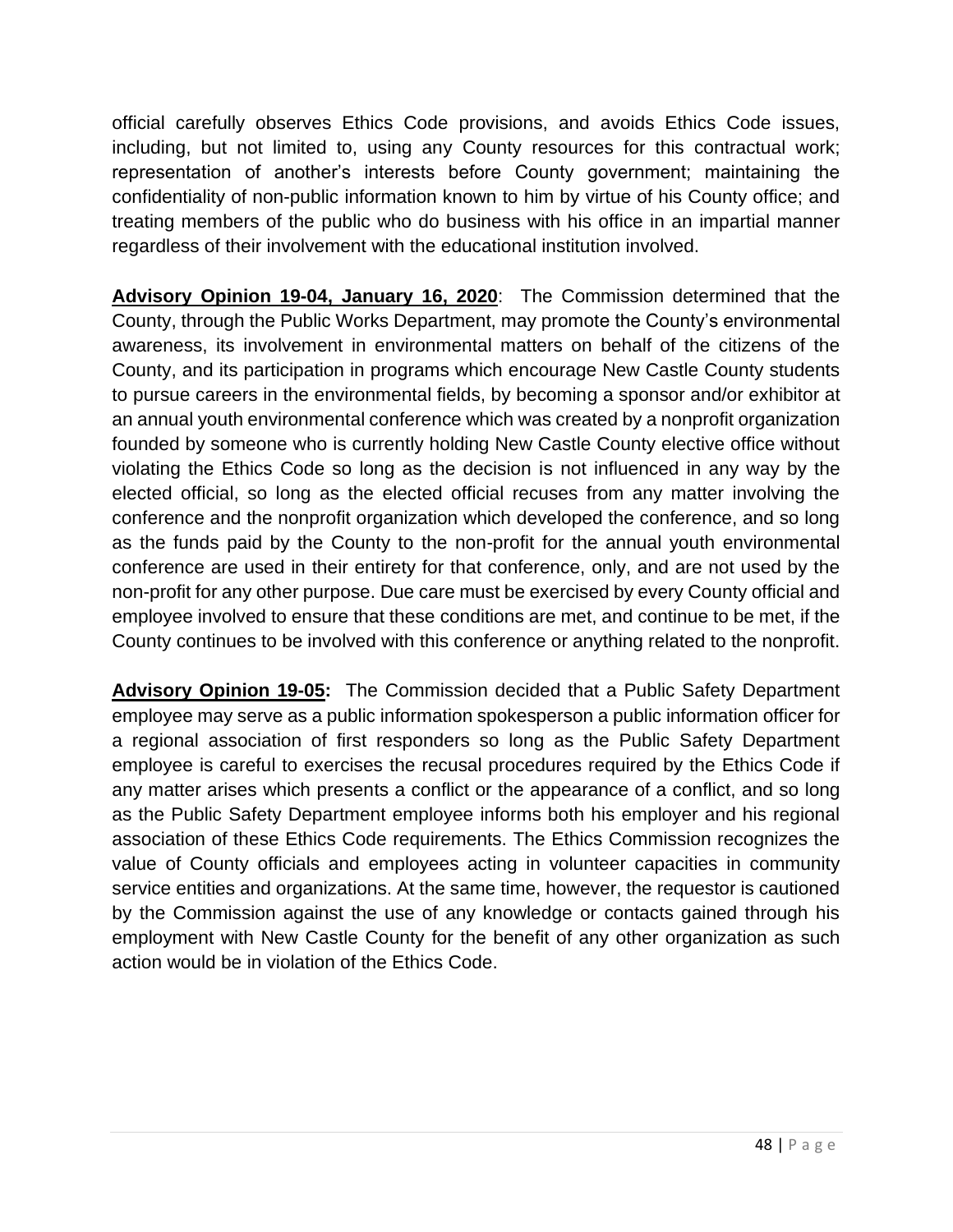## **SYNOPSES OF COMMISSION ORDERS FOLLOWING COMPLAINT INQUIRY OR INVESTIGATION**

#### **2004**

#### **ORDER - COMPLAINT 03-02, June 25, 2004**

A Councilperson's sponsorship and/or vote on an ordinance that creates no personal or private benefit to the Councilperson, to a member of his family or a business with which he is associated does not create a conflict of interest or appearance of impropriety.

#### **ORDER - COMPLAINT 03-03, May 12, 2004**

An official did not have a conflict of interest or create an appearance of impropriety in making a County grant to an entity owned by a nonprofit corporation on whose board he was a member since neither he nor any member of his family nor a business with which he was associated had a financial interest in the corporation or the entity. The official was an inactive member of the board, did not participate in the management or operation of the corporation, did not have any personal, financial or other interest in the operation of the recipient, and the idea, as well as the entire funding for the grant, came from State authorities to whom the official gave public credit for the grant.

#### **ORDER - COMPLAINT 03-04, June 12, 2004**

The exchange of gifts of equal value with personal friends does not violate the Code of Ethics. The acceptance of group sponsored gifts from fellow employees on traditional ceremonial occasions where the value of the individual donation was within an annual aggregate of \$75.00 and the donors were not pressured to make contributions do not violate the Code when the gifts were not intended, and the circumstances do not evidence, any intent to affect the conduct of the official in regard to the official's County duties.

### **ORDER - COMPLAINT 04-02, March 24, 2004**

A contract in excess of \$500.00 made by a County official with the Department of Community Services for Section 8 housing without public bidding did not violate the Ethics Code because the County department was acting only as an agent of the federal government in executing publicly advertised contracts that did not involve County funds, the official was required to enter into a public, arm's length contract with standard terms dictated by the federal government, the subject of the contract was unrelated to the official's County position and duties, and the department which administers the contract is one over which the official has no authority and to which he does not report.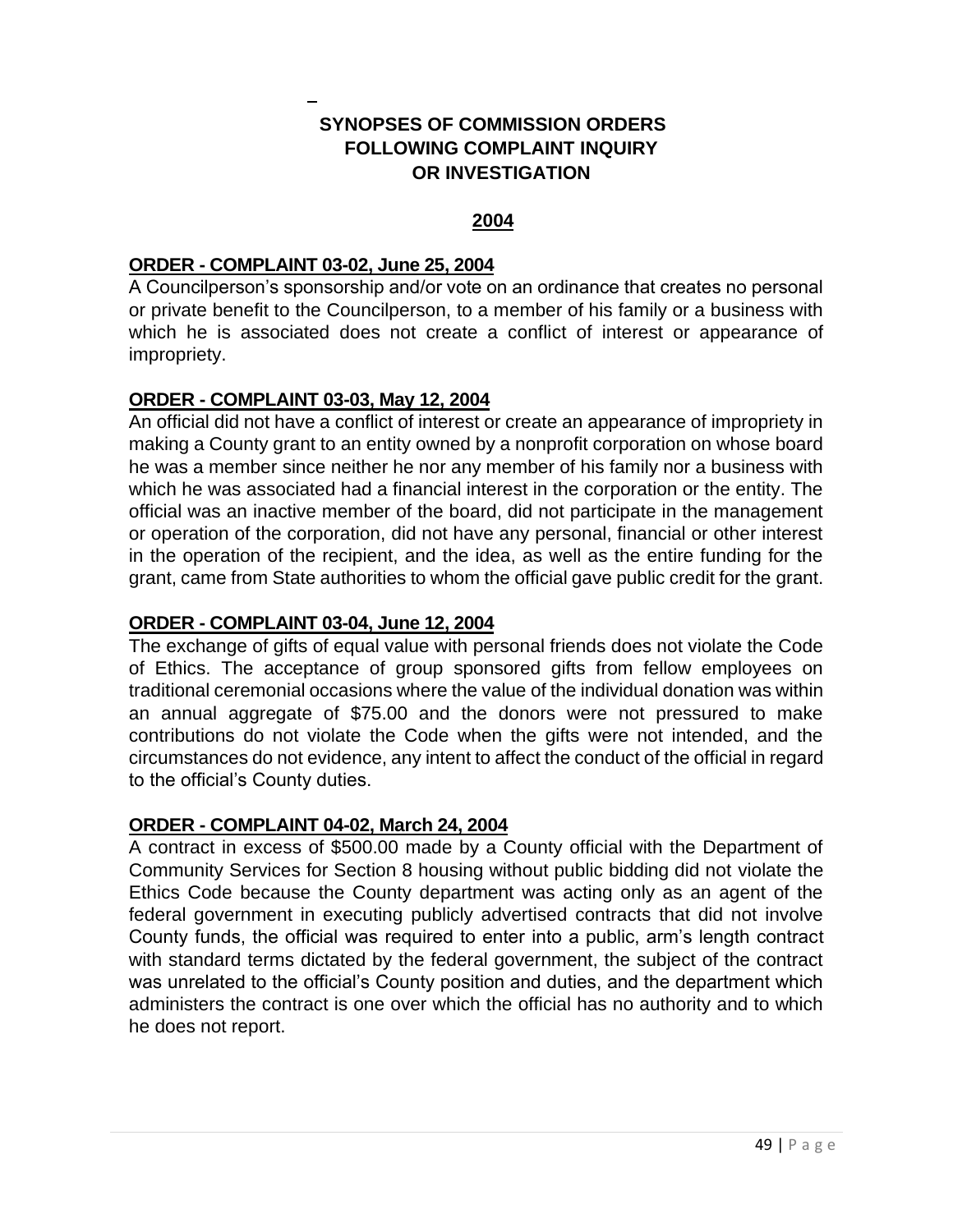### **ORDER - COMPLAINT 04-05, July 14, 2004**

A continuing contract for professional services, executed by the Administration with a contractor who subcontracts with a law firm in which a principal is a sibling of a senior administrative official who has oversight for the contract, would violate the appearance of impropriety section of the Ethics Code if it had not been formed with the specific authority of and continuing approval of County Council.

### **ORDER – COMPLAINT 04-07, January 9, 2008**

The allegation that Ms. Freebery violated the appearance of impropriety provision of the Ethics Code by knowingly and intentionally accepting a gift/loan in excess of two million dollars from an individual who had a pending project subject to regulation by a County department under her supervision is substantiated. In light of the fact that Ms. Freebery is no longer in the service of New Castle County government, the penalty imposed for that violation is a letter of reprimand.

## **ORDER – COMPLAINT 04-01, September 9, 2009**

The Commission received a complaint that the Chief Administrative Officer used County paid employees for partisan political purposes. A reasonable member of the public would believe the decision to use unclassified employees to support candidates Ms. Freebery and/or her superior favored was made to advance personal preferences and was not a fair and objective decision made in the interest of the public. Using County taxpayer's resources to advance partisan political goals undermines public confidence in the impartiality of government actions. Therefore, even in the absence (at the time of Ms. Freebery's conduct) of a specific County rule prohibiting the use of unclassified employees for partisan political purposes, Ms. Freebery's conduct created an appearance of impropriety.

## **2005**

## **ORDER – COMPLAINT 05-04, April 12, 2006**

The Commission finds that the official's vote caused an appearance of impropriety and that in the future he must recuse himself when his spouse has a business association with a private beneficiary in a matter before him. The Commission finds that the official made an attempt to avoid an ethical violation and did not knowingly or willfully violate the Ethics Code. The Commission declines to issue any sanction.

## **ORDER – COMPLAINT 05-03, January 9, 2008**

The allegation that Ms. Freebery violated the financial disclosure requirements of the New Castle County Ethics Code by failing to provide 2001 and 2002 Statement of Financial Interests based on the best of her knowledge, information and belief is substantiated. The penalty imposed for that violation is a letter of reprimand.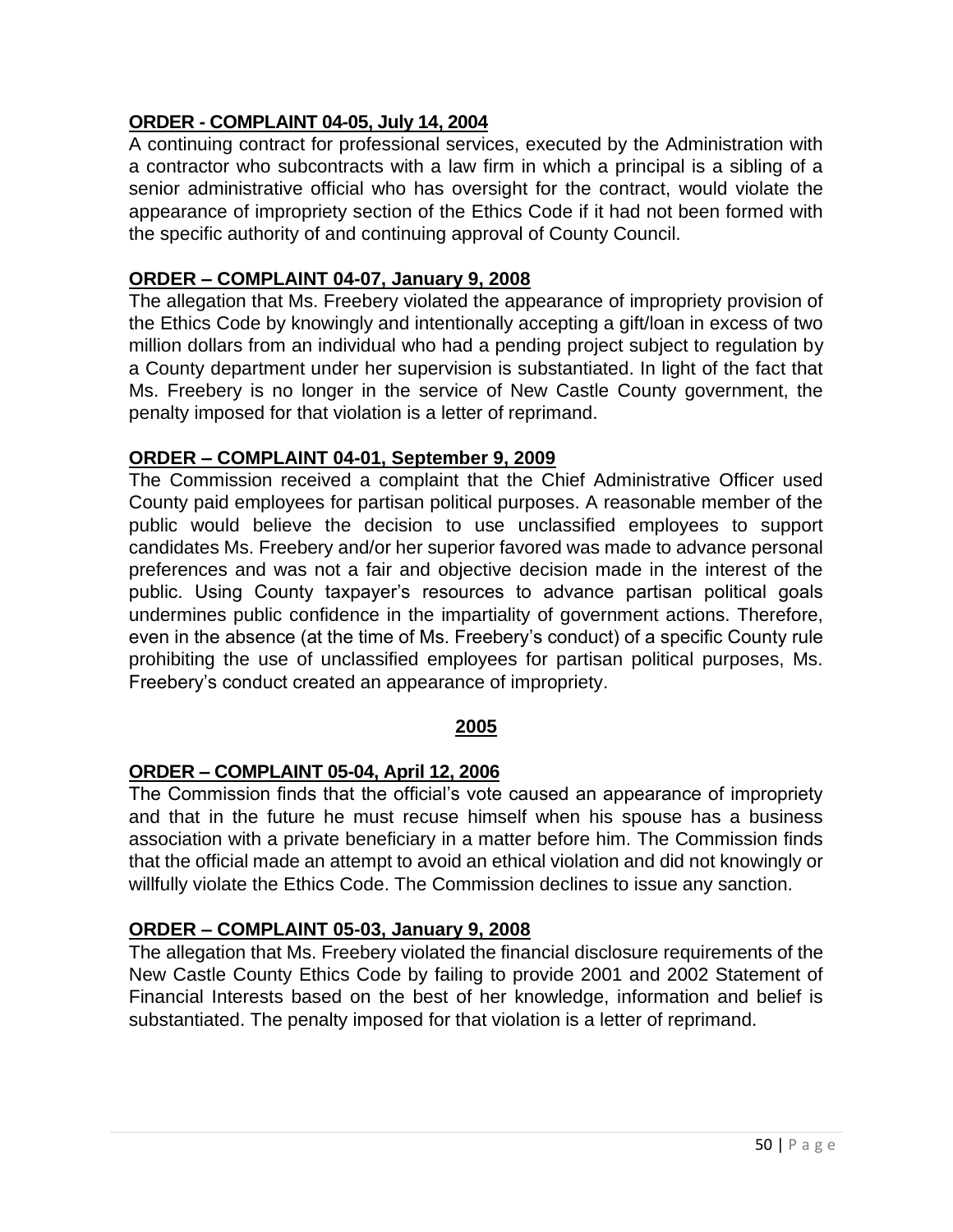#### **ORDER - COMPLAINT 06-04, September 12, 2007**

The Commission investigated, and now dismisses, the contention regarding the political contributions. The Commission finds that the unique surrounding circumstances regarding the land use matter – mandatory default sponsorship pursuant to a written rule, a substantively duplicate ordinance which had been previously reviewed by the Land Use Department, and an absence of evidence of contact with the proponents of the ordinance regarding the ordinance's subject matter prior to the vote -would not lead a reasonable person to believe that the subject created an appearance of unfairness or lessened public confidence in the impartiality of County government by sponsoring and voting on a land use measure shortly after accepting lawful campaign contributions from interested parties.

The Commission is without jurisdiction to investigate the complaints concerning the accuracy of the subject's financial reports to the State of Delaware and the subject's conduct in arranging a meeting to resolve pending County litigation. Claims about the accuracy of reports required to be filed with the state must be made to the appropriate state agency. As to the latter contention, the public record demonstrates that no factual basis for a conflict of interest or improper appearance exists in relation to the allegation regarding the County litigation meeting.

#### **ORDER – COMPLAINT 06-03, October 10, 2007**

The Commission investigated, and now dismisses, the complaint that the supervisor retaliated against the employee. The Commission investigation showed no conflict of interest or impropriety in the supervisor's method of handling the employee's report of suspected misuse of federal funds and criminal complaints. The investigation also failed to substantiate the complaining employee's contention that he was retaliated against in the terms and conditions of his job since the claimed impairments resulted from a general restructuring of the department's managerial authority or were the result of his own inability to control his workplace behavior.

#### **ORDER - COMPLAINT 06-05, October 10, 2007**

The Commission investigated and now dismisses the complaint against the board member. The investigation uncovered no evidence supporting the claimed exercise of improper influence or evidence of collusion between members of a regulatory board to affect the interests of third parties. Absent any issue of violation of the Ethics Code, the board member's participation in the questioning of a candidate after he had not been present at the interviews of other similar candidates was an administrative decision made by members of the committee and outside the jurisdiction of the Commission.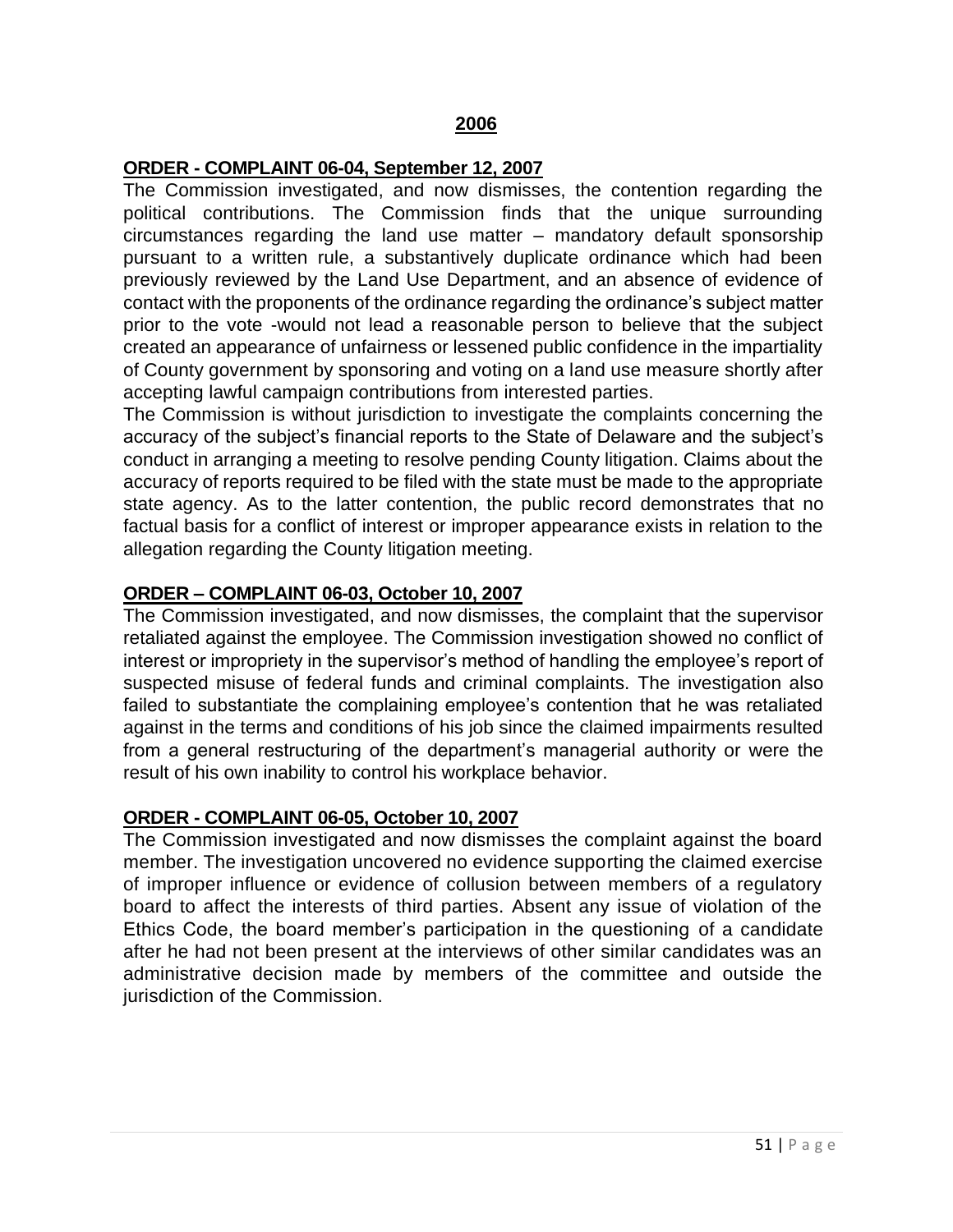#### **ORDER – COMPLAINT 07-03, March 12, 2008**

In light of the facts uncovered in the Commission investigation, the allegation that the subject violated the appearance of impropriety provisions of the New Castle County Ethics Code by sponsoring and voting on a rezoning ordinance after accepting lawful campaign contributions from interested parties is not substantiated. The complaint is dismissed.

#### **2008**

#### **ORDER – COMPLAINT 08-03, June 10, 2009**

The Commission received a complaint that a County official disclosed information deemed confidential by the Ethics Commission in violation of New Castle County Code Section 2.04.104J. The disclosed confidential information concerned positions taken by a fellow County official during non-public meetings of a County entity that were deemed confidential by the New Castle County Code. Following investigation, four members of the Commission were not able to come to unanimous agreement. Therefore, pursuant to Code section 2.04.101G, no action can be taken and the complaint must be dismissed.

#### **ORDER – COMPLAINT 08-01, June 19, 2009**

The complaint alleged that an email sent by the subject on June 11, 2008, to a group of 24 persons in or representing the real estate developer community, which contained the electronic signature of a relative's law firm, created the appearance that the subject's official decisions or actions, or those of body to which he was elected, were influenced by factors other than the merits of the matter before them. Following investigation, four members of the Commission were not able to come to unanimous agreement. Therefore, pursuant to Code section 2.04.101G, no action can be taken and the complaint must be dismissed.

### **ORDER – COMPLAINT 08-02, November 9, 2009**

In light of the facts uncovered in the Commission investigation and hearing, the allegations that the subject used his County office for private advancement or gain in relation to the "Christmas list" and the 2007 emails are dismissed. The Commission finds by clear and convincing evidence that the subject created the appearance that he used his County office for private advancement or gain in relation to the activity regarding the preparation of fundraiser invitations.

### **ORDER - COMPLAINT 08-02, December 10, 2009**

In light of the facts uncovered in the Commission investigation and hearing, the allegations that the subject used his County office for private advancement or gain in relation to the "Christmas list" and the 2007 emails are dismissed. The Commission finds by clear and convincing evidence that the subject created the appearance that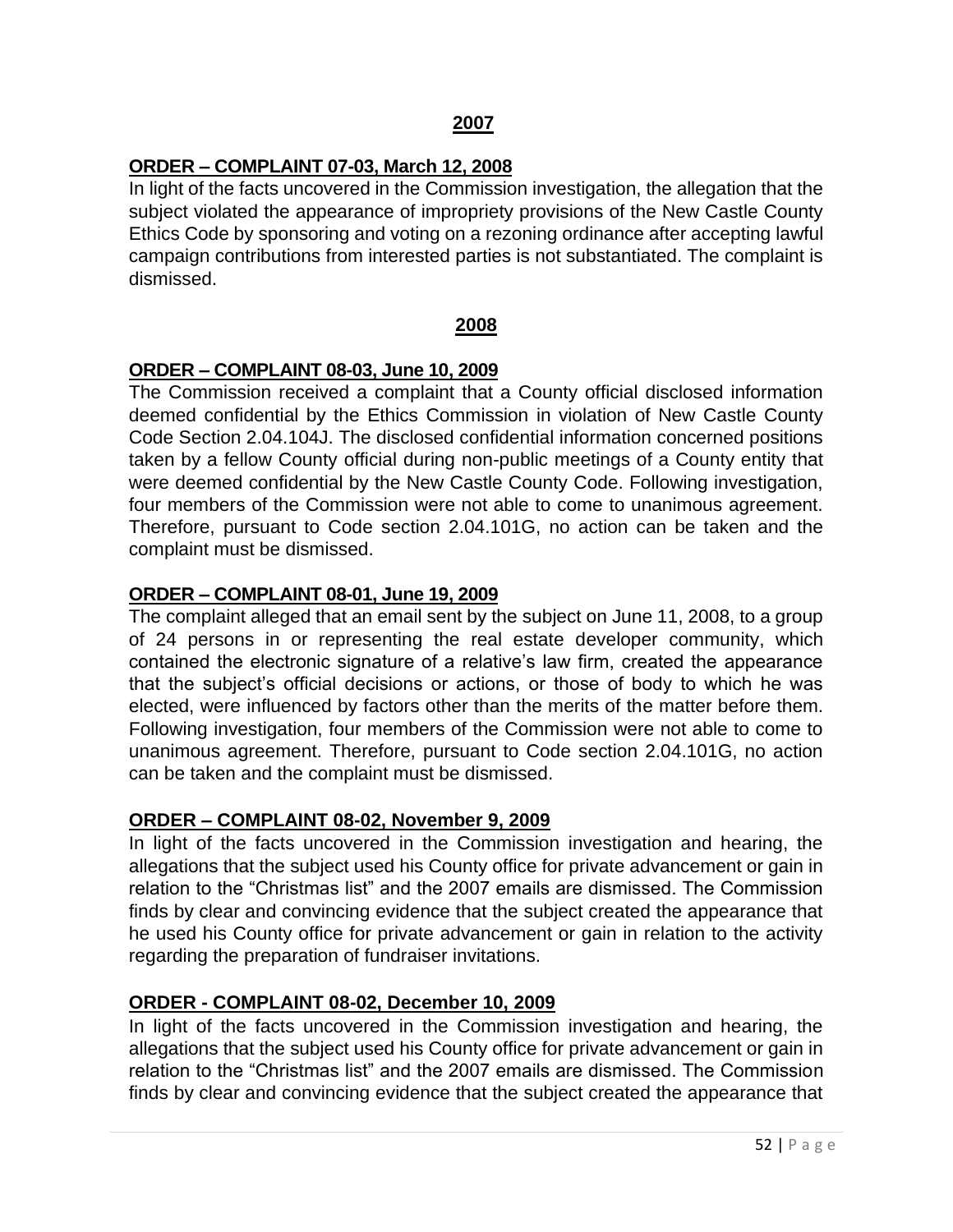he used his County office for private advancement or gain in relation to the activity regarding the preparation of fundraiser invitations.

#### **2009**

### **ORDER – COMPLAINT 09-04, October 14, 2009**

The Commission received a complaint that a County official used his County status to secure income for his private business from a client that was opposed to a land use matter on which the official allegedly voted. The Commission investigation did not find clear and convincing evidence to support the allegation that the official used his County status for the benefit of an associated business and did not find any evidence to support the allegation of an improper vote. The complaint was dismissed.

### **ORDER – COMPLAINT 09-02, January 13, 2010**

The evidence supporting the allegation that the subject used his official authority for personal benefit or unwarranted privilege or gain regarding the contractor referrals does not meet the standard of "clear and convincing" proof. Pursuant to the specific facts uncovered in this investigation, the allegation that the subject's assignment of the complainant to the coworker's project created an appearance of partiality is not substantiated. The complaint is dismissed**.**

#### **2010**

### **ORDER – COMPLAINT 10-02, October 13, 2010**

The Commission finds by clear and convincing evidence that the official adversely affected the public confidence in his impartiality by presiding over a matter involving his wife's business.

### **2011**

### **ORDER – COMPLAINT 11-01**, **July 13, 2011**

The Commission does not find any evidence to support the allegation that Official B violated the solicitation rule of the Ethics Code. The gifts reported by the subject, in themselves, did not create an improper appearance. In fact, the Commission agrees with the complainant, who told the investigator that he thought the gifts were in an amount that did not create an improper inference about the donors. The reasonable person would not believe the official's impartiality was impaired by acceptance of the gifts under the circumstances in this case. The gifts unquestionably benefitted the public, the donations were made transparent at the start of the public program, and Official B promptly recorded them in a publicly available gift log as required by the Code. The complaint is dismissed.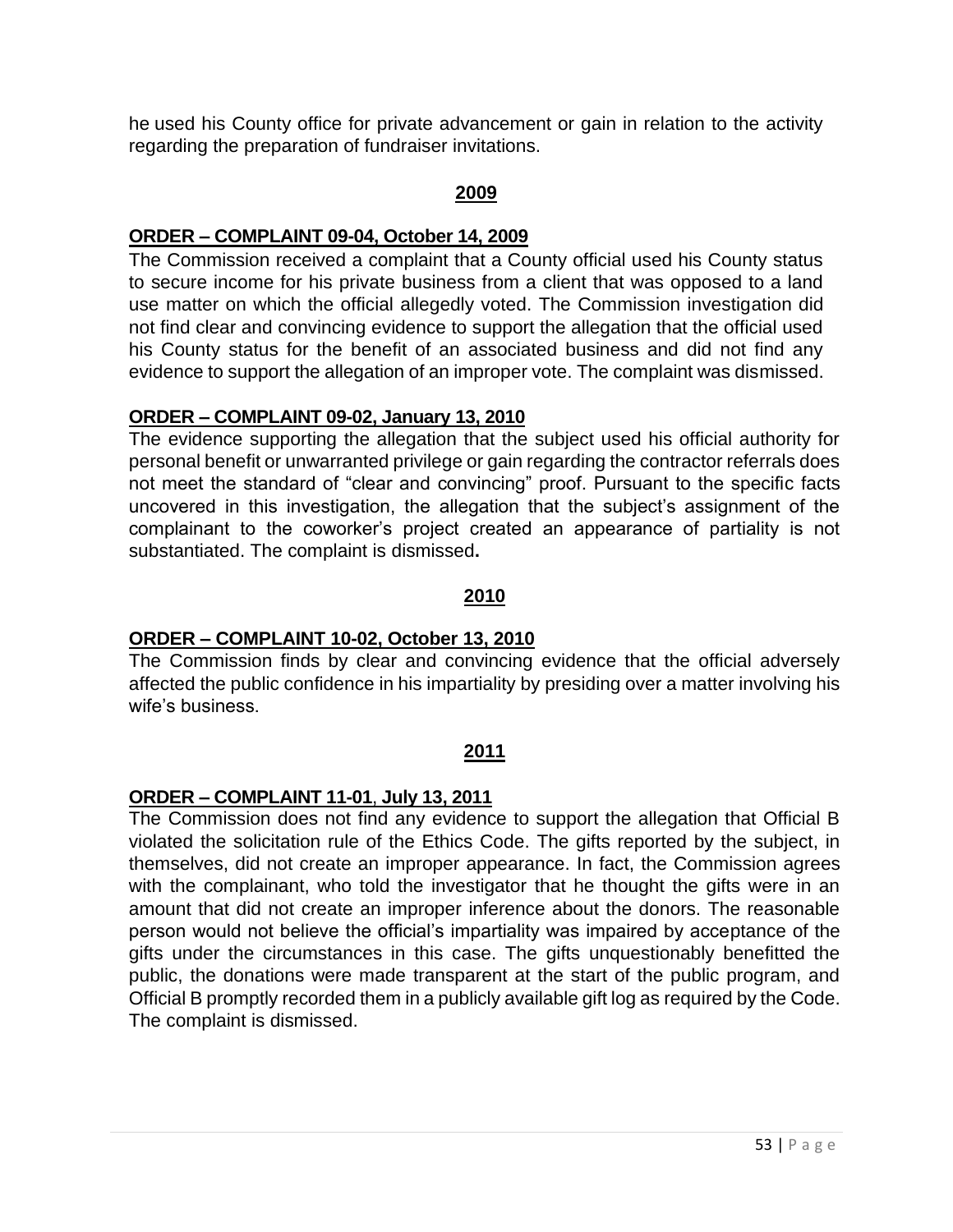## **ORDER - COMPLAINT 11-05**, **September 14, 2011**

The Commission finds by clear and convincing evidence that the official adversely affected the public confidence in his impartiality by presiding over a matter in which he had a conflict. A letter of notification is imposed.

## **ORDER – COMPLAINT 11-02**, **October 12, 2011**

A reasonable person would not believe that, in this case, the type of gifts orally solicited for the benefit of the public were of an improper nature in themselves. However, the reasonable person reviewing the facts of this case would conclude that the failure of the official's agency to enact a clear written policy for solicitation as well as its lack of oversight of the subcommittee were the root causes of the violation of the written solicitation rule and ensuing creation of an appearance of impropriety. A reasonable person would also find that a contributing cause to the improper appearance was the late notice provided by the official to the fellow subcommittee member about the donor of the speaker's fee. The Commission finds by clear and convincing evidence that the official adversely affected the public confidence in his impartiality as a member a County agency by soliciting donations for a public purpose in the absence of a written solicitation to all appropriate donors. Since the official's conduct was not the primary cause of the violation, the Commission declines to impose a sanction on the official.

## **2013**

#### **ORDER - COMPLAINT 13-05, September 11, 2013**

The complaint alleged that the employee coerced clients of his department to choose a particular vendor for services. The Commission investigated the complaint and found no probable cause to believe that a violation of the Ethics Code occurred and dismissed the complaint.

### **ORDER - COMPLAINT 13-01, March 12, 2014**

The Commission finds by clear and convincing evidence that Mr. Stuart's conduct violated Ethics Code Sections 2.03.104A and D: he undermined public confidence in County Government because his ability to carry out his official duties with integrity, impartiality, and public confidence was impaired and he used his public office to secure private gain. The Commission recommends a sanction of six months suspension without pay.

### **ORDER – COMPLAINT 13-04, January 18, 2014**

The investigation did not produce evidence to support the allegation that the subject condoned or permitted an insubordinate personal gathering during work hours in a County facility and the "probable cause" standard has not been met. The investigation did document administrative failings in regard to the absence of any procedures which would permit supervisors to control the use of County resources in regard to personal gatherings in County facilities during work hours. However, that issue was not part of this complaint and appears to be a matter that should easily be remedied by administrative means. The complaint is dismissed.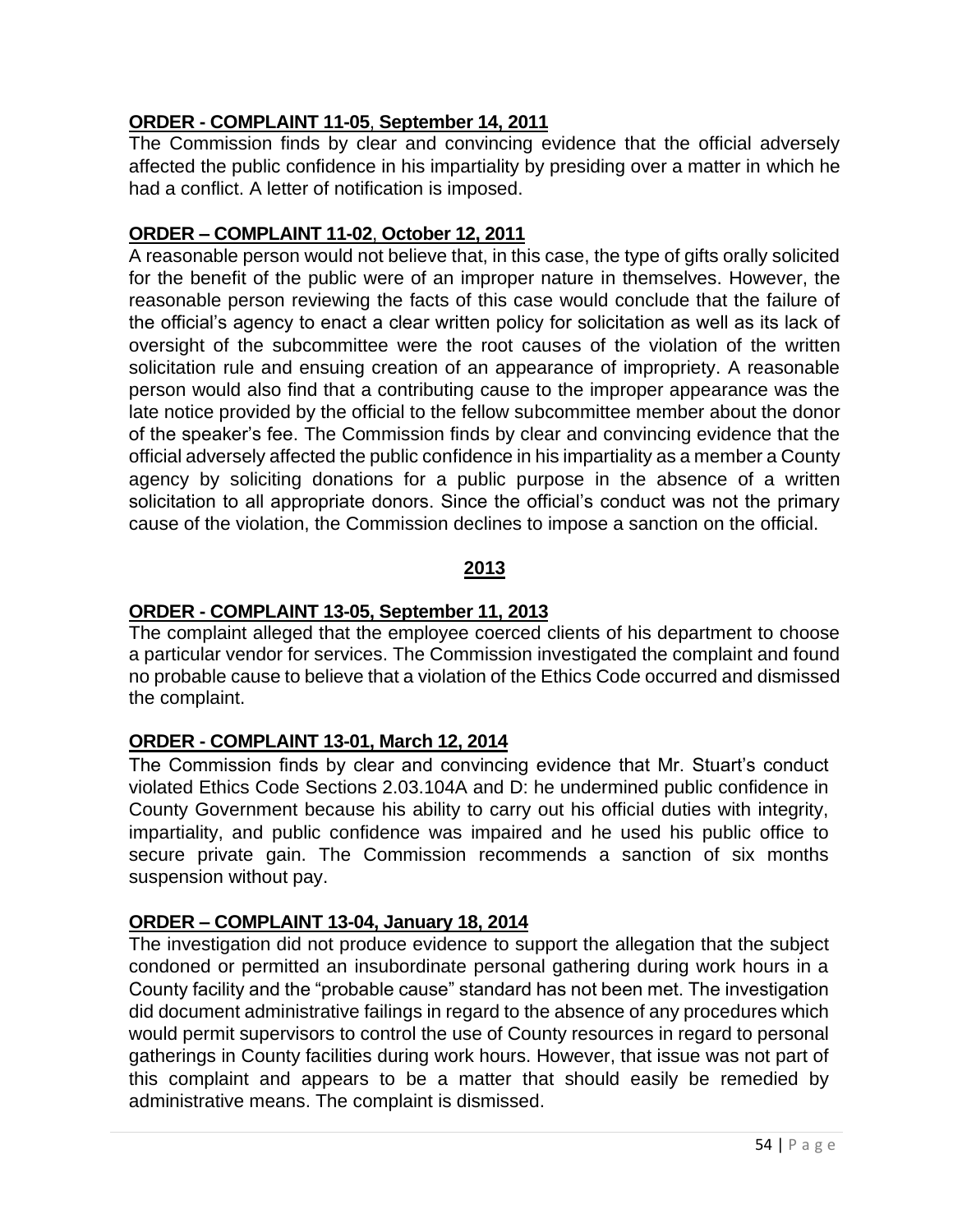### **ORDER - COMPLAINT 13-07, September 10, 2014, amended October 30, 2014**

The Commission finds that the word "shall" in Section 2.04.103D connotes mandatory action and, therefore, it concludes that a procedural error occurred since the Probable Cause report did not issue within 270 days after the initiation of the investigation. Consequently, the Commission no longer has authority to conduct further proceedings to resolve this complaint. The complaint is dismissed.

### **ORDER - COMPLAINT 13-08, September 10, 2014, amended October 30, 2014**

The Commission finds that the word "shall" in Section 2.04.103D connotes mandatory action and, therefore, it concludes that a procedural error occurred since the Probable Cause report did not issue within 270 days after the initiation of the investigation. Consequently, the Commission no longer has authority to hold a hearing or conduct further proceedings to resolve this complaint. The complaint is dismissed.

## **2016**

## **ORDER – COMPLAINT 16-01, October 12, 2016**

The Commission received a Complaint of violation of the Ethics Code alleging that a County official, while serving on a County Board, had an unresolved conflict of interest which allowed for the perception and/or actual financial self-dealing on the part of the named official. After preliminary inquiry, the Commission voted to open a formal investigation of the matter. After formal investigation, the Commission did not find evidence to support the allegation that the official benefitted financially from his service on the Board. The investigation showed that the official recused himself from a Board vote where no actual conflict existed, and that such recusal, while not inappropriate, may have caused confusion for the reasonable on-looker as to the basis for the recusal. Actively voting County officials and employees are strongly encouraged to review the Ethics Code, and Section 203.103.A.2 in particular, which section deals with voting abstentions and conflicts. The Complaint is dismissed.

# **ORDER – COMPLAINT 16-08 and ORDER – COMPLAINT 16-09,**

#### **both dated July 13, 2016**

Two complaints were lodged with the Commission that both alleged that a New Castle City councilman violated the New Castle County Ethics Code when he spoke with the complainants, in separate occasions, about the same constituent community issue in a rude manner which included inappropriate and racist language, in both encounters. Upon review of the documents presented by the complainants and the applicable laws, the Commission concluded that both of these matters fall outside of the jurisdiction conferred upon the Commission by the New Castle County Code, as they both involve the actions of an official representing the City of New Castle and not New Castle County. In making its findings, the Commission commented that if the alleged behavior of the New Castle City official had been proven to have been exhibited by a person covered by the County Ethics Code, such behavior would have been regarded by the Commission as a flagrant violation of the Ethics Code for which a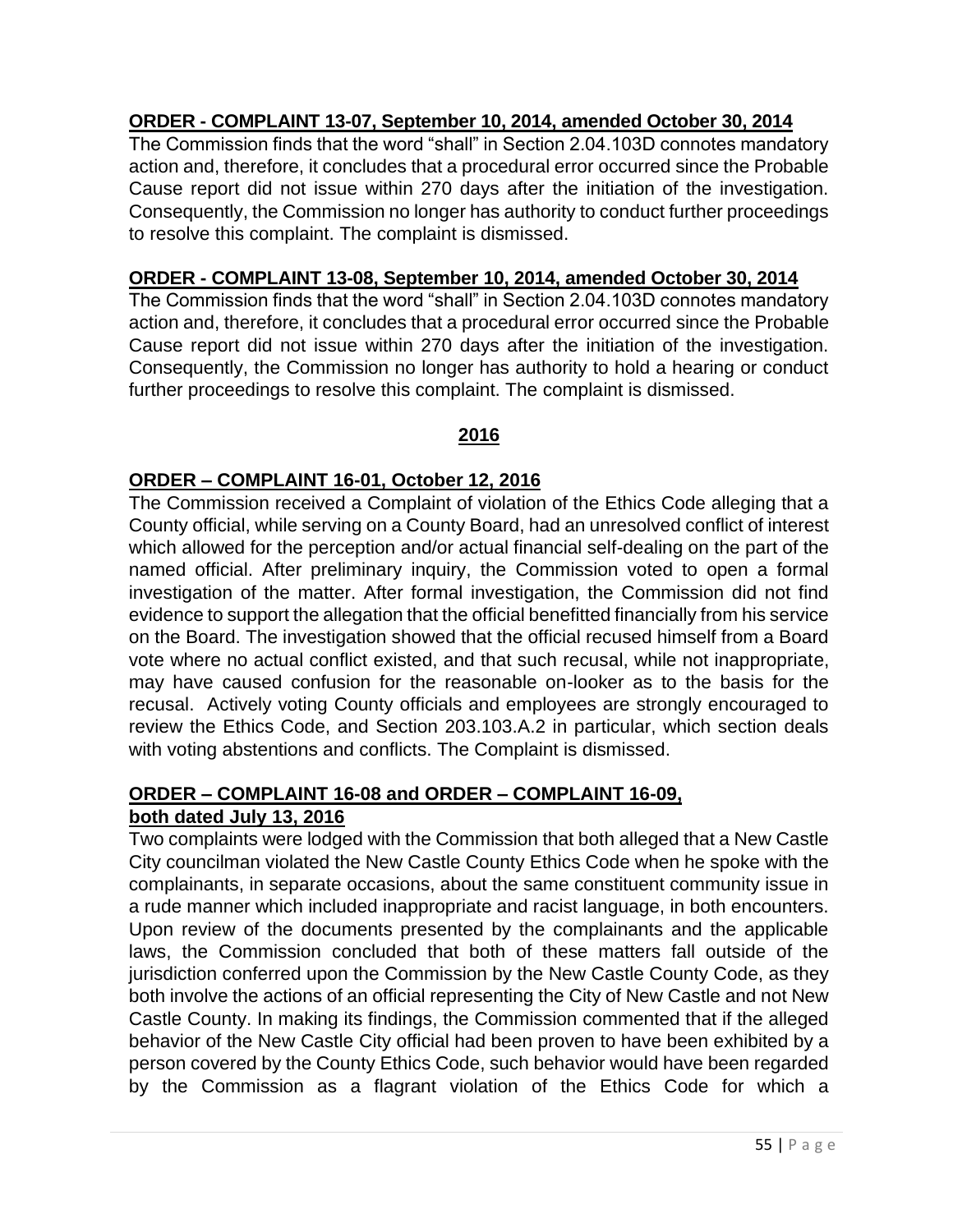recommendation of removal from office would have resulted. The Complaints are dismissed for lack of jurisdiction.

### **2018**

### **ORDER – COMPLAINT 00-20, dated March 29, 2018**

A complaint was filed that alleged that a County employee attempted to secure favorable treatment for the County employee's close relative with respect to the close relative's application for employment for a Merit System position in a County department. A formal investigation was undertaken by the Commission which resulted in the issuance of a probable cause report against the respondent County employee. While the respondent was not found to have violated the Ethics Code by a showing of 'clear and convincing evidence,' the Commission found that the irregular and possibly illegal manner in which the hiring process was handled for this position raised suspicion on the part of the complainant, County personnel, and others interviewed during the investigation as to possible special treatment of the respondent's close relative. The Commission believes that the culture which allowed these irregular practices to take place is unacceptable and strains the edges, if not the body, of the Ethics Code. A County employee should never be placed in a position where he or she is silently (or expressly) expected by a supervisor to perform an action that may be in abrogation of the rules or the law. The lack of procedures concerning training on County equipment during the hiring process to secure fair treatment of all applicants, as well as the lack of an explicit written recusal by the County employee/respondent, led the Commission to advise implementation by all County departments of appropriate policies and customs, in accordance with the Commission's decision and final order.

### **2019**

**ORDER- C17-02, C17-03, C17-04, May 21, 2019**: The Commission issued an order which determined the resolution of three (3) complaints filed against the same respondent, C17-02, C17-03, C17-04, all three of which resulted in the issuance to the respondent of Probable Cause Reports after the completion of the formal investigation into each complaint. After the filing of these three complaints, the respondent was separated from County service.

**ORDER- C17-02, May 21, 2019**: The Commission found that the respondent violated the Ethics Code when he engaged in unacceptable and inappropriate behavior in the County workplace by openly displaying pornographic photographs or other potentially offensive images on his cell phone to New Castle County employees and/or County citizens. The Commission also found that the respondent engaged in unacceptable and inappropriate behavior in the County workplace by the telling of sexually explicit and/or "dirty" jokes to New Castle County employees and/or County citizens over a span of years. The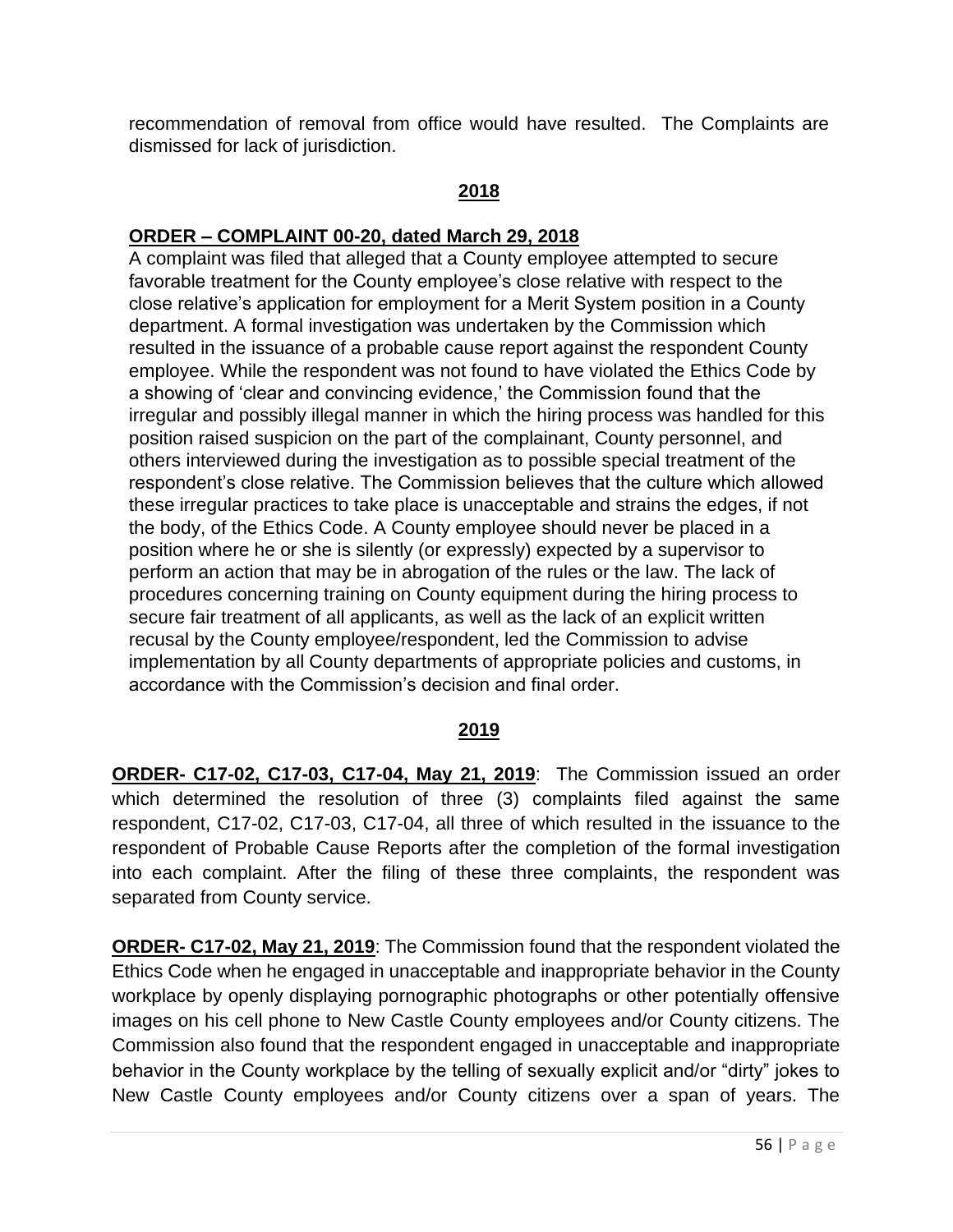Commission found that these actions by the respondent created an environment in the workplace that interfered with productivity, efficiency, and general work performance. Despite initial denials, the Respondent admitted that these allegations in this complaint were true and correct.

**ORDER- C17-03, May 21, 2019**: The Commission found that the respondent violated the Ethics Code by using his official County position for personal benefit through the manipulation, or through his attempt of manipulation, of subordinates, the Merit Code, and County policies to try to remove one or more subordinate from County employment through the use of deceit and manipulation of other employees and/or his subordinates. Even after the respondent was separated from employment with the County, a targeted subordinate continued to be harassed and mistreated by persons loyal to the respondent, including a supervisor, to carry out the plan to have the other subordinate removed from County service. The vindictive, manipulative, and deceitful behavior of the respondent caused one or more of his subordinates to receive disciplinary reprimands or measures, which could have resulted in the termination of one or more them if the Human Resources Office had not eventually intervened and summarily discharging the respondent. This complaint included virtually identical allegations against another respondent. Despite initial denials, the respondent admitted that all the allegations in the complaint were true and correct.

**ORDER- C17-04, May 21, 2019:** The Commission found that the respondent violated the Ethics Code by submitting, or causing to be submitted, falsified timekeeping records for the purpose of receiving unearned compensation from the County in some form. This behavior occurred repeatedly, over a span of years. The respondent's falsification of records was confirmed by a careful review of County records as compared to electronic accounting and witness statements. The Commission found that the respondent committed this theft of time from the County in clear violation of the Ethics Code and could amount to criminal acts. The Commission found that the respondent's denial of these allegations was without merit and not supported by the weight of the evidence. This complaint also included a second named respondent and alleged that the respondent was aided and abetted in his repeated theft of time by the other named respondent. The Commission did not issue a Probable Cause Report as to the other named respondent because this violation was not proven to a level which satisfied the Commission for an allegation of this seriousness. Logic dictates, however, that the respondent's ability to commit a repeated violation of this nature is highly unlikely to have taken place without the deliberate and knowing assistance of at least one other County employee, if not more.

**ORDER - C17-02, C17-03, C17-04, May 21, 2019**: The proven allegations in these three complaints shocked the conscience of the Commission. When a County employee uses,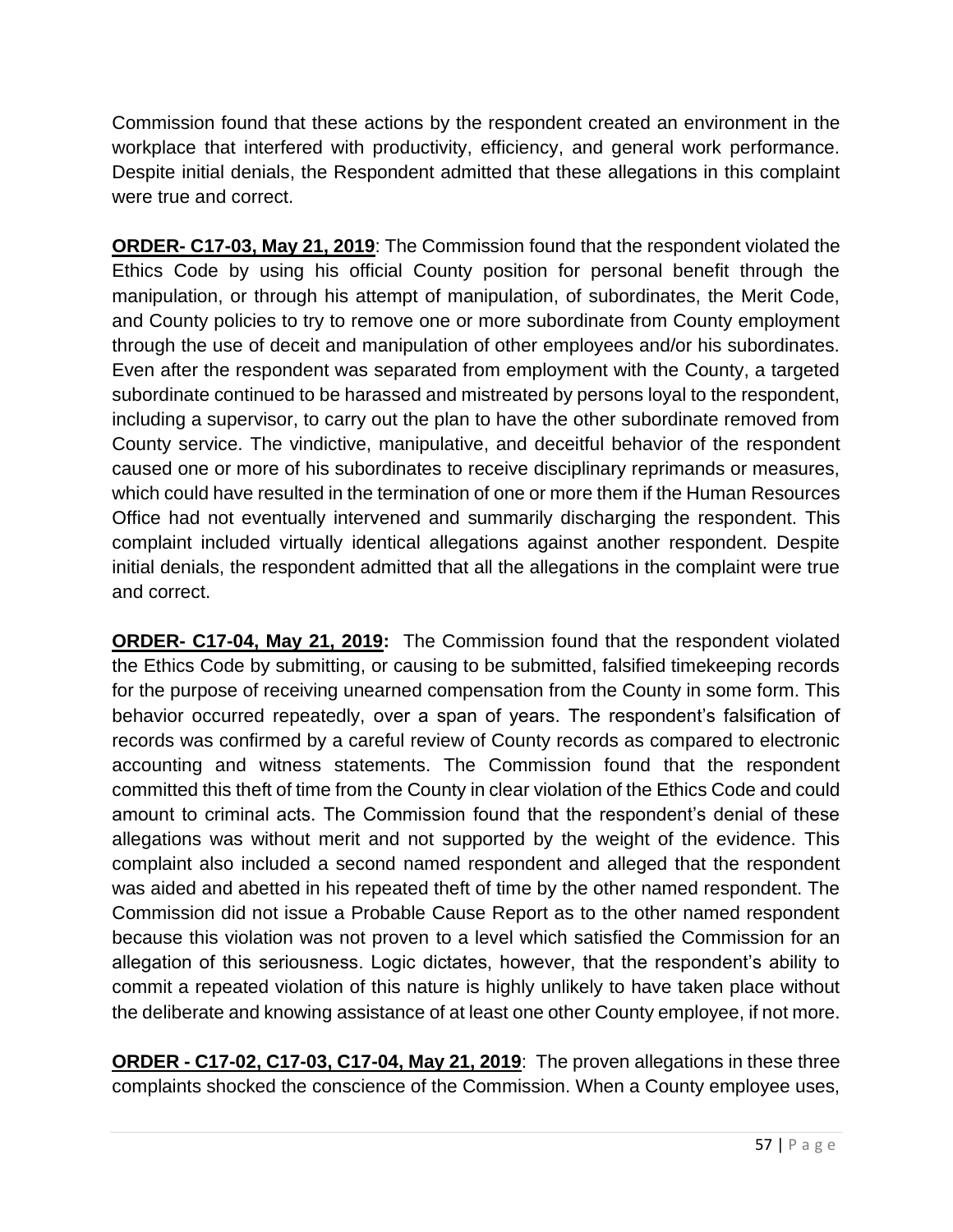abuses, and mistreats other County employees, as the respondent did, the trust of the public in that government is not only undermined, it may be irretrievably shattered. It is unfortunate that the respondent, as a County employee in a position of trust, was permitted to commit improper acts and violations of the Ethics Code for so long. Because the respondent ultimately cooperated with the Commission and other mitigating factors, the Commission refrained from ordering the imposition against the respondent of financial penalties. In consideration of the seriousness of the Ethics Code violations committed by the respondent as alleged in all three complaints, and the knowing and deliberate repetition of the violations by the respondent, the Commission recommended that the respondent is never re-appointed or re-employed by the County.

### **2020**

**Final Order C15-01, C15-02, C15-03, July 22, 2020:** The Ethics Commission issued a combined Final Order on three complaints which were received on the same day. All three complaints were filed against a high-ranking, elected County official; one of the three complaints also named a high-ranking, appointed County official. The complaints alleged abuses of power which interfered with the independence of the legislative branch of County government from the administrative/executive branch. Each complaint was formally investigated. Thereafter, the Commission found that probable cause existed to believe that the respondents may have violated the Ethics Code as alleged in the complaints. As such, the Commission issued Probable Cause Reports (PCRs) to each respondent. In response, both respondents requested evidentiary hearings, asserted denials and defenses, and requested dismissal of the complaints. At various times during the pendency of the three complaints, the Commission granted stays of the proceedings when requested by the respondents and other Delaware agencies for good cause.

The respondents argued that the PCR's had been issued past the statutory deadline. The wording of the Code allows for more than one interpretation as applied to the facts in these matters. The Commission reasoned that litigation over the statutory wording would be extensive and expensive, and if the respondents were successful in court, the complaints would be removed from the Commission's jurisdiction without any decision on the merits. The Commission decided that such an expenditure of the considerable amount of taxpayer funds which would have been required for such litigation was not justified by the many competing interests which the Commission was required to take into consideration in making its decision. Thus, the Commission dismissed the complaints on procedural grounds. The Commission stated, however, that it is in the best interest of the public for all County officials and employees of all branches to perform their duties ethically and according to all applicable laws, including the County Ethics Code, and it emphasized the critical importance of the ability of each branch of government to perform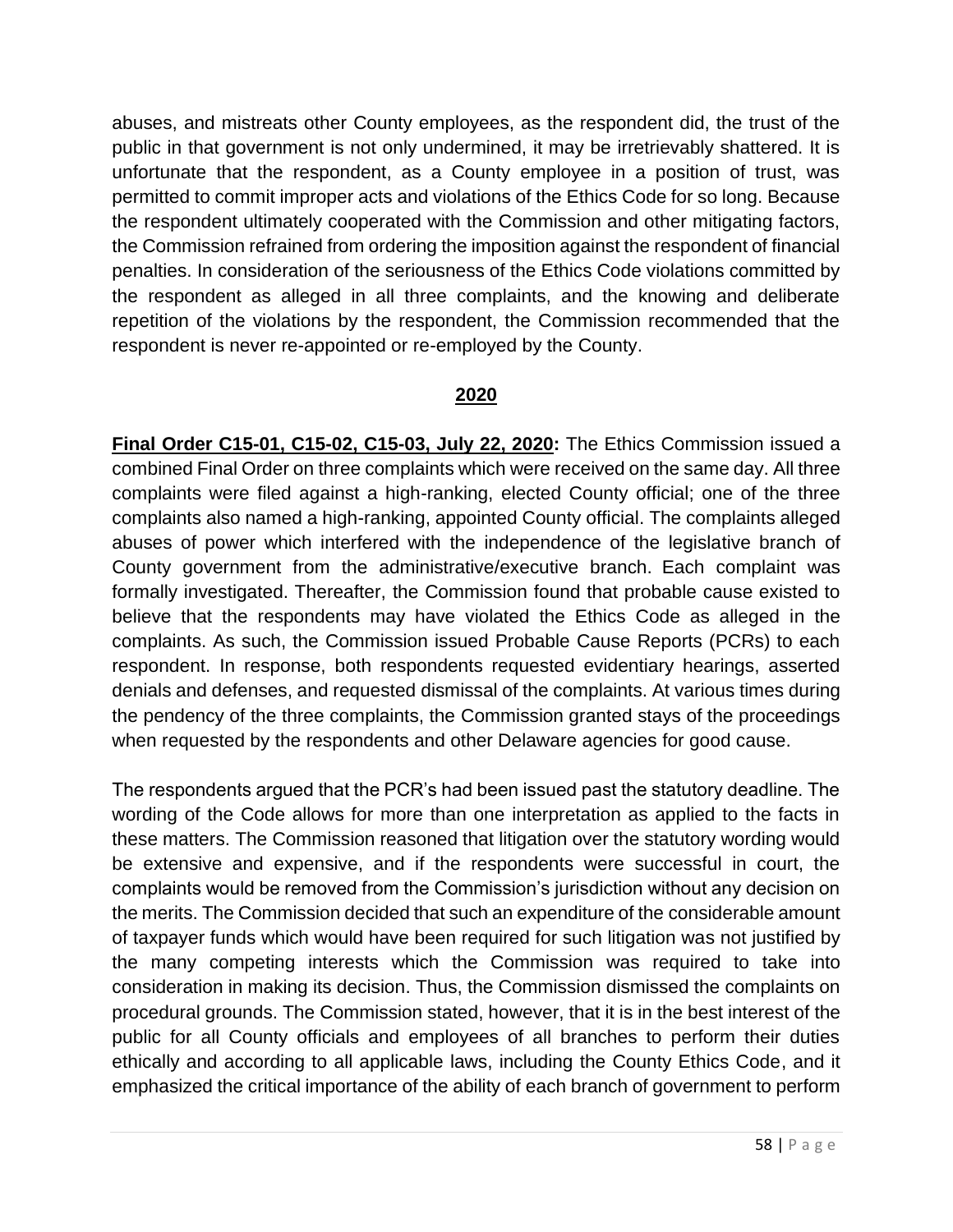its duties without interference by officials or employees of the other branch of government. The Commission asked the Ethics Code Review Committee to provide the Commission with suggested revised Code language to remove any ambiguity on PCR timing, as well as language for inclusion in the Code which would prohibit all County officials and employees from engaging in any surreptitious inspection of the computer usage, computer files, or electronic communications of any County officials or employees absent a valid supervisory basis as contemplated in State Code.

### **SYNOPSES OF COMMISSION WAIVERS 2006**

### **WAIVER 06-02, June 14, 2006**

A waiver of the post-employment restriction is granted to the Law Department in this case. Literal enforcement of the provision would create an undue hardship to the Law Department and the County in this matter because the timing of the Court order was not at the instigation of or within the control of the Department and there is no other law department employee or other potential contract attorney who could reasonably acquire sufficient knowledge to craft a defense of the County treasury in the allocated period. The Commission reviewed the contract terms, found them to be reasonable and to reflect arms-length dealing, as well as limited in time and scope to the production of the Answering brief.

#### **WAIVER 06-03, July 12, 2006**

The department may contract with the former employee to assist the new employee for a temporary period because the former employee did not offer an opinion, direct an investigation, nor was directly and materially responsible for the subject matter of the contract when in public employment.

#### **WAIVER 06-04, August 9, 2006**

The waiver for filing the 2005 Statement of Financial Interests is granted. The purpose of financial disclosure by County officials and employees is to assure the public that the personal financial interests of employees and the holders of, nominees to, or candidates for public office do not conflict with their exercise of the public trust. The literal application of the requirement in this case is not necessary to achieve that public assurance because the official did not appear as a County official in 2005 or exercise County authority in 2005 and resigned from County duties early that year.

#### **2007**

### **WAIVER 07-01, June 13, 2007**

The waiver of the post-employment prohibition is granted. On balance, the undue hardship to the County in enforcing the post-employment provision exceeds the perceived personal benefit to the former employee. A Commission decision to waive the post-employment prohibition so that the former employee may represent the County while in the employment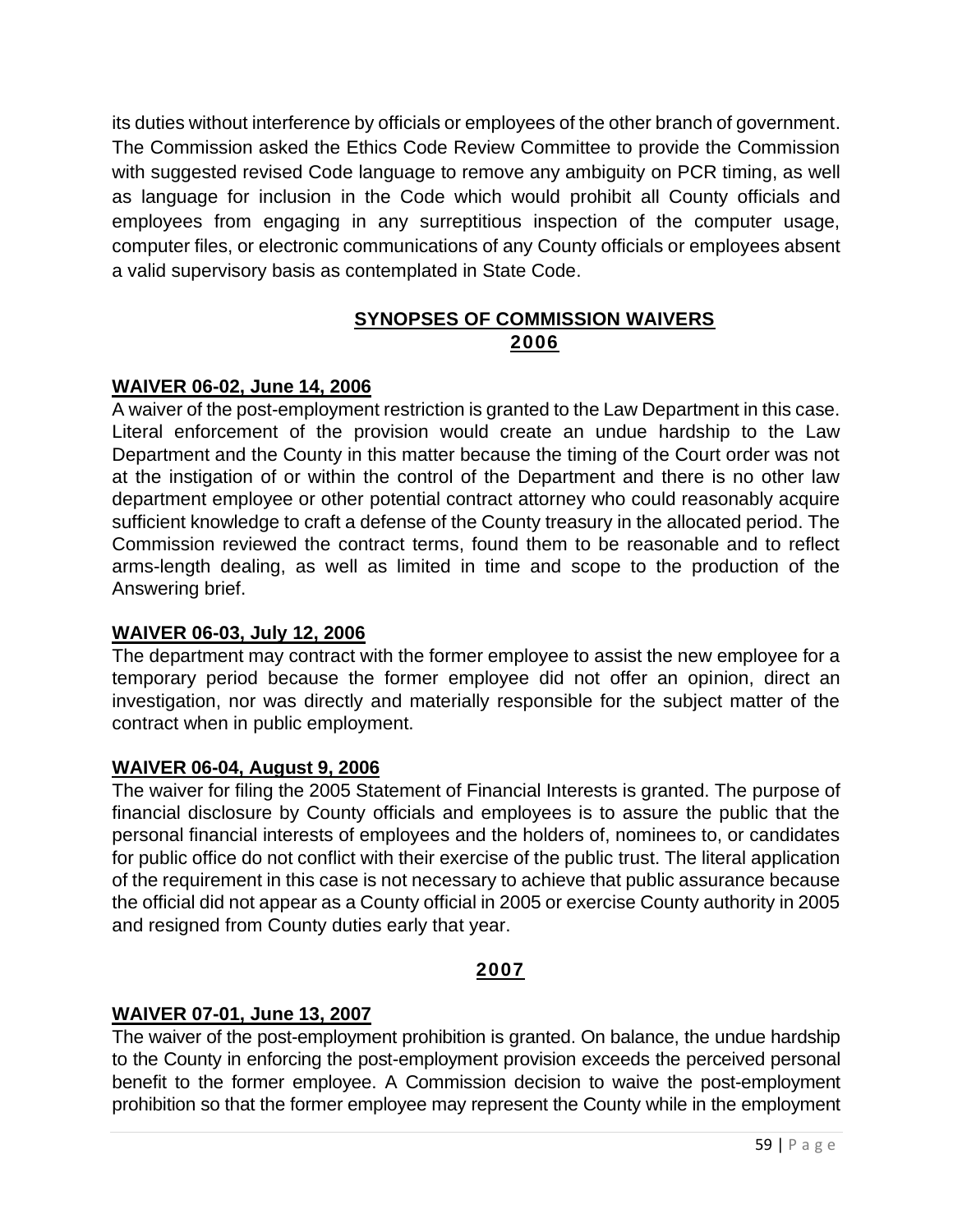of the private attorney significantly ameliorates the obvious and immediate hardship to the County caused by that employee's resignation and the unavailability of a replacement and advances the interests of the County in the both litigation cases.

### **2008**

### **WAIVER 08-01, January 9, 2008**

The waiver request is granted. On balance, the undue hardship to the County in enforcing the post-employment provision exceeds the perceived personal benefit to the former employee. A Commission decision to waive the post-employment prohibition so that the former employee may return for a six-month period as a private contractor with the County following his unforeseen retirement significantly ameliorates the obvious and immediate hardship presented by the loss of two of the three critical members of group on a project scheduled for completion in the near future and advances the interests of the public.

## **WAIVER 08-02, May 14, 2008**

The waiver request is granted. On balance, the undue hardship to the County in enforcing the post-employment provision exceeds the personal benefit to the former employee. The Department took reasonable steps to prepare successors to take over the employee's duties in the face of her unexpected retirement but was unable to complete that training as a result of the abbreviated timeframe. Loss of the employee's unique expertise creates a potentially significant impact on the County treasury in the near future and short-term reemployment at a reasonable hourly rate eliminates that potential. The Commission waives the post-employment prohibition so that the former employee may return for an up to four-month period as a private contractor with the County.

### **WAIVER 08-03, November 12, 2008**

The waiver request is granted. On balance, the undue hardship to the County in enforcing the post-employment provision exceeds the personal benefit to the former appointed official. Several important long-term projects are ongoing and both an interim and a subsequently appointed replacement will need assistance from the retiring official to ensure a smooth transition of duties in regard to those projects. The short duration of the proposed contract at the official's former hourly rate meets the test of reasonableness.

## **2009**

## **WAIVER 09-01, February 11, 2009**

The waiver is granted for a period of five months. On balance, undue hardship would exist for the Department if the prohibition were to be enforced because public safety needs prevented it from being prepared for the officer's retirement. This hardship exceeds the perceived personal benefit to the former employee. The Commission finds that a waiver in this instance, where the successful job applicant necessarily would have to have current and intimate knowledge of current County Police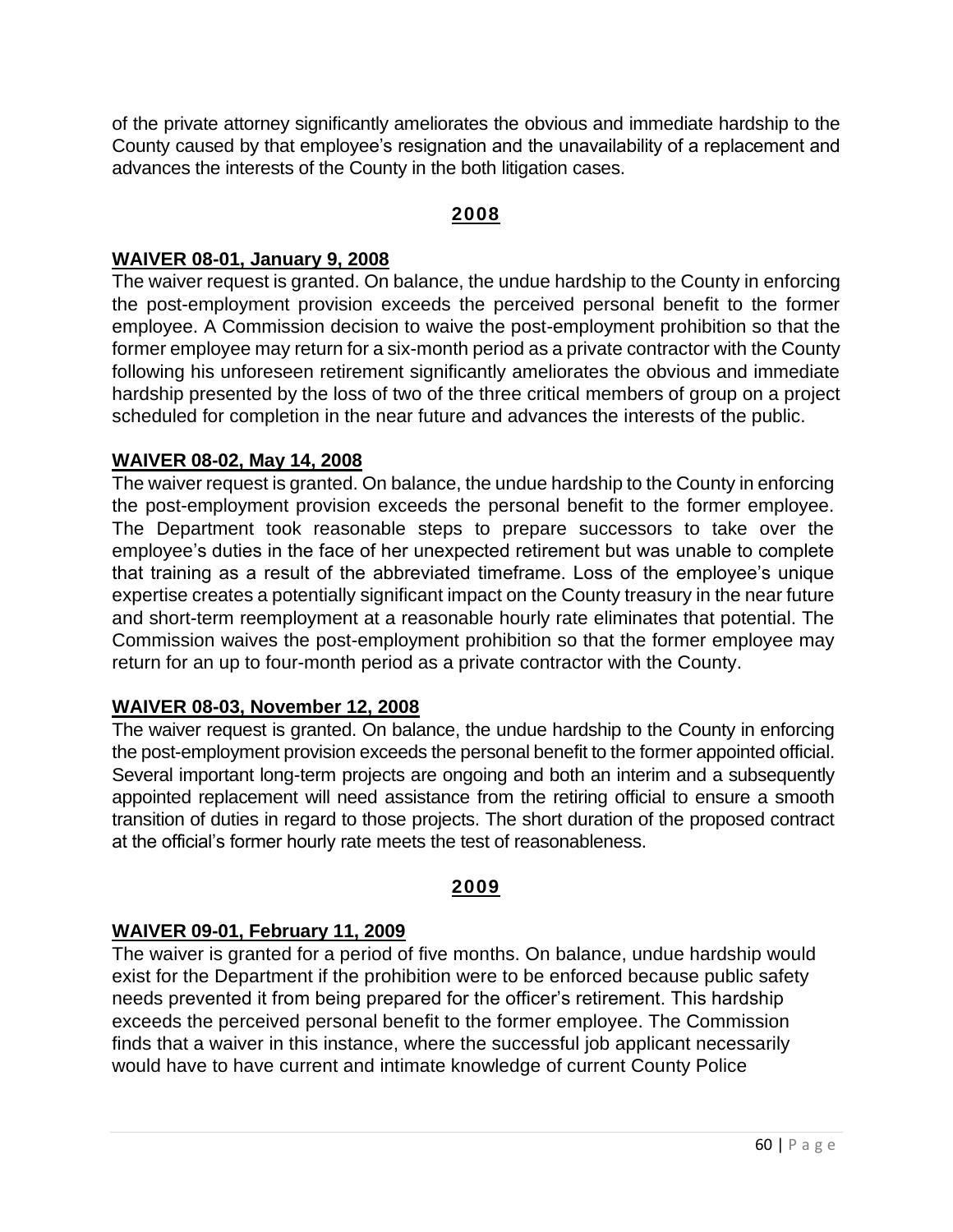procedures and equipment, would not reduce public confidence in the fairness of the hiring practices of the Department.

### **WAIVER 09-02**, **May 13, 2009**

The waiver is granted for a period of twelve months. On balance, the Department's inability to train a successor and the unique administrative skills required to avoid over spending or forfeiting federal monies create undue hardship to the Department which exceeds the financial benefit to the recently retired employee. Under these circumstances, a waiver would not reduce public confidence in the Department's hiring practices.

## **WAIVER 09-03, October 14, 2009**

The waiver request is granted for a period of six months. On balance, the undue hardship to the County in enforcing the post-employment provision exceeds the personal benefit to the retiree. In this case, the Department does not appear to have adequate internal or external resources to accomplish the fiscal goals aside from contracting with the retiree. A six-month contract at the retiree's former salary rate may prevent a potentially significant impact on the County treasury and would not reduce the public's perception of fairness in the Department's hiring practices.

## **2010**

## **WAIVER 10-01**, **May 12, 2010**

The waiver is denied. The Commission finds that the position would require the retiree to perform duties for which she was materially responsible immediately prior to her retirement and which do not require specialized or complex skills unique to the retired employee. The Department has not described any resulting undue hardship if it does not hire the retiree. The Commission finds that the grant of a waiver is not warranted in the absence of undue hardship as it would render the Code's two-year prohibition meaningless and weaken the public's confidence in the Department's hiring practices.

### **WAIVER 10-02**, **May 12, 2010**

The waiver is granted. On balance, undue hardship would exist for the Department if the prohibition were to be enforced, the grant of a waiver would not reduce public confidence in the Department's hiring practices, and the hardship to the Department exceeds the financial benefit to the recently retired employee. The waiver period may not exceed six months and the payment shall be at an hourly rate not to exceed the retiree's former salary.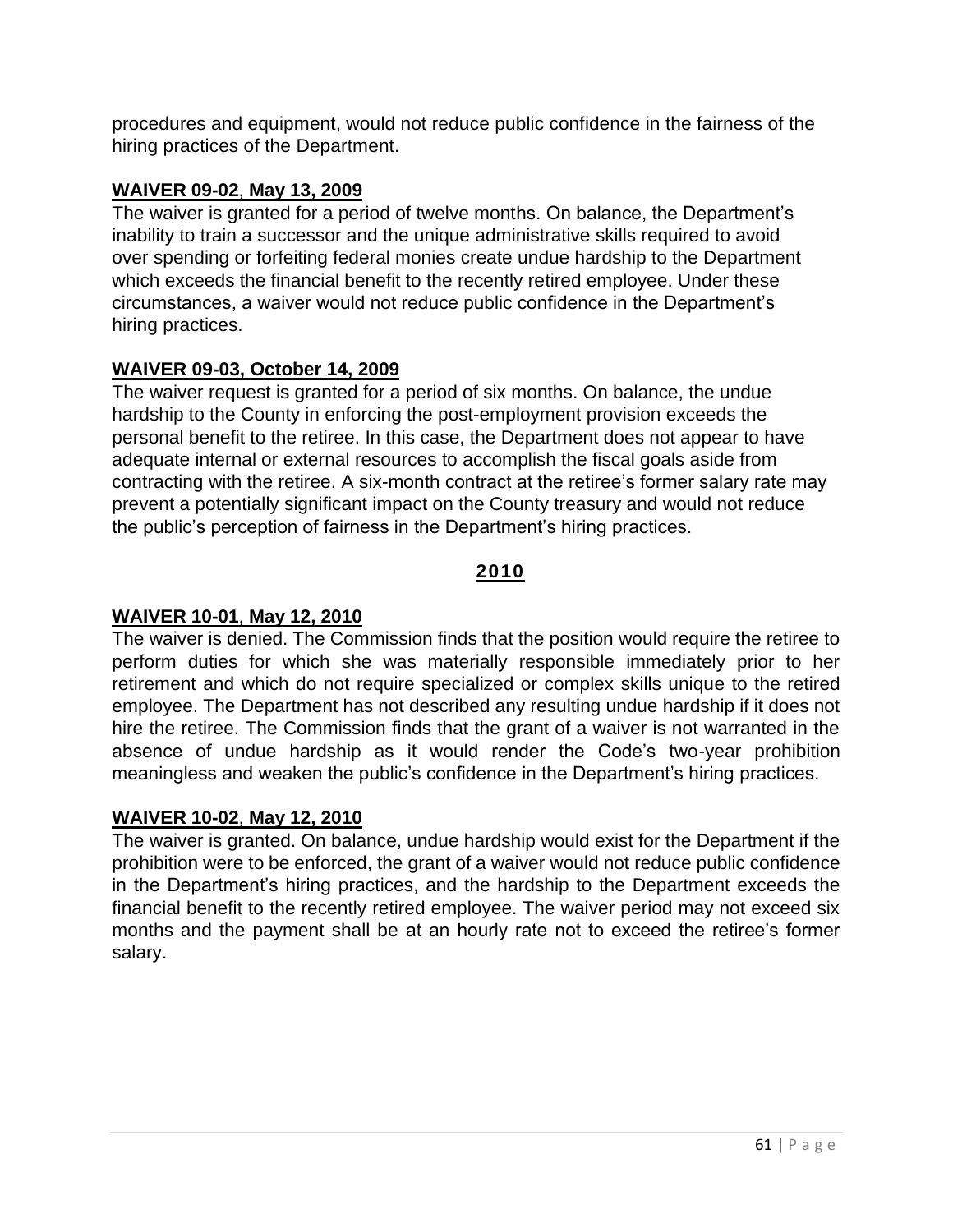#### **WAIVER 11-01**, **July 13, 2011, reconsidered August 17, 2011**

The waiver is granted for a period of three months and hourly payment shall not exceed 80% the retiree's former salary. The Commission finds that the hardship to the Department and potential harm to the pensioners exceeds the financial benefit to the recently retired employee. The Commission finds that a waiver would not reduce public confidence in the fairness of the Department's hiring practices. Upon reconsideration, the waiver is amended to extend the period to five months.

### **2012**

#### **WAIVER 12-01**, **March 14, 2012**

Denied. The Commission has no authority to waive an appearance of impropriety for an official or employee.

#### **WAIVER 12-03**, **June 13, 2012**

Approved. The waiver is granted until August 31, 2012, at 80% the retiree's former salary. The Commission finds that the hardship to the Department, and potential negative affect on a broad range of entities, exceeds the financial benefit to the recently retired employee. The Commission finds that in this emergency situation a waiver would not reduce public confidence in the fairness of the Department's hiring practices.

#### **WAIVER 12-04**, **November 14, 2012**

The request for the waiver is dismissed. The Commission finds that a post employment waiver is not required in this case because the retiree did not give an opinion, did not conduct an investigation, and was not otherwise directly and materially responsible for the creation of the proposed new program in the course of his former official duties.

### **2013**

### **WAIVER 13-01, February 21, 2013**

The Commission finds that the hardship to the County exceeds the financial benefit to the requester and that waivers would not reduce public confidence in the fairness of the Department's hiring practices. A limited waiver in the matter of the litigation is granted only until the discovery phase of the case begins. A waiver is granted in the contract matter for the duration of the arbitration.

#### **2015**

### **WAIVER 14-01, January 7, 2015**

The waiver is granted for a period of six months, with the opportunity to request renewal at that time; payment shall be at \$40.00 per hour and shall be capped at \$6,000.00. The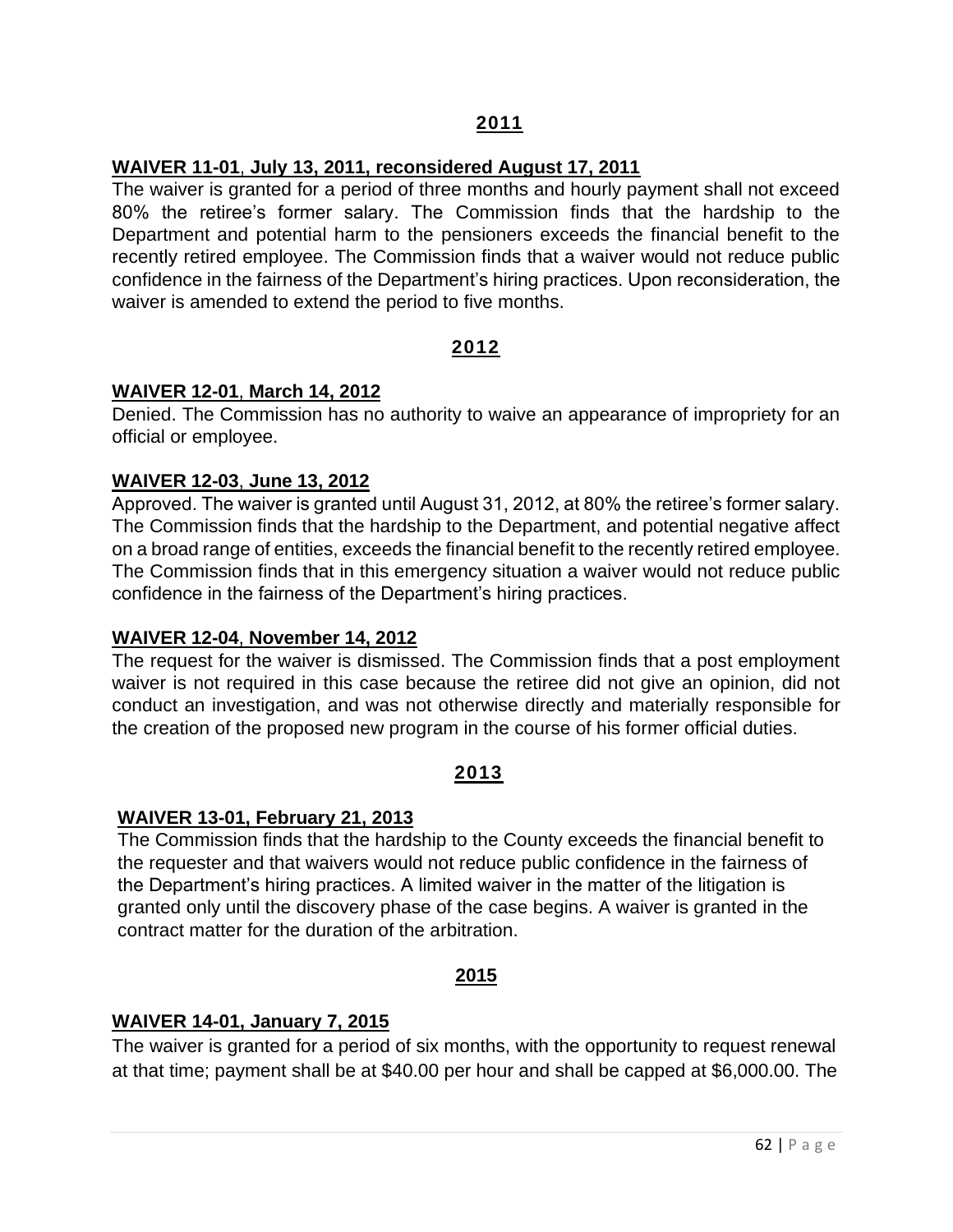Commission finds that the hardship to the Row Office and potential harm to the public exceed the financial benefit to the recently retired employee.

#### **2016**

## **WAIVER, 16-03, April 13, 2016**

A waiver requested by the Department of Community Services of the two-year postemployment restriction, found in Section 2.03.103.D of the New Castle Count Ethics Code, should be waived in order that it may contract with a retired County employee to perform certain of the former County employee's duties for a very limited duration. On balance, the undue hardship to the County in enforcing the post-employment provision exceeds the personal benefit to the retiree. The Department anticipates a duration of 10 hours of post-employment of the retiree at a cost to the County of approximately \$250.00.

## **2017**

## **WAIVER, 17-01, February 8, 2017**

A waiver of the 2-year post-employment restriction in the Ethics Code is waived in order for a County department to contract with a former County employee to perform an evaluation of whether that department's objectives of its strategic plan have been met. On balance, the undue hardship to the County in enforcing the post-employment provision exceeds the personal benefit to the former employee. The approved waiver is limited to the facts present in this request, that is, a short-term contract (perhaps two months) at an approximate total cost to the County of \$14,900. The rate of pay under this contract to this former County employee amounts to 62% of the rate of pay this former employee received when employed by the County.

## **WAIVER, 17-04, November 14, 2017**

A waiver of the 2-year post-employment restriction may be waived for a very short-term contractual employment of a County employee who is about to retire. The Department needs to overcome a gap in service while the County searches for a permanent replacement of the retiree. The very short-term contract would include a rate of pay not to exceed the employee's rate of pay at the time of retirement, and for the purpose of training a new employee on the job duties and responsibilities. Such a contract will prevent cessation of important Services with little impact on the County's resources, and without unjust enrichment inuring to the benefit of the retiree.